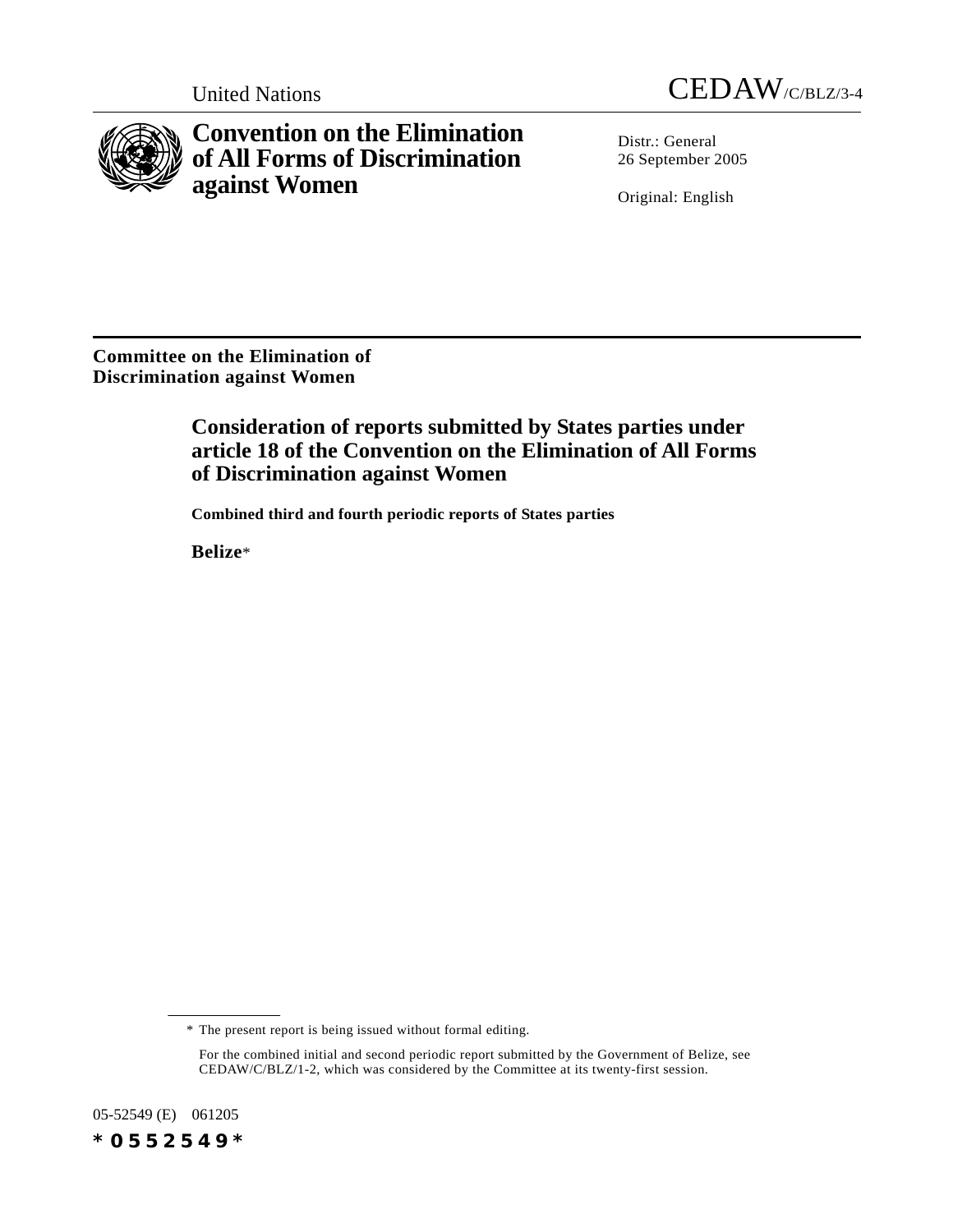Belize 3rd and 4th Period Report to CEDAW Final

# **TABLE OF CONTENTS**

# **Introduction**

| <b>Article 1</b>  | <b>Definition of Discrimination Against Women</b>     |
|-------------------|-------------------------------------------------------|
| <b>Article 2</b>  | <b>Legal Provisions</b>                               |
| <b>Article 3</b>  | <b>Development and Advancement of Women</b>           |
| Article 4         | <b>Acceleration of Equality between Men and Women</b> |
| <b>Article 5</b>  | <b>Sex Roles and Stereotyping</b>                     |
| Article 6         | <b>Exploitation of Women</b>                          |
| <b>Article 7</b>  | <b>Political and Public Life</b>                      |
| <b>Article 8</b>  | <b>International Representation and Participation</b> |
| Article 9         | <b>Nationality</b>                                    |
| <b>Article 10</b> | <b>Education</b>                                      |
| <b>Article 11</b> | <b>Employment</b>                                     |
| <b>Article 12</b> | <b>Equality in Access to Health Care</b>              |
| <b>Article 13</b> | <b>Social and Economic Benefits</b>                   |
| <b>Article 14</b> | <b>Rural Women</b>                                    |
| <b>Article 15</b> | <b>Equality Before the Law and in Civil Matters</b>   |
| <b>Article 16</b> | <b>Equality in Marriage and Family Law</b>            |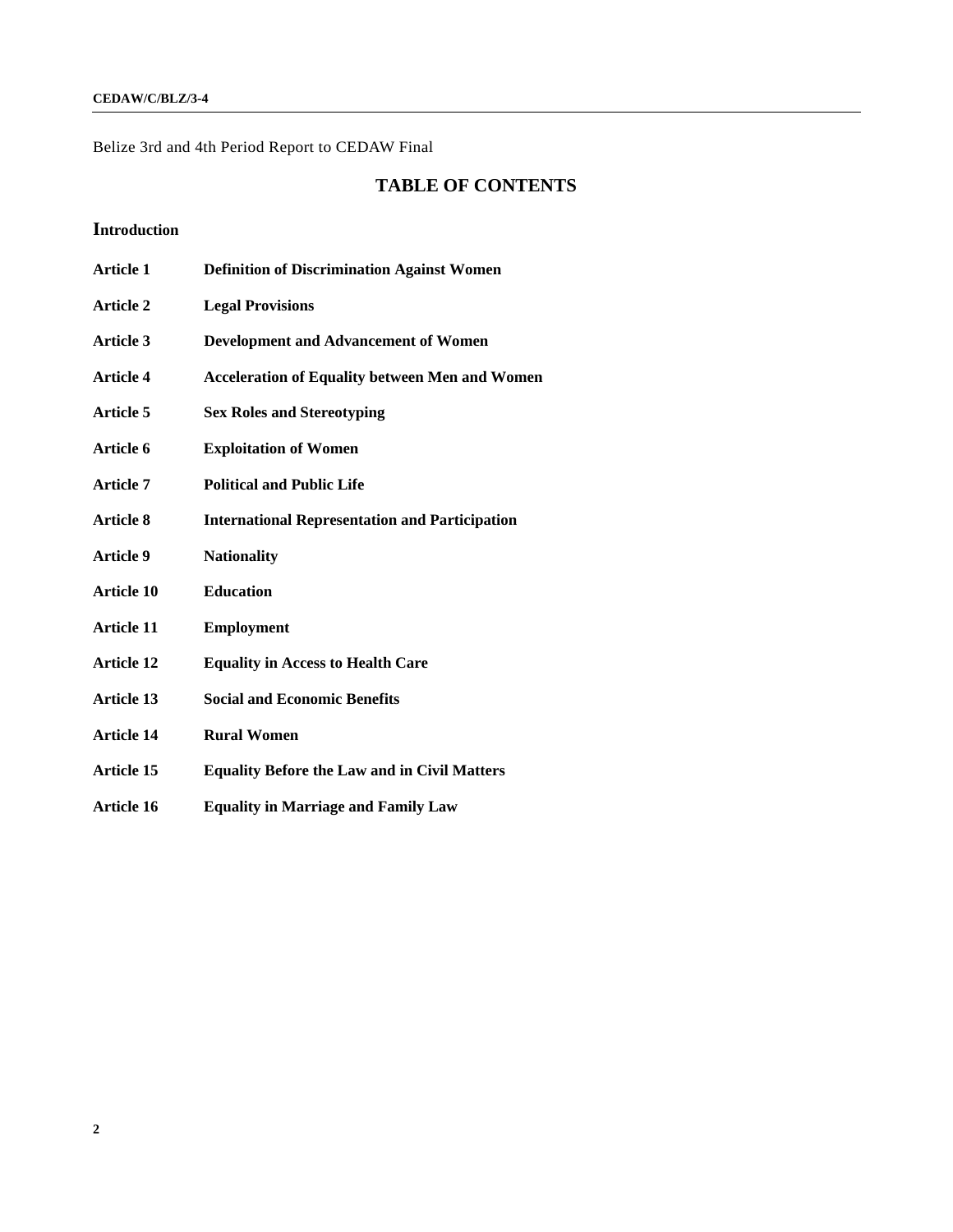# **Index of Tables**

- **0.0 Ethnicity of the Population**
- **0.1 Urban vs. Rural Population 1970-2000**
- **10.0 Percent of Children by Age Enrolled in the Education System (2001-2002)**
- **10.1 Secondary School Net Enrollment Rates (2001-2002)**
- **10.2 Literacy Rates 1996**
- **10.3 Literacy Rates by Ethnicity 1996**
- **12.0 Hospitals Countrywide**
- **12.1 Registered Medical Personnel 1998-2001**
- **12.2 Ten Leading Causes of Death for Females 2001**
- **12.3 Ten Leading Causes of Hospitalization for Females 1997-2001**
- **12.4 Maternal Mortality Rate per 100,000 1990-2000: Different sources**
- **12.5 Number of Patients Admitted to all Belize Hospitals for Complication of Abortion 1987-2001**
- **12.6 Hospitalized Cases of Mental and Behavioural Disorders**
- **14.0 Level of Education Reached for Rural Population 1991 & 2000**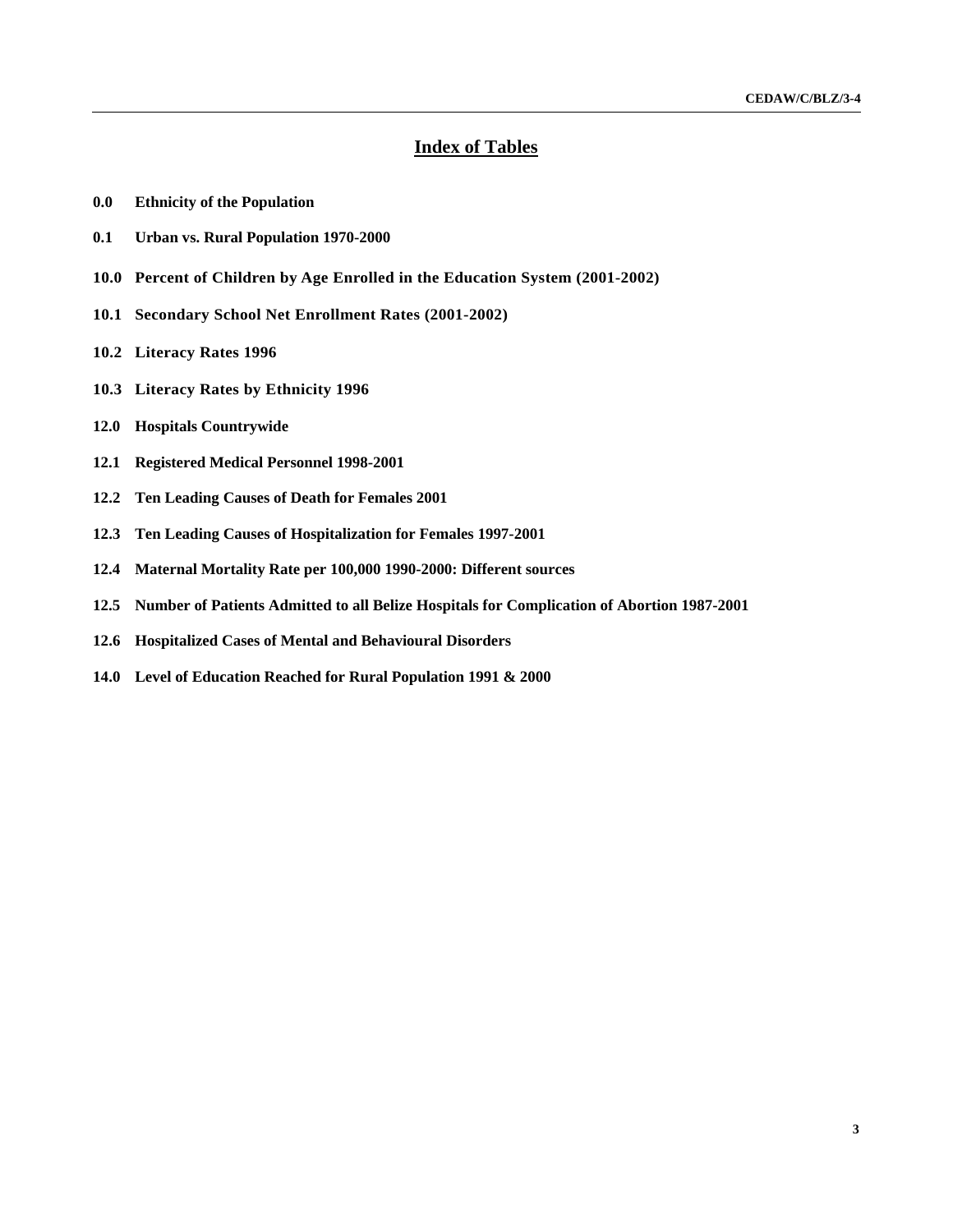# PART I G E N E R A L B A C K G R O U N D

# **INTRODUCTION**

## **Population**

- 1. The 2002 population estimates for Belize placed the population at 265,200. The average annual growth rate since 1991 has been 2.7%. Women represent 49.7% of the population, an increase of 0.6% since 1991, and of 0.3% since 1980. In 2001, 52% of the population was 19 years or under, although this has decreased by 1.7% since 1997.
- 2. The largest ethnic group continues to be Mestizo, at 48.7%, the majority of whom live primarily in the Corozal, Orange Walk and Cayo districts. Creoles, who are mostly concentrated in the Belize District, are the second largest ethnic group at 24.9%, a decrease of 4.9% since 1991. (See Table 0.0) Other significant ethnic groups include the Maya and Garinagu, residing mostly in the Toledo and Stann Creek Districts, respectively. Of these ethnic groups, the largest discrepancy in population between men and women was with the Garinagu, where women represented 52.4% of the population.
- 3. The National Population Census (2000) data indicates that, unlike other developing countries, Belize has been experiencing an urban to rural shift in population growth. The large influx of migrants from other Central American countries has contributed to this shift as they tend to settle mostly in rural areas. The urban to rural ratios for the last three censuses were 51% to 49%, 48% to 52% and 48% to 52%, indicating a need to develop services for rural areas in order to ensure balanced social and economic development.(See Table 0.1)
- 4. Due to Belize's ethnic and cultural diversity and population distribution patterns, the status of women varies significantly in each district.
- 5. In 2000 an average of 3.7 children were born to women in the reproductive age group (14-44), although the average number of children per woman was higher in rural areas  $(4.2)$  and lower in urban areas  $(3.1)$ .<sup>1</sup> This represents a decrease compared to data from 1991 which reported a total fertility rate of 4.5 children per women of reproductive age. The greatest decline in fertility rate (31 %) was recorded among women in the 15 to 19 age range. Of 7,082 recorded live births in 2001, 58% were to unmarried women, and 18.3% were to women 19 years or younger.2
- 6. Twenty-four percent (24%) of households in the country are headed by females. In the Belize District, where the majority of the population is Creole, 36% of households are female-headed, whereas in Orange Walk this number drops to 14%.
- 7. Generally, among the ethnic groups in Belize, Maya women have the most children and Creole women the least. As the level of education increases the average number of children 'ever-born' per woman decreases. Women with no education have an average of 4 children, while women who have completed high school have an average of 1.2 children.3
- 8. Belizeans continue to emigrate in search of social and economic opportunities. The young and educated account for the largest number of emigrants. According to the 2000 National Population Census, of 2,181 emigrants, 51% were in the 15-24 age group and 20% in the 25-34 years category. The majority (55%) were females. This proportion increased by 3% in urban areas, to 58%. Proportionally, the Stann Creek District had the largest number of women emigrating, with 62%. The USA continues to be the number one receiving country for emigrants, with a reported 84%

<sup>1</sup> Government of Belize, Central Statistics Office, Belize Family Health Survey – Female. 2001

<sup>2</sup> Government of Belize, Central Statistic Office, *Abstract of Statistics* 2002

<sup>3</sup> CSO. Census 2000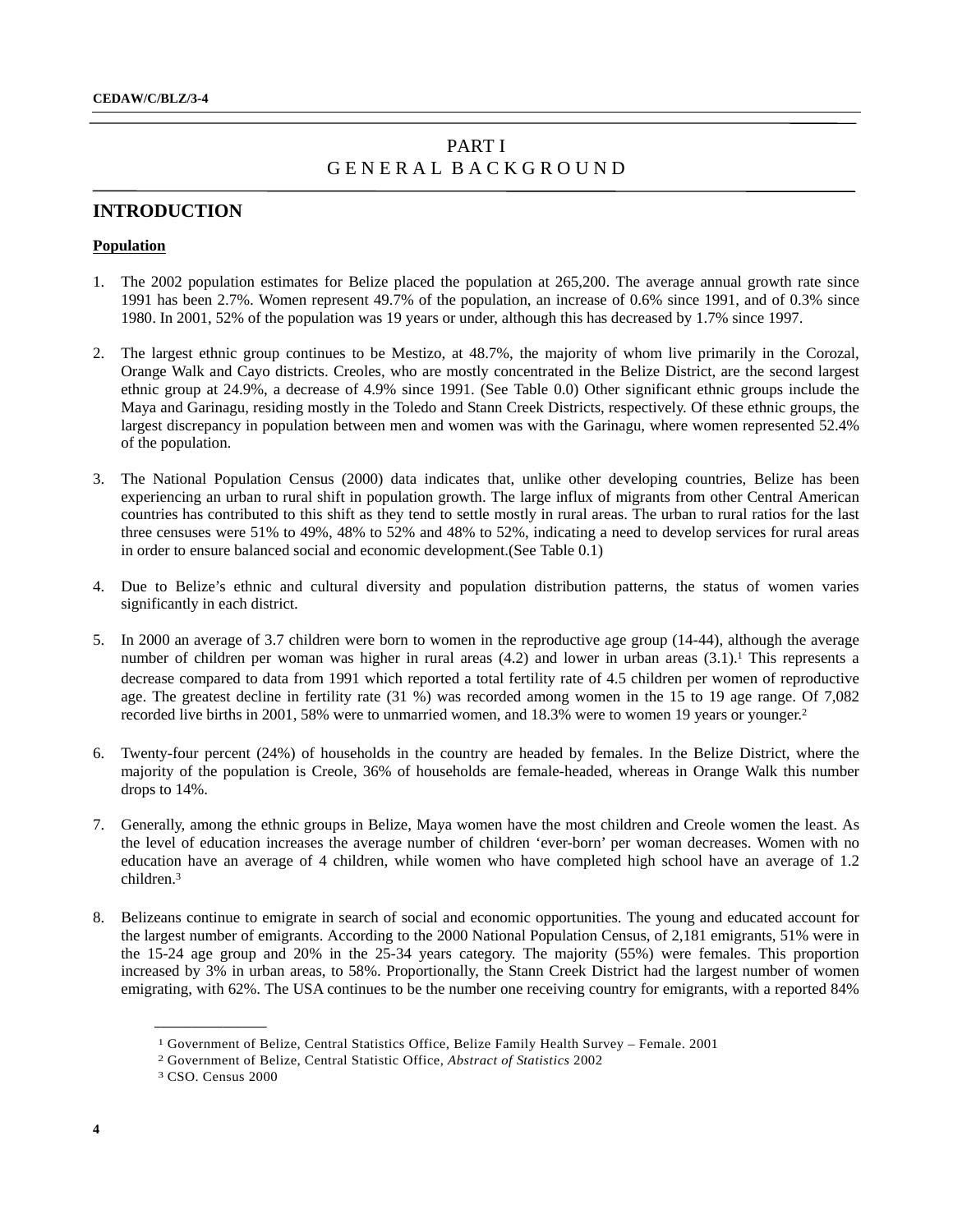emigrating there. Data on the educational level of emigrants at the time of departure showed that most (47%) had a secondary education or higher, with little difference between men and women.4

- 9. Between 1991 and 1997, women made up half of the immigrating population. This number decreased to 46% in 1998 and 39% in 2000.5 Central American immigrants represent 76% of the foreign-born population while Mexico and the US, together, account for  $12\%$ .<sup>6</sup>
- 10. There are indications that only 20% of immigrants between the ages of 15-35 have acquired a secondary or higher education. Productivity is thought to be affected by the reduced level of academic and technical capacity of the immigrant population.7

### **Socio-Political and Economic Framework**

- 11. Agriculture, for the most part, has been the mainstay of the Belizean economy. However, the services sector, especially in the areas of tourism and financial services, has rapidly gained prominence, a reflection of the diversification efforts of the public and private sectors. In 2001, the services sector contributed 59.5% to the GDP. The primary sector contributed 16.8%, 11.3% of which was from agriculture. Notwithstanding these developments, agriculture continues to be the primary earner of foreign exchange, accounting for 88.9% of total export earnings. In 2001, citrus exports superseded sugar as the largest contributor to foreign exchange earnings. Sugar and banana were the next two largest contributors.
- 12. Real GDP grew by approximately 8.3% in 1999, 11.8% in 2000, 5.4 % in 2001 and 3.7% in 2002. The slowdown in 2001 and 2002 were attributed to damages suffered from natural disasters and the general slow down in the global economy. Over that same period the disbursed outstanding external debt doubled from \$505 million in 1999 to \$1,137.2 million in 2002. The external debt service ration similarly increased from 8.1% in 1999 to 14.8% in 2002 and the ratio of outstanding debt to GDP at market prices rose from 34.7% in 1999 to 63.8% in 2002. The disbursed outstanding domestic debt increased from \$171.5 million in 1999 to \$174.2 million in 2002.8
- 13. The unemployment rate for 2002 was 10% which represents an overall decrease of 2.8% since 1999. However, the unemployment rates for women at 15.3% continue to double that of men at 7.5%. In 2002, the labor force participation rate overall was 57.3% but for women was 36.8%, less than half the rate for men (78.6%). This indicates a continued pattern of inequality in women's access to employment.9
- 14. The claim of Guatemala to nearly 50% of the country of Belize continues. Between 1999 and 2000 a series of border incidents, and a formal reassertion of the claim by Guatemala, aggravated the dispute. This resulted in the establishment of a formal facilitation process under the auspices of the Organization of American States (OAS). In September 2002, the facilitators of the process (one representing each country) presented a set of proposals to end the territorial differendum. Seventy-five days after their presentation and acceptance, the proposals were to be put to referenda simultaneously in both countries. The proposals were rejected by the Guatemalan government, stalling the referenda process. The two countries are currently engaged in finding a way to move forward.

**\_\_\_\_\_\_\_\_\_\_\_\_\_\_\_\_\_\_** 4 CSO. Census 2000

<sup>5</sup> CSO. Census 2000

<sup>6</sup> CSO. Census 2000

<sup>7</sup> Salazar, Ana. *Integration of Central American Immigrants in Belize*. 2000

<sup>8</sup> Financial figures from the Ministry of Finance, the Central Statistics Office and Central Bank of Belize cited in the Belize Trade and Investment Development Service (BELTRAIDE) website www.belizeinvest.org.bz.

<sup>9</sup> Figures from the Central Statistic Office, Government of Belize.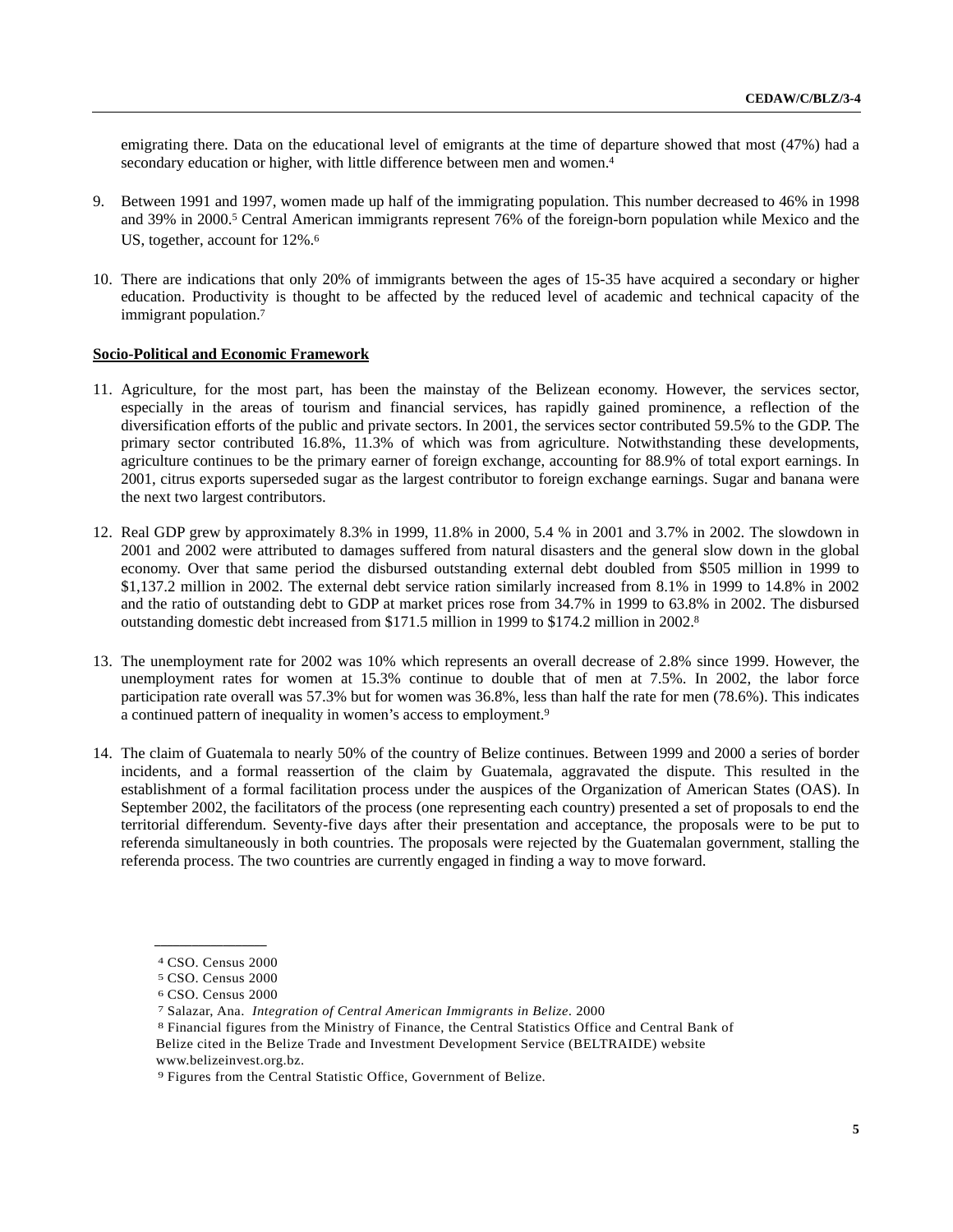

# **Table 0.0 Ethnicity of the Population**

Source: Census 2000

**Table 0.1 Urban vs. Rural Population 1970 - 2000**



**6**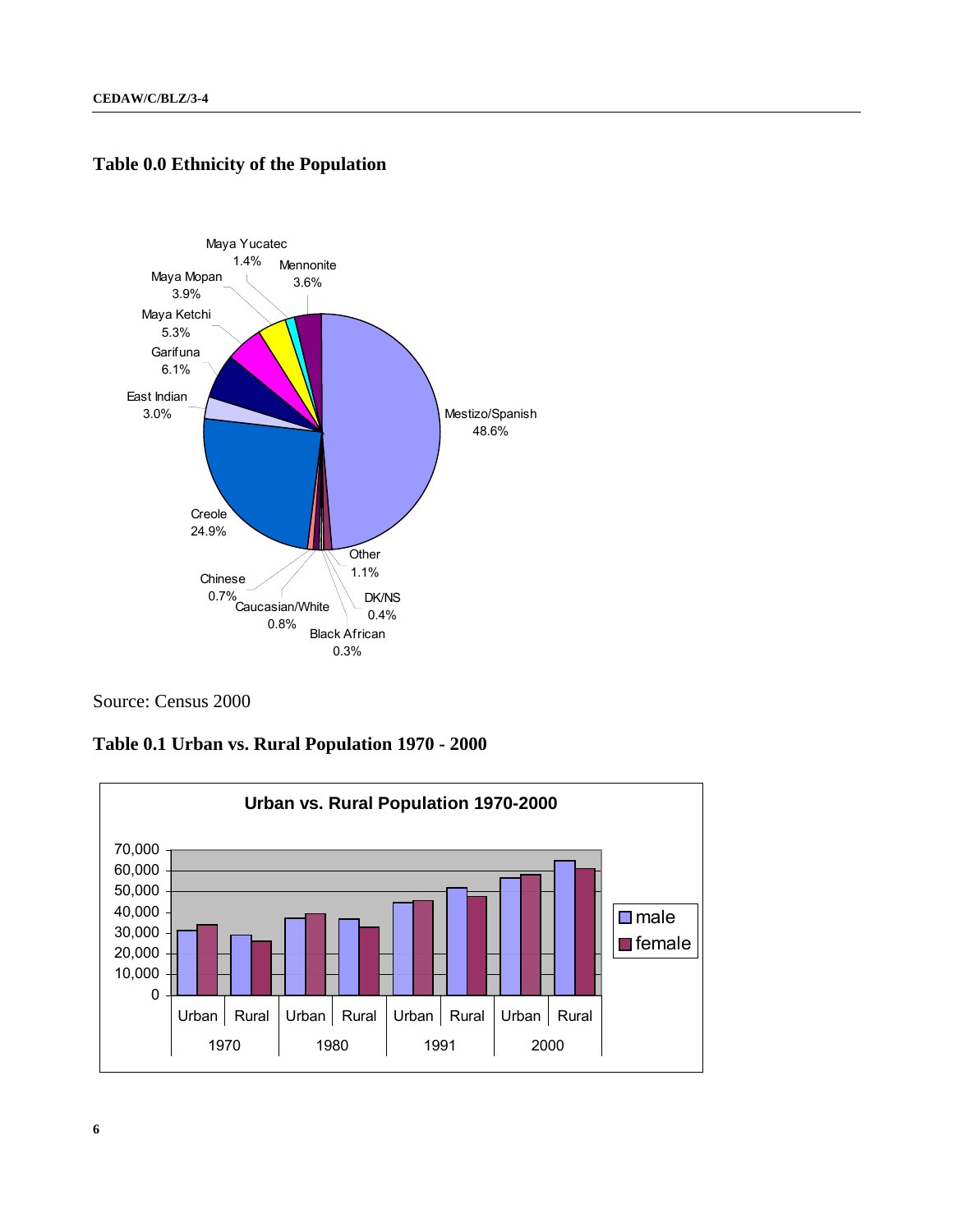# PART II

## ARTICLE 1

#### DEFINITION OF DISCRIMINATION AGAINST WOMEN

*For the purposes of the Convention, the term "discrimination against women" means any distinction, exclusion or restriction made on the basis of sex which has the effect or purpose of impairing or nullifying the recognition, enjoyment or exercise by women, irrespective of their marital status, on a basis of equality of men and women, of human rights and fundamental freedoms in the political, economic, social, cultural, civil or any other field.*

15. The Constitution of Belize defines "discrimination" as:

*"according different treatment to different persons attributable wholly or mainly to their respective descriptions by sex, race, place of origin, political opinions, colour or creed whereby persons of one such description are subjected to disabilities or restrictions to which persons of another such description are not made subject or are accorded privileges or advantages which are not accorded of another such description" (16,3)*

- 16. The Constitution of Belize continues to provide protection from discrimination on the grounds of race, place of origin, political opinions, colour, creed or sex. (Chapter II, 3, 16).
- 17. Further to this provision, Belize has amended the preamble to the Constitution to read "to guarantee gender equality". This amendment provides women with stronger language to be used in lobbying for de facto equality on an equal basis with men. (2e). This specific amendment was recommended by a Political Reform Commission established in 1999.
- 18. Additionally, the National Women's Commission has developed a National Gender Policy which aims to achieve gender equity and equality by eliminating discrimination against women in five priority policy areas: Health, Wealth and Employment Generation, Violence-Producing Conditions, Education and Skills Training, and Power and Decision-Making.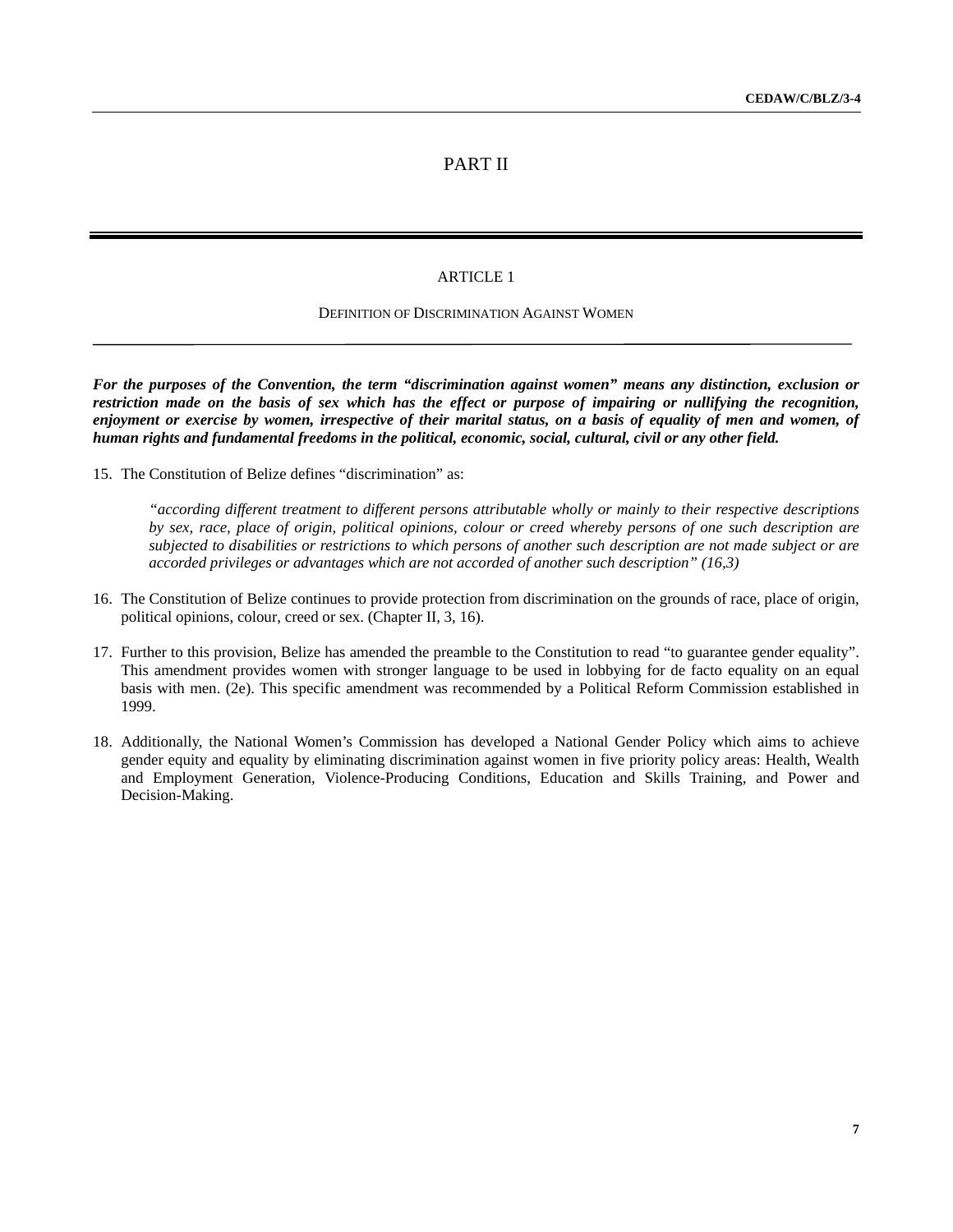#### LEGAL PROVISIONS

*States Parties condemn discrimination against women in all its forms, agree to pursue, by all appropriate means and without delay, a policy of eliminating discrimination against women and, to this end, undertake:*

- *a) To embody the principle of the equality of men and women in their national constitutions or other appropriate legislation if not yet incorporated therein and to ensure, through law and other appropriate means the practical realization of this principle;*
- *b) To adopt appropriate legislative and other measures, including sanctions where appropriate, prohibiting all discrimination against women;*
- *c) To establish legal protection of the rights of women on an equal basis with men and to ensure through competent national tribunals and other public institutions the effective protection of women against any act of discrimination;*
- *d) To refrain from engaging in any act or practice of discrimination against women and to ensure that public authorities and institutions shall act in conformity with this obligation;*
- *e) To take all appropriate measure to eliminate discrimination against women by any person, organization or enterprise;*
- *f) To take all appropriate measures, including legislation, to modify or abolish existing laws, regulations, customs and practices which constitute discrimination against women;*
- *g) To repeal all national penal provisions which constitute discrimination against women;*

#### **Legal Reform**

19. The Evidence Act, Chapter 95, was amended to protect the rights of rape victims during testimony at trial:

*74 - (1) Where a man is prosecuted for rape or for an attempt to commit rape then, except with the leave of the judge, no evidence and no question in cross-examination shall be adduced or asked at the trial, by or on behalf of any defendant at the trial, about any sexual experience of a complainant with a person other than the defendant.*

20. Requirements for corroborating evidence for the crime of rape were withdrawn:

*92 - (3) Where at trial on indictment –*

*a) a person is prosecuted for rape, attempted rape, carnal knowledge or any other sexual offence, and the only evidence for the prosecution is that of the person upon whom the offence is alleged to have been committed or attempted; or*

*b) an alleged accomplice of the accused gives evidence for the prosecution,*

*the Judge shall, where he considers it appropriate to do so, warn the jury of the special need for caution before acting on the evidence of such person and he shall also explain the reasons for the need for such caution.*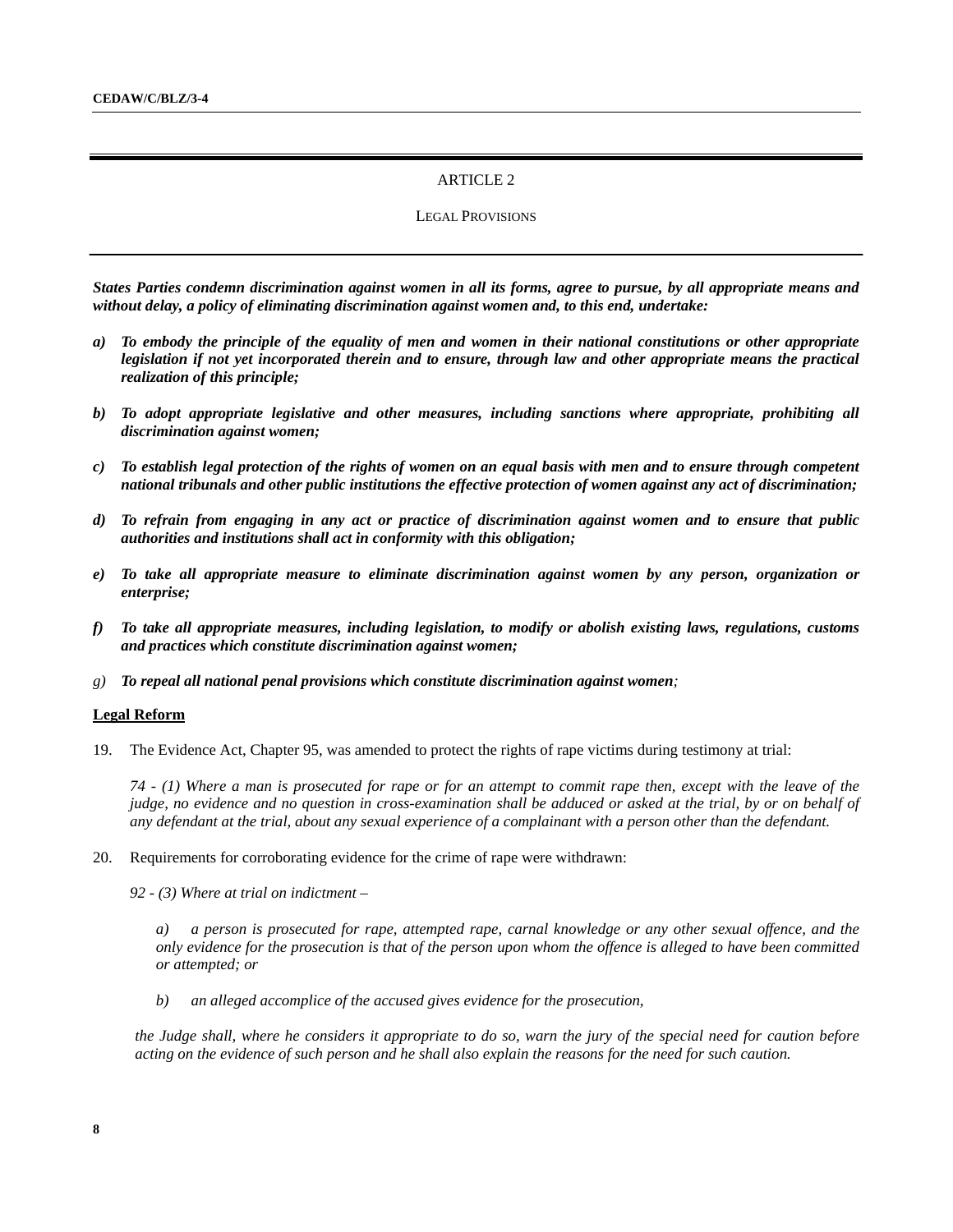- 21. Although trials dealing with Carnal Knowledge are by law conducted *in Camera,* such is not the case with trials dealing with the crime of rape. Whether or not a trial for the crime of rape will be conducted *in Camera* remains up to the Judge's discretion.
- 22. In 1999, the Criminal Code was amended to increase the penalties for the crime of Carnal Knowledge:

*6 (1) Every person who carnally knows a female child under the age of fourteen years, with or without her consent, shall on conviction on indictment be imprisoned for a term which shall not be less than twelve years but which may extend to imprisonment for life.*

*(2) Every person who –*

*a) Unlawfully and carnally knows any girl who is of or above the age of fourteen years but under the age of 16 years "Shall be guilty of an offence and on conviction thereof be imprisoned for a term which shall not be less than five years nor more than ten years".*

- 23. Yet, contradictions in legislation allow for the sexual exploitation of minors. The legal age of marriage by parental consent is 14. Under this provision, an older man who has had sexual relations with a child under 16 can avoid legal prosecution for carnal knowledge if he obtains parental consent to marry the young girl.
- 24. Through the Sexual and Reproductive Policy passed in 2002, the Government of Belize committed itself to:

"*Amend, enact and strictly enforce legislation to take preventive measure to protect children, women, youth and elderly from all forms of violence and abuse".*

- 25. Although legislation protects women from sexual harassment, women do not currently utilize the law to officially report incidents of sexual harassment in the workplace. Instead, women tend to share experiences of being sexually harassed with women's organizations but are reluctant to press charges against their employers for fear of drawing attention to themselves and having difficulty in finding another job. There is urgent need to make the public aware of what is sexual harassment and that there is a law which they can utilize when they consider themselves to be sexually harassed on the job. To this end, the Gender Policy states that:
	- *"The adequacy, operation and public awareness of the Protection Against Sexual Harassment Act will be reviewed, with a view to developing appropriate measures, in either amending the legislation, professional development to ensure enforcement, or strengthening public awareness of its provisions.*
	- The Ministries of Labour, Education and Housing in collaboration with the Women's Department will *develop and promote awareness of sexual harassment provisions and of complaints mechanisms, which shall be assured of being free of any adverse consequences.*
	- The Ministries of Labour and Education in collaboration with the Women's Development will prepare *model workplace sexual harassment policy and internal complaints-handling procedures, and actively promote them within local worksites, including the private sector and denominational school management authorities.*
	- GOB will examine the merit of introducing regulations to provide for the mandatory reporting of sexual *harassment."*
- 26. The Wages Councils Act was amended, through a statutory instrument, to eliminate the differential minimum wages established for male and female dominated jobs.
- 27. Belize repealed the discriminatory provision contained in the Married Persons Protection Act so that the granting of orders by court relating to the custody and maintenance of children no longer depends on the mother's private life.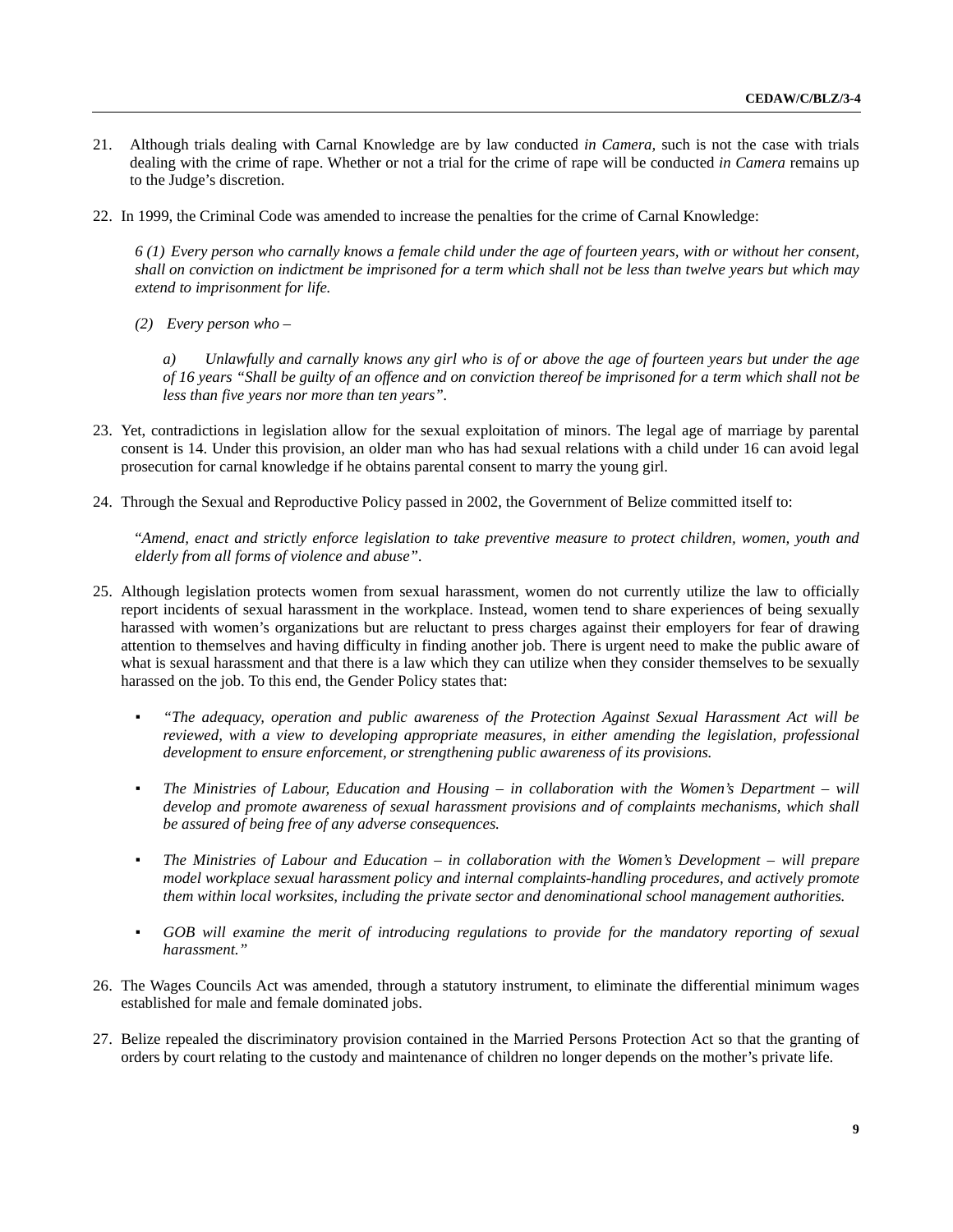- 28. Belize made amendments to Supreme Court of Judicature Act to ensure that an economic/monetary value is placed on the care of home and domestic duties during the division of matrimonial property.
- 29. The Administration of Estates Act was amended to provide for the succession rights of parties to a common law union.
- 30. Belize also passed the Trafficking in Persons (Prohibition) Act to address growing concerns regarding the coerced labor or service imposed on persons as a result of their migration status or being pregnant, disabled, addicted to alcohol or drugs, or being a child. The Act gave effect to, and implemented, the protocol to prevent, suppress, and punish trafficking in persons especially women and children.
- 31. There is recognition of the need for continuous revision of the laws to ensure the elimination of all forms of gender discrimination and unequal treatment of women. As stated in the National Gender Policy, there is recognition that "policy and legislation reforms to achieve gender equality frequently fail to produce the intended outcomes. That is, they remain inequitable in their effects". Enforcement is therefore key to making meaningful advances in this regard.
- 32. Although the Domestic Violence Act has been passed, prevailing attitudes limit the successful application and enforcement of the provisions of the Act. As an actual domestic violence case suggests, the presiding Magistrate Court Judge refused to provide a protection order to the battered woman, and instead ruled that she "give her husband another chance". Without programs to change discriminatory attitudes and practices in the social protection and judicial systems, legal reform will continue to have negligible effects in eliminating all forms of discrimination against women.
- 33. The need for this sensitization has been accentuated by a recent case in which a female lawyer was banned from a judge's courtroom because she wore slacks. This action was challenged legally, prompting rapid intervention from the Attorney General to protect women's right to choose to wear slacks when appearing in court. This prompted the Bar Association to endorse and approve a "practice direction" for a new dress code. This "practice direction" awaits the signature of the Chief Justice in order for the new dress code to become official.
- 34. The Government of Belize has amended the Constitution to include the statement "to ensure gender equality". It has not yet made a decision on other accompanying recommendations, which would give effect to the amendment by addressing some of the cultural, social and structural barriers to achieving gender equity and equality.
- 35. These recommendations, made by the Political Reform Commission, include: a.) writing all new amendments to the Constitution and all new legislation in gender neutral language, b.) providing support for child care to ensure that women are able to enjoy their fundamental rights and freedoms on an equal basis with men, c.) the provision of gender awareness education throughout the school system and d.) protection from gender discrimination by publicly funded institutions.

#### **Mechanisms to ensure the Legal Protection of Women**

- 36. It is evident that although mechanisms are in place to formulate policy, lobby for change, and implement national strategies of action, measures to evaluate the impact of policies and legislation on the status of women have been insufficient. Monitoring of implementation of the Convention is also lacking. Studies have been conducted on the status of women in various sectors, but wide distribution of reports on women in Belize and information exchange between the different agencies working for the advancement of women is inadequate.
- 37. The Women's Department has the responsibility, through its Policy Unit, for mainstreaming gender into all levels of government. However performing this role continues to be compromised by a lack of financial and human resources. Even with these major constraints, key individuals within the Department have acted as the catalyst for prompting other government bodies to take on a more policy-oriented agenda. For example, the Ministry of Health coordinated the development of a Sexual and Reproductive Health Policy.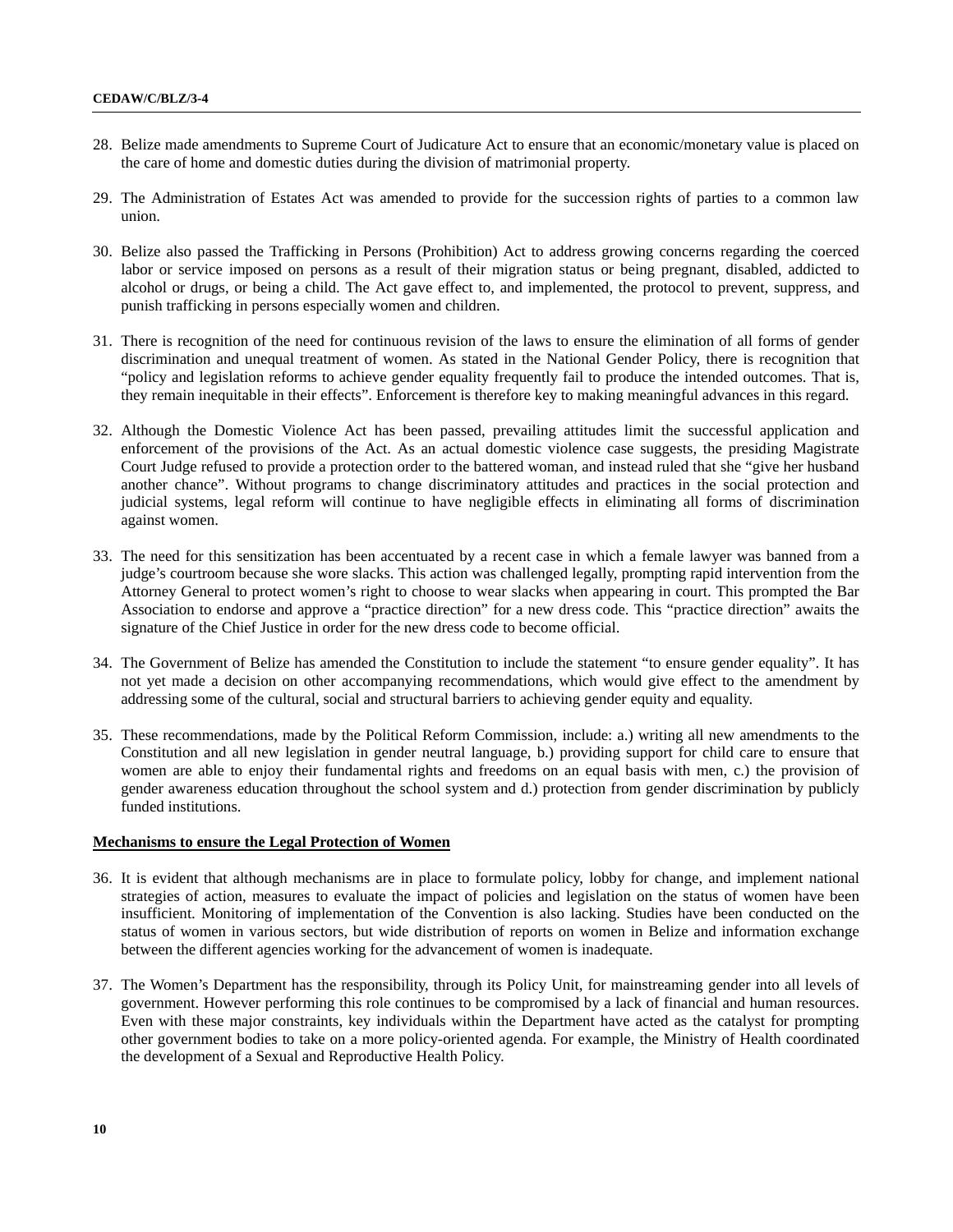- 38. The National Women's Commission (NWC) is a Cabinet-appointed body mandated to advise Government on issues related to promoting gender equity and equality. Over the last five years, the NWC has assumed the role of monitoring the CEDAW and ensuring that local policies and laws are developed to effect the provisions in the articles. One of the major accomplishments of the NWC was the development of a Gender Policy which was subsequently approved by Cabinet in 2002.
- 39. The National Gender Policy makes 215 commitments in the areas of: Health, Wealth and Employment Generation, Violence-Producing Conditions, Education and Skills Training, Power and Decision-Making, and Coordination and Implementation. It is to be noted that while there is a commitment by the Ministry of Finance to make budgetary allocations for the implementation of the Sexual and Reproductive Health Policy, there is no equivalent financial commitment for the implementation of the National Gender Policy.
- 40. While some members of the NWC are highly skilled at policy development and monitoring, the Commission as a body has historically suffered from lack of political consciousness about women's rights. This weakness has been attributed to the process of appointing commissioners, which is informed more by party political affiliations than by gender specific expertise. The sustainability of current policy level initiatives is therefore dependent on making the NWC a more independent body.
- 41. In 1999, the Government of Belize established the Office of Ombudsman. The effectiveness of this Office has been limited by institutional capacity issues as well as lack of a clear strategy for protecting citizens, in particular women and girls, from human rights abuses and gender-based violence.
- 42. Women's organizations in Belize have played a strategic role in advocating for policy changes to advance the status of women. For example, it was women's organizations that were responsible for: a.) the passing of the Domestic Violence Act and b.) keeping alive the campaign to amend the minimum wages act to ensure gender equality. However, unlike the momentum of the 1980's and the mid-1990's, the past five years have seen the weakening of the women's movement. Several key women's organizations such as the Belize Organization for Women and Development, Belize Rural Women's Association and Women Against Violence Movement are either defunct or marginally operational due to a lack of resources to maintain permanent offices and personnel to carryout the work.
- 43. While the focus in Belize has been on developing mechanisms for formulating policy, and advocating for changes in legislation, the general capacity issues of both government bodies and women's organizations has resulted in the absence of mechanisms and processes for measuring and evaluating the impact of policies and legislation on the status of women.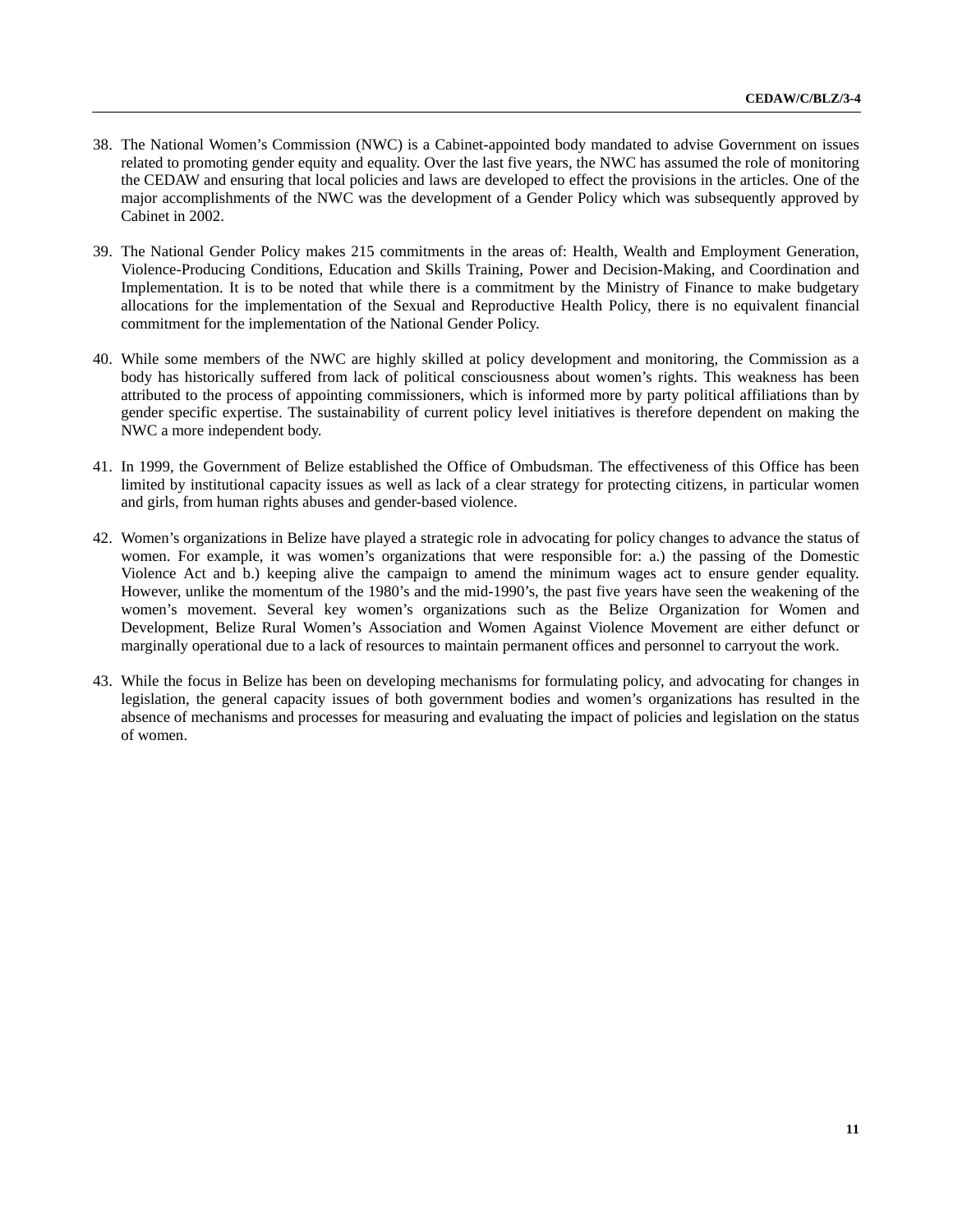#### DEVELOPMENT AND ADVANCEMENT OF WOMEN

*States Parties shall take in all fields, in particular in the political, social, economic and cultural fields, all appropriate measures, including legislation, to ensure the full development and advancement of women, for the purpose of guaranteeing them the exercise and enjoyment of human rights and fundamental freedoms on a basis of equality with men.*

44. In 2000 Belize became a signatory to the following ILO Conventions:

- ILO Convention No. 100 Concerning Equal Remuneration for Men and Women Workers for Work of Equal Value
- ILO Convention No. 103 Concerning Maternity Protection
- ILO Convention No. 111 Concerning Discrimination with Respect to Employment and Occupation
- ILO Convention No. 156 Concerning Equal Treatment for Men and Women Workers, Workers with Family Responsibilities
- 45. In August 2003, Belize passed an Equal Pay Act to give effect to ILO Convention No. 100.
- 46. The government, through the Sexual and Reproductive Health policy commits to:
	- *Ensure that the human rights of women, including their sexual and reproductive rights, are fully respected and protected, and enable women to realize these rights.*
- 47. The Optional Protocol to CEDAW was approved by Cabinet in 2002 and has since been ratified.
- 48. In 2001 Legislation was passed to criminalize the willful transmission of HIV, although currently this law is being reviewed in the context of a National HIV/AIDS Policy and Legislation Project.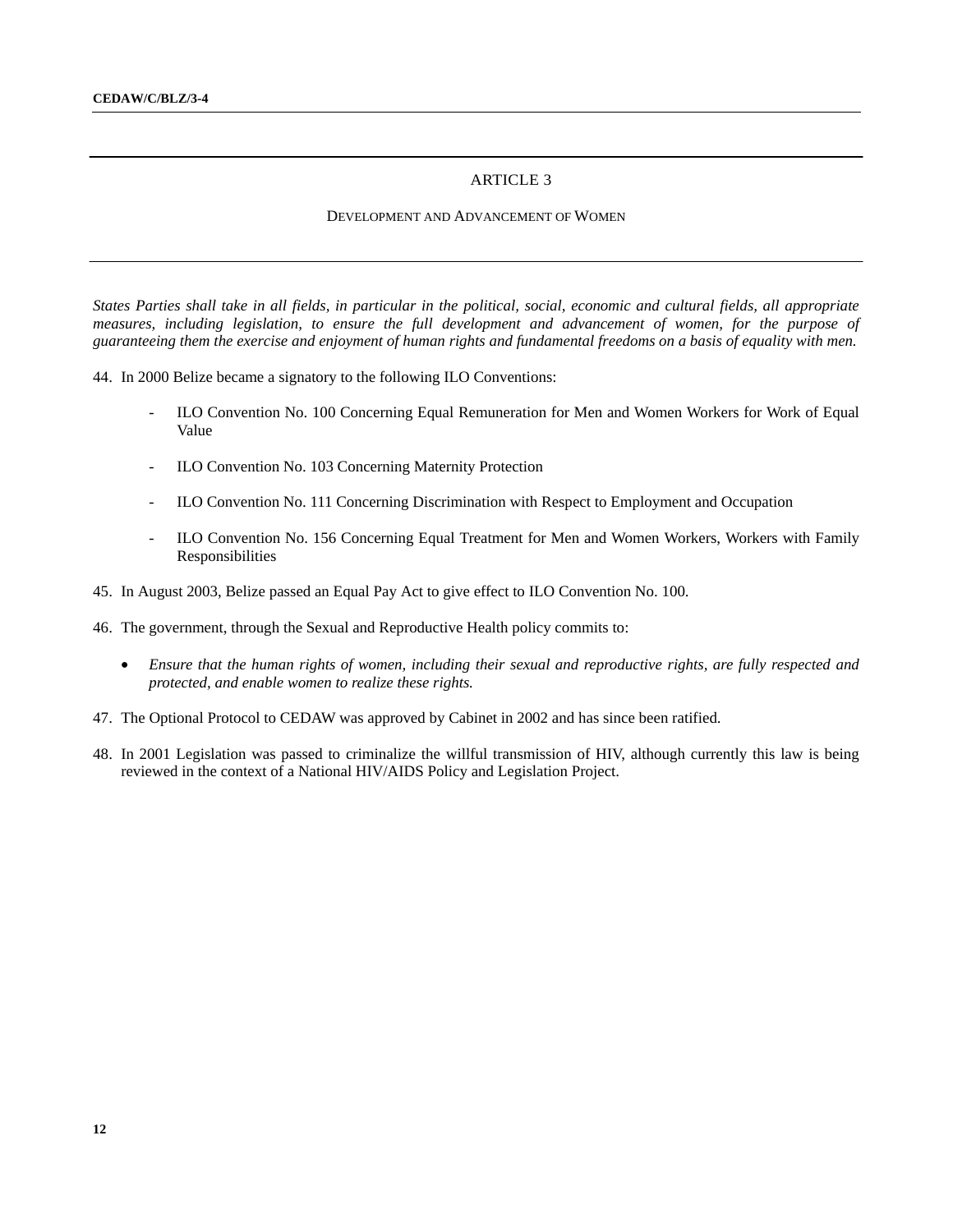## ACCELERATION OF EQUALITY BETWEEN MEN AND WOMEN

*Adoption by state parties of temporary measures aimed at accelerating de facto equality between men and women shall not be considered discrimination as defined in the present Convention, but shall in no way entail, as a consequence, the maintenance of unequal or separate standards; and these measures shall be discontinued when the objectives of equality of opportunity and treatment have been achieved.*

*Adoption by state parties of special measures, including those measures contained in the present Convention, aimed at protecting maternity, shall not be considered discriminatory.*

- 49. There are no official policies aimed at accelerating the de facto equality of women, although this issue has been discussed at the level of a Political Reform Commission and in a Study on Women in Politics: Seeking Opportunities for Leadership.
- 50. The study on Women's Political Leadership recommended that Women's Organizations and Political Parties promote debate among women regarding the setting of quotas for female representation on slates. No advancement has been made to enact this recommendation.
- 51. In fact, the Political Reform Commission Report, 2000 recommended against the enactment of a quota system for the appointment of women to public bodies. This recommendation was based on the following objections of members of the Commission:

*"The legalization of a quota system for only one sector in the society and the potential for other groups to demand quotas, the constitutionality of such a measure, the use of criteria of physical traits as opposed to only capacity and experience to appoint members".*

In addition, some Commission members felt that:

*"women were making significant gains on their own and therefore required no special privileges. Still others felt that the lack of women's leadership was to be found in the political parties and can be best addressed at that level."*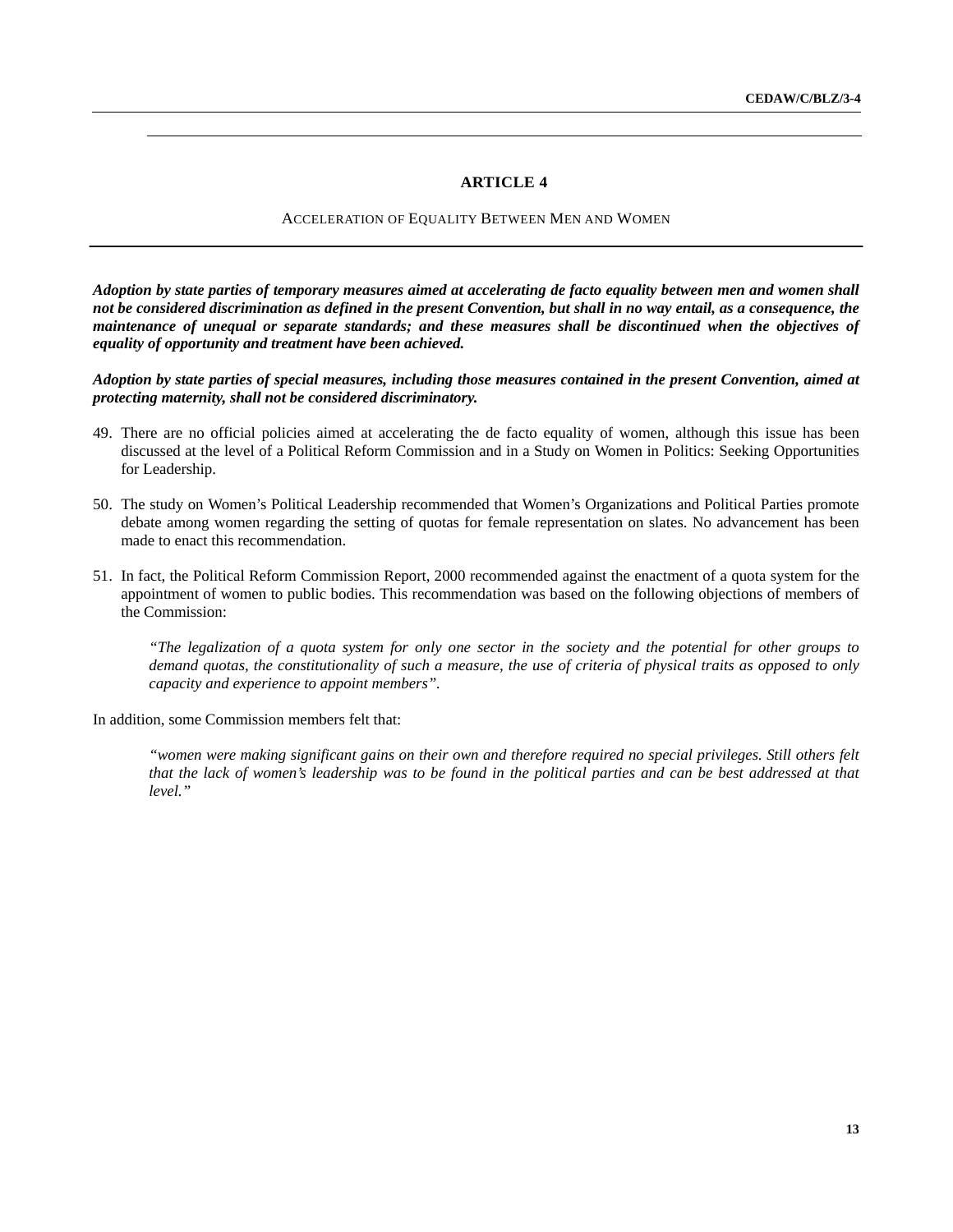# SEX ROLES AND STEREOTYPING

*States Parties shall take all appropriate measures:*

- *(a) To modify the social and cultural patterns of conduct of men and women, with a view to achieving the elimination of prejudices and customary and all other practices which are based on the idea of the inferiority or the superiority of either of the sexes or on stereotyped roles for men and women;*
- *(b) To ensure that family education includes a proper understanding of maternity as a social function and the recognition of the common responsibility of men and women in the upbringing and development of their children, it being understood that the interest of the children is the primordial consideration in all cases.*
- 52. Although social change is increasingly allowing women the opportunity to break the traditional mold that has defined women's role in society, gender stereotypes continue to dictate the economic, social, political and cultural lives of a majority of men and women in Belize. A Guide for the Definition of Gender in the Belizean Context written for member organizations of the Women's Issues Network of Belize found that society:

"*has traditionally assigned women to work in the home while men work in the paid labour force to support the family financially.* Furthermore, *social structures perpetuate male domination over women, whether these are based on biblical precepts or cultural paradigms.* In political life, *society has traditionally supported men's participation in governance and politics and has maintained their status as decision makers.* Culturally, *society has determined that men are the stronger more dominant and resilient sex and women are delicate, submissive and weaker".10*

53. The same document found that recent changes in society found it more acceptable for women to challenge gender stereotypes than it was for men.

> "*While society has approved of the woman working outside the home to assist the male with his 'responsibility', it has not accepted a complete reversal of the roles where men can work in the home and care for children. Such a man would be treated with a lot of suspicion, and will definitely be ridiculed by friends and family*."11 Gender stereotypes also vary according to the different cultures found in Belize: "*A man staying at home and caring for the children might be viewed with less denigration in the Creole community than it might be among the Mestizo*."12

54. The Women's Department recognizes that one of the main obstacles to the advancement of women in society has been the manner in which young girls are socialized. Many women in Belize continue to suffer from a lack of self-esteem, making them unwilling and unable to challenge traditional gender stereotypes or to take on leadership roles. For this reason, as part of its effort to implement the Beijing Platform for Action, the Women's Department has, as one of its major objectives, the mainstreaming of gender into all government policies and programs. To facilitate this process, the Women's Department established a Gender Integration Committee (GIC) which has representation from the government and non-government sector. Each Ministry was invited to identify a gender focal to participate in the mainstreaming process.

<sup>10</sup> WIN Belize. *Guide for the Definition of Gender in the Belizean Context*. 2002

<sup>11</sup> Ibid

<sup>12</sup> Ibid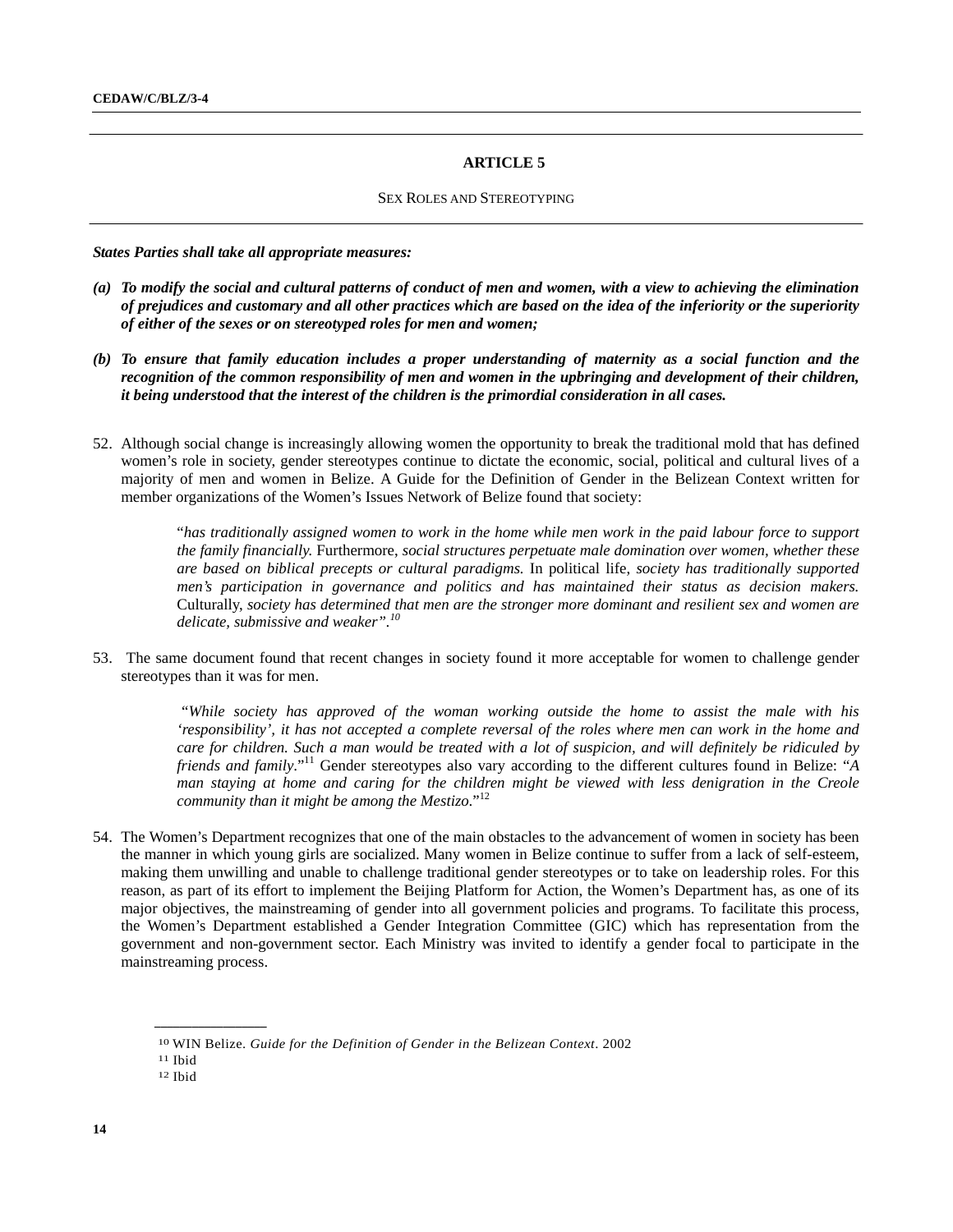- 55. Through the GIC, a major communication strategy was developed and implemented to stimulate public awareness on gender mainstreaming. One of the activities in this communications strategy focused on showing how traditional sex roles and stereotyping perpetuate gender inequalities.
- 56. In addition to this communications strategy, the GIC developed a Gender Training Manual to be used to build public officers' capacity for integrating a gender perspective into their work, regardless of their sector of employment.
- 57. Furthermore, the Women's Department has prepared a guidebook for Primary School Teachers<sup>13</sup>. The objectives of this guidebook are to provide teachers with:
	- Awareness of their role as contributors to the social, emotional and cognitive development of their students;
	- Awareness of the need to create in the classroom an environment which promotes gender equality and high self-esteem;
	- Knowledge and skills needed to adopt and promote a gender-sensitive approach to teaching and all school-related activities;
	- Knowledge and skills required to recognize signs of low self-esteem and to promote and build selfesteem within their students;
	- Basic tools required to enable them to identify and eliminate gender stereotyping and discrimination;
	- Activities which can be used in the classroom to stimulate discussion on issues relating to gender and self-esteem.
- 58. The Community and Parent Empowerment Program (COMPAR), recognizes that one of the primary strategies for enabling parent empowerment and community development is the elimination of traditional sex roles and stereotyping. A gender and development module has therefore been integrated into this program which is being implemented nationwide.
- 59. Similarly, the National Committee for Families and Children (NCFC) has ensured that sex roles and stereotyping issues are addressed in its draft Integrated Early Childhood Development Policy and its National Plan of Action for Children and Adolescent. This Policy and Plan are expected to be approved in 2004.
- 60. Belize also participated in a Regional Project to address sex role stereotyping in the media. This Project, conducted in 2001, included the completion of a Gender and Media Training Needs Assessment exercise as well as a Gender Training Program for media personnel.
- 61. Even with all of these initiatives onboard, inadequate resourcing of programs and their high dependency on donor funding, threatens their effectiveness and sustainability. In some cases, programs survived solely on the financial commitment of external sources, the end of which resulted in programs being either terminated or downsized.

<sup>13</sup> Women's Department: *Gender & Self-Esteem: Key Issues in Belizean Education. A Guide Book for Primary School Teachers*; 2002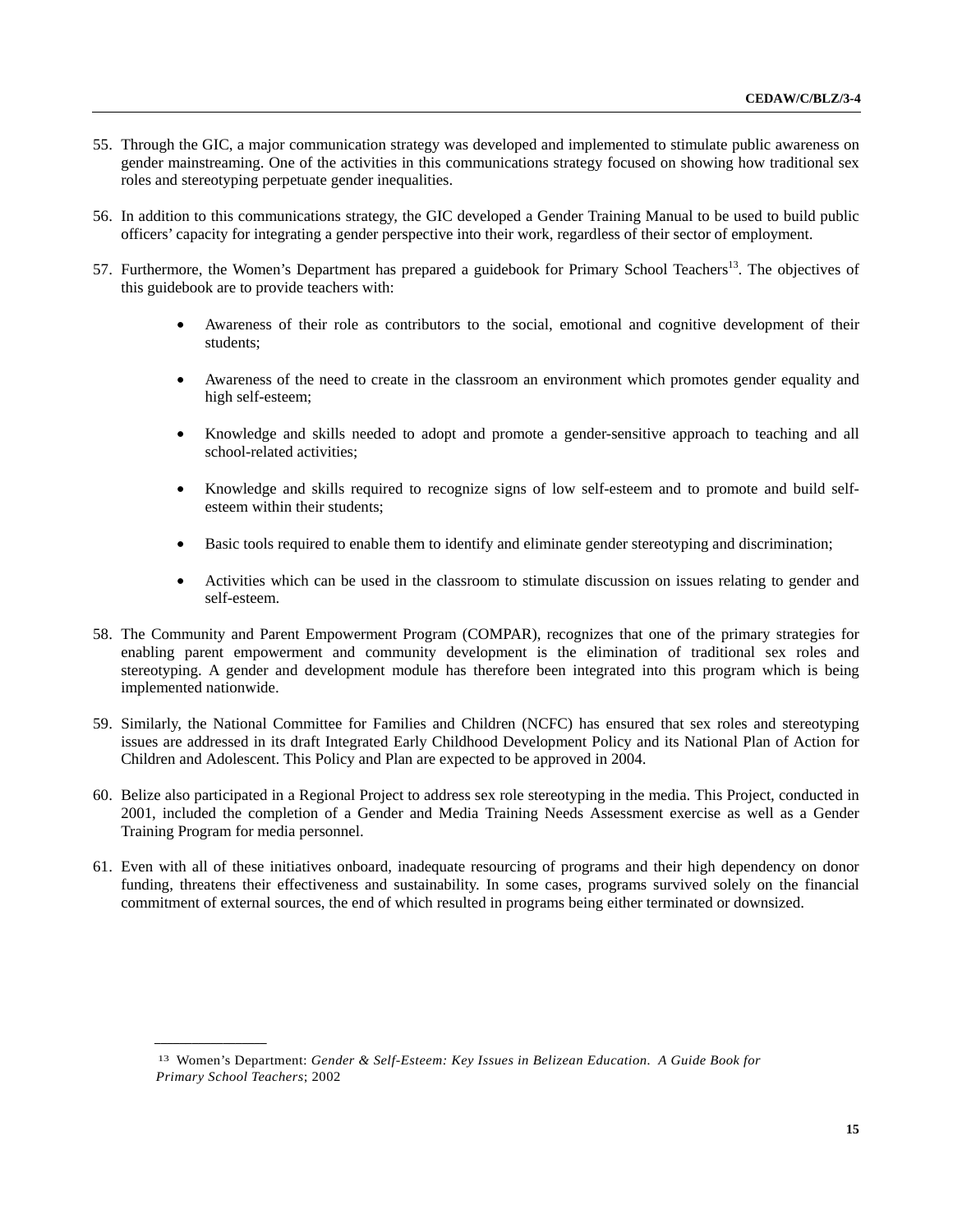## EXPLOITATION OF WOMEN

## *States Parties shall take all appropriate measures, including legislation, to suppress all forms of traffic in women and exploitation of prostitution of women.*

#### **Commercial Sex Workers**

- 62. The Laws of Belize do not criminalize prostitution per se but prohibits procuration and loitering for prostitution on the street and public places. The crime of loitering in this context, is treated as a petty offence and carries either a fine of BZ\$200.00 or imprisonment for up to two months. However, there are laws for the suppression of brothels. Persons found guilty of owning, or causing, property to be used as a brothel, are fined \$500.00BZ or imprisoned for a period not exceeding six months, in the case of a first conviction. In second or subsequent convictions, the person is either fined \$1,000.00BZ or imprisoned for a term not exceeding 12 months.
- 63. The sex trade in Belize continues to be highly organized and operated from established hotels and bars. Although there are periodic raids of these establishments, the laws are generally not enforced. Commercial sex workers arrested during these raids, continue to be charged with the crime of illegal residency and employment in the country, rather than for the nature of their employment.
- 64. Only 2 incidents of Procuring defilement of a female were reported in 2001, of which 1 conviction was obtained. Four incidents of procuration were reported, with 0 convictions.<sup>14</sup>
- 65. Due to the controversial nature of commercial sex work, few studies have been done to assess the situation of prostitutes in Belize. There is also a lack of information on recent trends in the commercial sex industry.
- 66. A study conducted in 1998 described different practices which were sexually exploitative of women, and which varied according to district and ethnicity. Sex work in Belize was mostly concentrated among the Latino/Mestizo immigrant population, whereas Creoles, Asians, East Indians and Maya were not seen participating at the same level as Hispanics.<sup>15</sup>
- 67. Many Belizean women participate in "sweet hearting", where the woman becomes sexually involved with a (usually married) man and in exchange for her loyalty and monogamy, the man supports her children. In this way a man will have several "sweethearts" who are economically dependent on him and with whom he has a socio-sexual relationship.16
- 68. In Belize City, commercial sex work was considerably more subtle and less visible than other regions where research was done.
- 69. Commercial sex workers in Belize are usually employed as waitresses in bars. Most are undocumented economic immigrants from neighboring Central American countries. These illegal immigrants work to support families and children in their home countries. Due to the clandestine nature of the work, sex workers are vulnerable to, and do experience, exploitation from bar owners, immigration and police officers, and health care providers. Bar owners, in particular, retain the women's travel documents, as a way of exerting power and control over them.<sup>17</sup>

<sup>14</sup> NCFC/UNICEF*. Study on the Sexual Exploitation of Women and Children Sex Providers*. 2001(draft)

<sup>15</sup> Kempadoo. *The Muchachas of Orange Walk and Sex work in Belize.* 1998 16 Ibid

<sup>17</sup> DePaul University College of Law, *In Modern Bondage: Sex Trafficking in the Americas. 2002*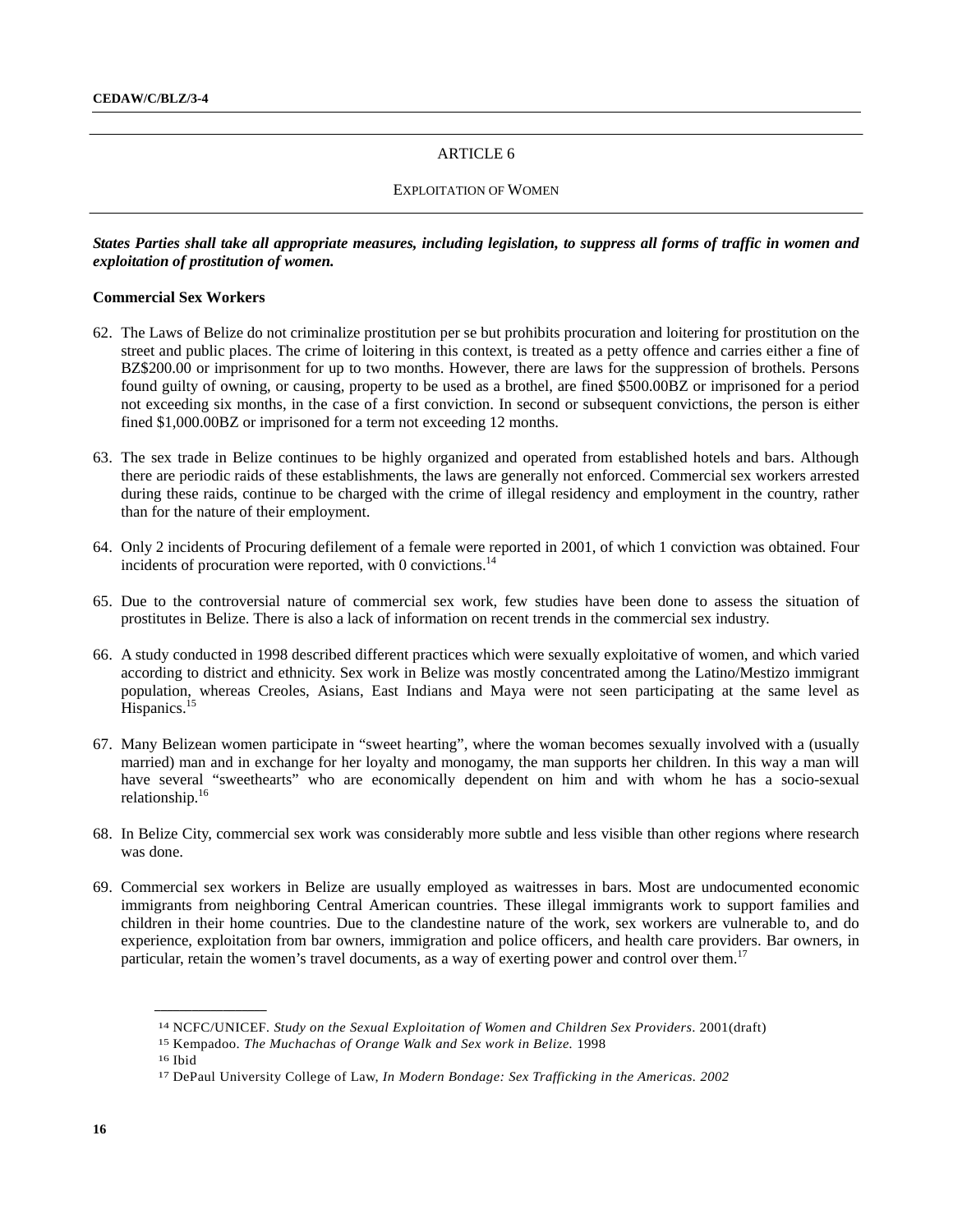- 70. Overall, Belizeans represent the largest percentage of clients seeking commercial sex, as reported by bar owners. However, in some locations geared toward the tourism industry, a majority of clients were nationals of the United States or the United Kingdom. In other locations with high concentrations of migrant workers, more than half of the clients were Guatemalans and Hondurans.<sup>18</sup>
- 71. Given this information, there is recognition that a more targeted study on the impact of tourism on commercial sex work is urgently needed.
- 72. With the National Gender Policy, the Criminal Code Act is to be *reviewed alongside other legislation to formulate amendments to treat male and female commercial sex workers and clients equally.*

# **Trafficking in Persons**

- 73. Belize is a destination country for trafficking networks out of Nicaragua, Honduras, El Salvador and Guatemala. Forms of trafficking in which Belize is implicated include abduction by criminals, peer-influenced pressure and deception/false promise of employment by recruiters, intermediaries or Bar/Brothel owners.<sup>19</sup>
- 74. In 2003, Belize passed the Trafficking in Persons (Prohibition) Act.<sup>20</sup> This Act is perceived by social service providers as being comprehensive in the benefits and services offered to survivors.
- 75. The Government has established a Trafficking in Persons Task Force responsible for ensuring that relevant public awareness and training programs are developed, and that a multi-agency approach is used to manage trafficking cases.
- 76. Preparations are underway, for the implementation of a Trafficking in Persons Study to be conducted in 2004.

<sup>18</sup> Ibid

<sup>19</sup> Ibid

<sup>20</sup> This Act was developed in response to being listed as a Tier 3 Nation in complying with the United States Trafficking in Victims Protection Act, 2000, which could have resulted in non-humanitarian, non-trade related sanctions by the United States.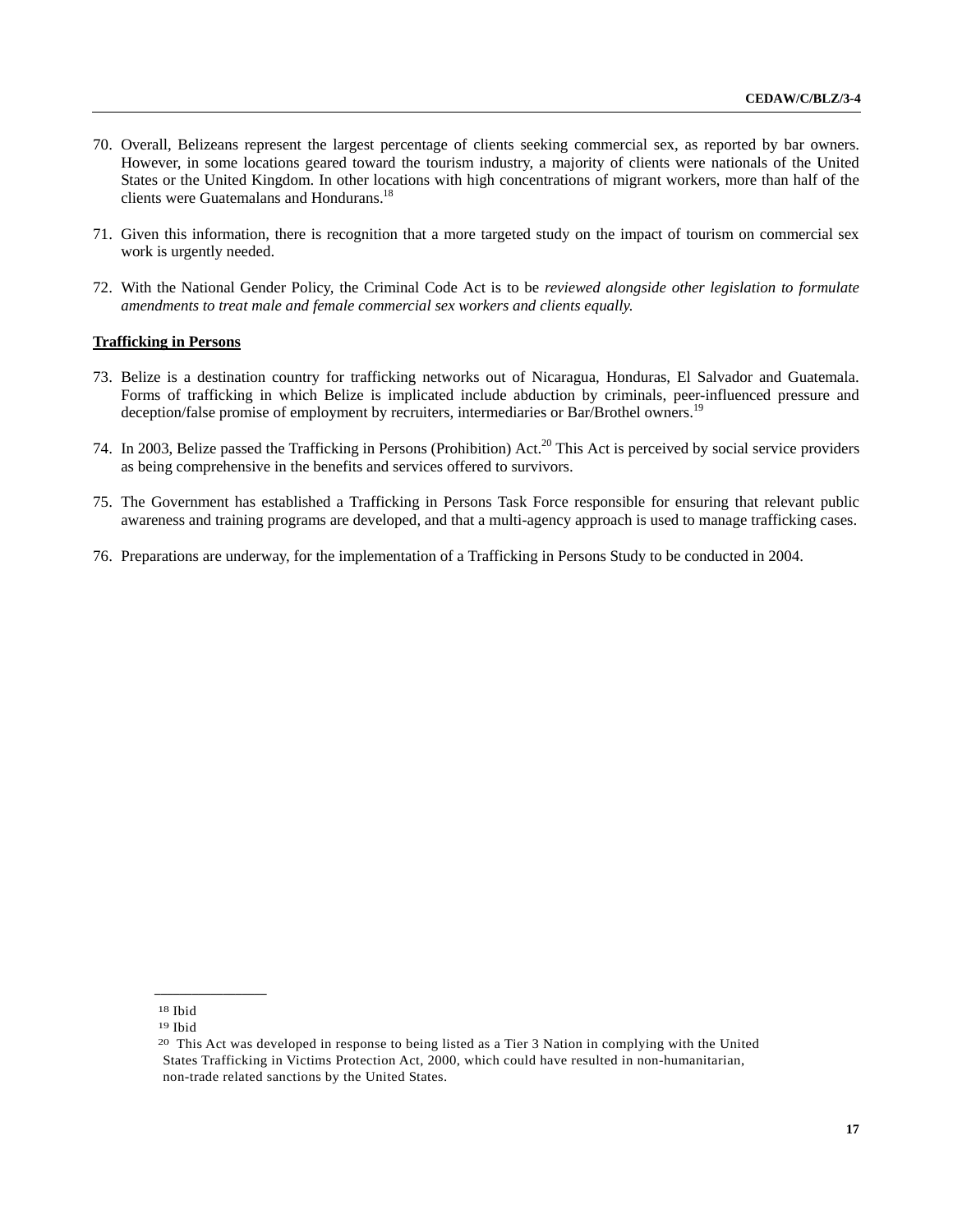### POLITICAL AND PUBLIC LIFE

*States Parties shall take all appropriate measure to eliminate discrimination against women in the political and public life of the country and, in particular, shall ensure to women, on equal terms with men, the right:*

- *a) To vote in all elections and public referenda and to be eligible for election to all publicly elected bodies;*
- *b) To participate in the formulation of government policy and the implementation thereof and to hold public office and perform all public functions at all levels of government;*
- *c) To participate in non-governmental organizations and associations concerned with the public and political life of the country.*
- 77. In 1998, the Government made a commitment to appoint women to at least 30% of leadership positions in the public service and other statutory bodies. This policy has resulted in women now holding a majority of decision-making positions in statutory bodies and 30% of positions as Heads of Departments. It has also led to more women being appointed as Chief Executive Officers in the Public Service, although overall, only 5 of 15 such positions are currently held by women. The last two Speakers of the House of Representative were women.
- 78. Women account for 49.32% of all Registered Electors in Belize.<sup>21</sup> However, they continue to be severely underrepresented at the highest levels of political decision-making. Out of 29 members of the House of Representatives only 1 is a woman (At the time of the last report there were 2 women). Out of 13 Cabinet Ministers, only 1 is a woman. Out of 13 Senators, only 3 are women.
- 79. The one woman, who is a Minister of Cabinet, was originally assigned the portfolio of Defense and National Emergency. She has since been re-assigned to the Ministry of Human Development. Previous women Ministers have traditionally been assigned this portfolio.
- 80. The Opposition Party has appointed one woman to its Shadow Cabinet of Ministers. She has been assigned the Ministry of National Security.
- 81. Although more women are offering themselves as candidates for Municipal Elections, local government bodies continue to be dominated by men. Of 142 candidates who ran in the 2003 Municipal Elections, approximately 25% (36) were women. Of these 36 women, 22 (61%) were elected. Of those elected, 1 of 9 mayors (11%) is a woman.<sup>22</sup>
- 82. In village councils nationwide, out of 190 village chairpersons, only 11 are women. Also, for every one woman elected to the village councils, there are 3 or more men.<sup>23</sup>
- 83. Within the Judicial System, of 16 magistrates, 7 are women.<sup>24</sup> At the level of the Supreme and Appeals Courts, no women have ever been appointed. In the Alcalde System<sup>25</sup> which has judicial and leadership functions in indigenous Mayan communities in southern Belize, no woman has ever been elected.

<sup>21</sup> Government of Belize, Elections and Boundaries Commission, Electors By Division and Sex as at December 2003

<sup>22</sup> Government of Belize, Elections and Boundaries Commission – 2003 Municipal Election Results.

<sup>23</sup> Masinghe. *Consultancy Report On Integrating Gender into the Budgetary Process*. 2002

<sup>24</sup> Data from the Magistrates Court, Office of the Attorney General, Government of Belize

<sup>25</sup> The Alcalde System is primarily found in Maya Villages in the southern most district of Belize. Each village has its own Alcalde. The Alcalde is primarily responsible for ensuring law and order in the community, but has historically also played a village elder role in overseeing the well-being of the people in other aspects of community life.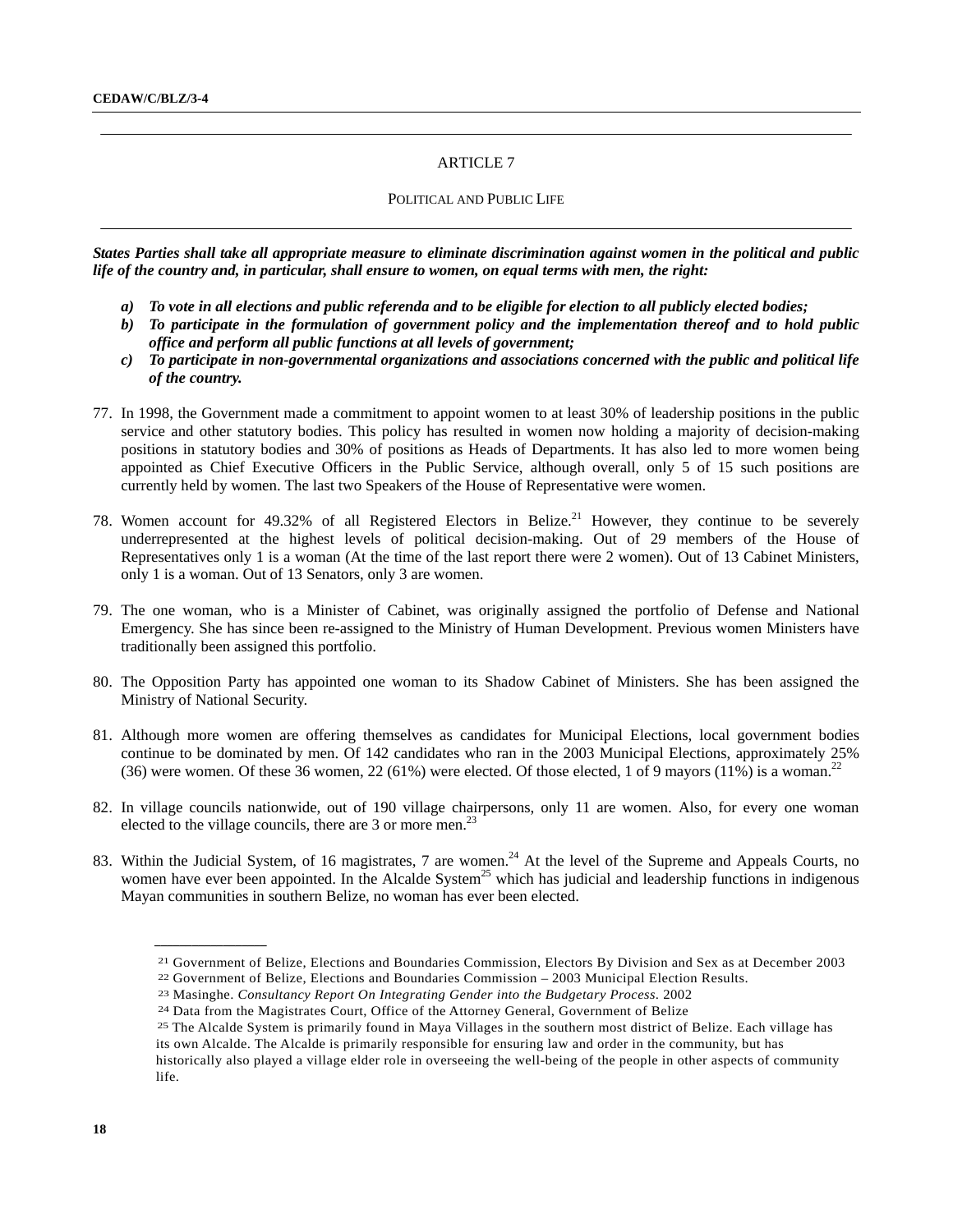- 84. In 1999 a study on Women and Politics<sup>26</sup> was conducted by the National Women's Commission. This study revealed that women are generally very interested in becoming leaders and are highly represented in decision-making positions within community based groups, civil society and faith-based organizations. Nevertheless, the study pointed out that women are hesitant to offer themselves as candidates for political office. This hesitancy, according to women interviewed nationwide, is influenced more by structural and cultural barriers than by lack of interest. The barriers of most concern to women are: a.) lack of financial support for campaigning, b.) lack of family support systems to allow time for political participation, c.) the pervasive culture of clientelism which drives the political system in Belize and d.) the widespread defamation of character which typifies the campaign process.
- 85. The results of this study were validated by the experience of political parties when they actively sought women candidates to run for political office in the 2003 National General Elections. Despite effort by the political parties to recruit women as political candidates, there was not a corresponding increase in women accepting this offer. This points to the need for developing a clear strategy to address the barriers that limit women's political participation. In particular, recommendations relating to financial assistance, civic awareness education and campaign training, creating more support systems for women and instituting a quota for women's political participation, have yet to be prioritized.
- 86. Generally, the government has invited civil society organizations, including women's organizations, to participate on public sector boards, committees and commissions. But the current institutional weaknesses of women's organizations militate against their effective participation in promoting a clear agenda of achieving gender equity and equality.

<sup>26</sup> Rosberg, Michael and Catzim, Adele. "Women in Politics: Seeking Opportunities for Leadership in Belize", National Women's Commission, 2001.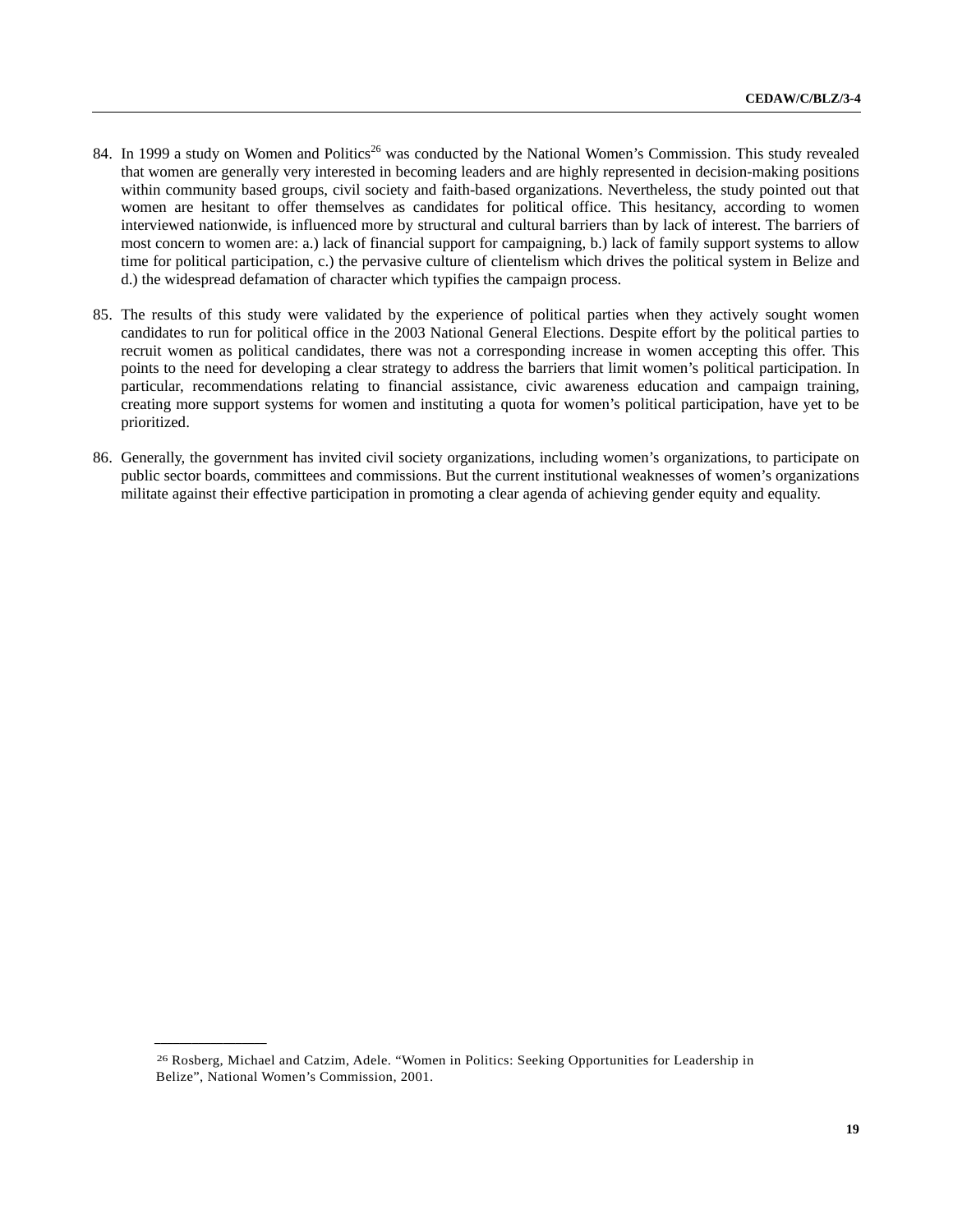#### INTERNATIONAL REPRESENTATION AND PARTICIPATION

*States Parties shall take all appropriate measure to ensure to women, on equal terms with men and, without any discrimination, the opportunity to represent their Governments at the international level and to participate in the work of international organizations.*

- 87. Belize continues to be engaged in a process to find a peaceful resolution to the Belize-Guatemala Differendum. Among the nine high-level representatives appointed to the Negotiating Team, two are women. One of the two women is the opposition party's representative to the Team. The other woman is the government's Ambassador to the United States and representative to the Organization of American States.
- 88. Of Belize's nine Ambassadors, three are women. However, of those employed in Foreign Service, women made up a majority of the staff at the technical levels.
- 89. The political party that won the 1998 and 2003 General Elections in Belize developed a "Women's Agenda" which spoke to matters they would address while in office. The latest Women's Agenda for the period 2003-2008 commits the Government of Belize to:
	- *"Continue to implement the recommendations of the National Gender Policy*
	- *Provide for gender sensitivity in development planning*
	- *Continue to raise gender awareness through education on the need for equity and respect among men and women in every facet of their life*
	- *Ensure budgetary allocations for programmes geared to end gender-based violence"*

It also makes specific commitments in the areas of Health and Social Services, Economic Development, Legal Protection, Education, Housing, and Political Participation of Women.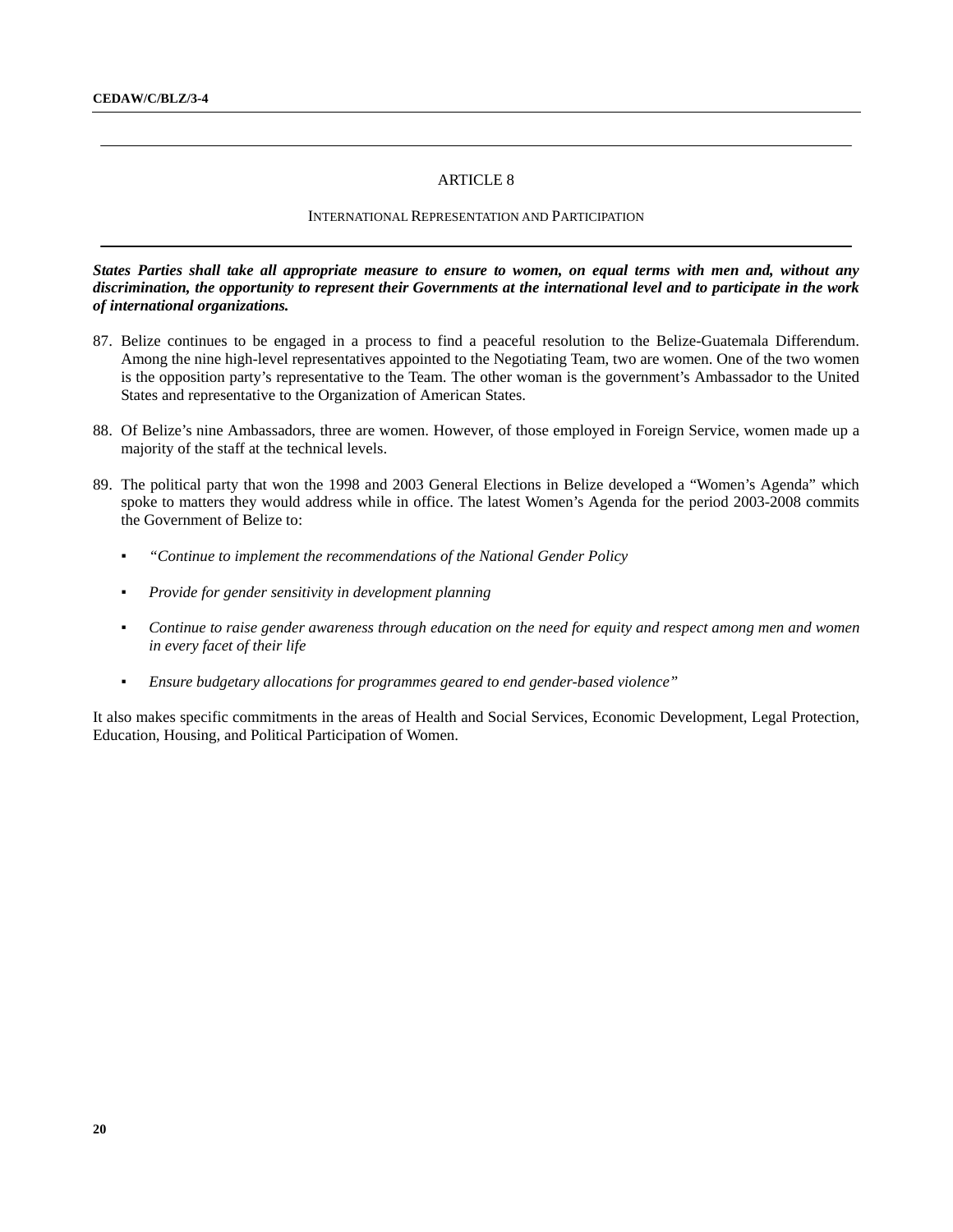#### **NATIONALITY**

*States Parties shall grant women equal rights with men to acquire, change or retain their nationality. They shall ensure* in particular that neither marriage to an alien nor change of nationality by the husband during marriage shall *automatically change the nationality of the wife, render her stateless or force upon her the nationality of the husband.*

*States Parties shall grant women equal rights with men with respect to the nationality of their children.*

- 90. The Constitution of Belize continues to provide equal rights to women in the acquisition and retention of a Belizean nationality.
- 91. The Constitution of Belize continues to provide equal rights to women with respect to the nationality of their children.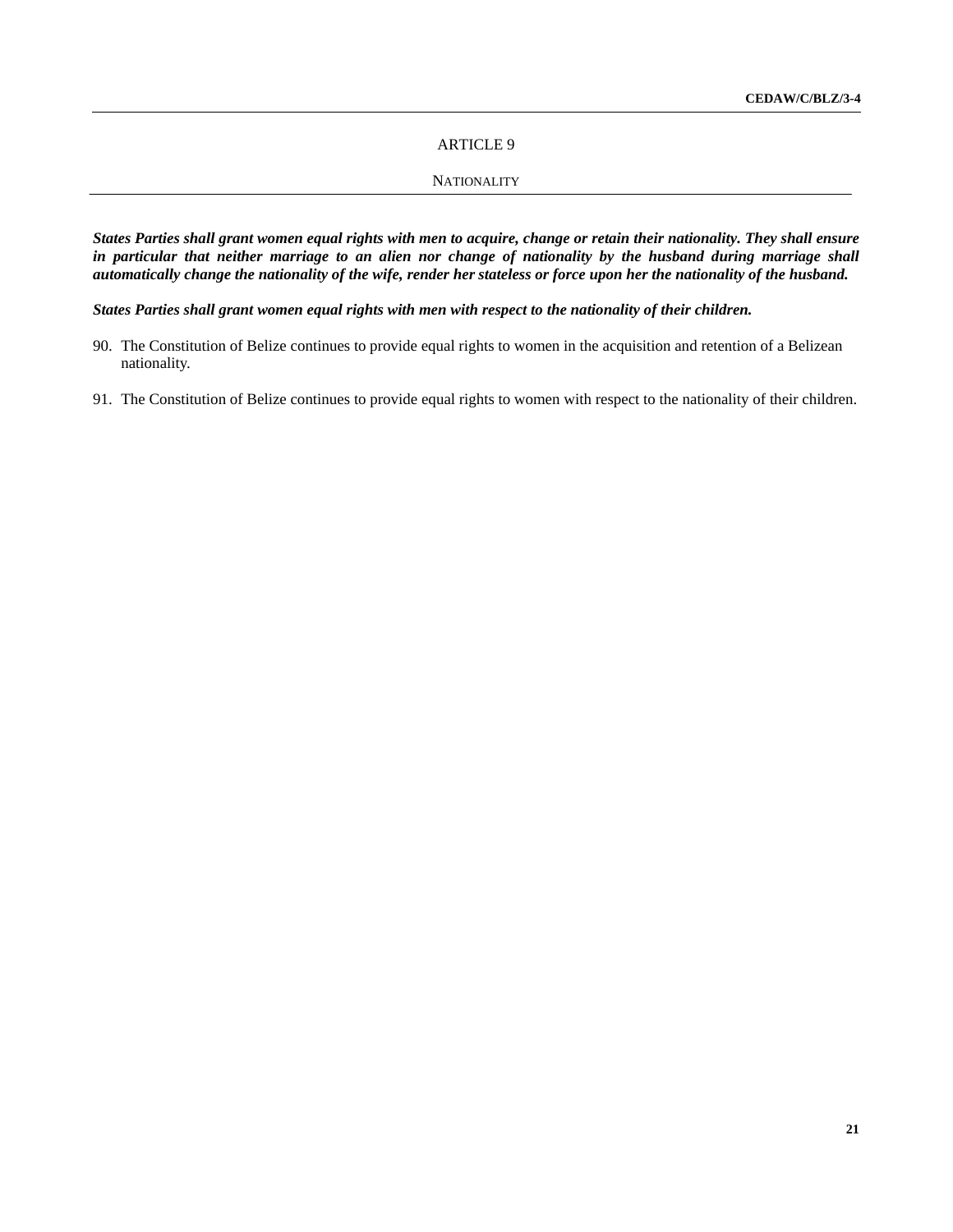EDUCATION

*States Parties shall take all appropriate measures to eliminate discrimination against women in order to ensure to them equal rights with men in the field of education and in particular to ensure, on a basis of equality of men and women:*

- *a. the same conditions for career and vocational guidance, for access to studies and for the achievement of diplomas in educational establishments of all categories in rural as well as urban areas; this equality shall be ensured in pre-school, general, technical, professional and higher technical education, as well as in all types of vocational training;*
- *b. access to the same curricula, the same examinations, teaching staff with qualifications of the same standard and school premises and equipment of the same quality;*
- *c. the elimination of any stereotyped concept of the roles of men and women at all levels and in all forms of education by encouraging co-education and other types of education which will help achieve this aim and, in particular, by the revision of textbooks and school programmes and the adaptation of teaching methods;*
- *d. the same opportunities to benefit from scholarships and other study grants;*
- *e. the same opportunities for access to programmes of continuing education, including adult and functional literacy programmes, particularly those aimed at reducing, at the earliest possible time, any gap in education existing between men and women;*
- *f. the reduction of female student drop-out rates and the organization of programmes for girls and women who have left school prematurely*
- *g. the same opportunities to participate actively in sports and physical education;*
- *h. access to specific educational information to help ensure the health and well-being of families, including information and advice on family planning*
- 92. Belize continues to operate a Church State Education System in which the churches take responsibility for managing some schools and the Government pays 100% and 70% of teacher's salaries at the primary and secondary education levels. No similar arrangement is being made to finance teacher's salaries at the pre-school level.
- 93. Pre-school enrollments rates overall are low at approximately 25% annually, with equal rates of enrollment for boys and girls. Issues of affordability and accessibility, particularly in rural areas, limit participation at this level of the education system. This issue is being addressed in the Integrated Early Childhood Development Policy (IECD) and a National Plan of Action for Children and Adolescents (NPA) expected to be completed in 2004.
- 94. Children are legally required to attend school until the age of 14. However, the Education Statistical Digest indicates that in 2002 approximately 25% of 14 year olds were not enrolled in school. A slight majority (by 2%) of those not enrolled were females. (See Table 10.0)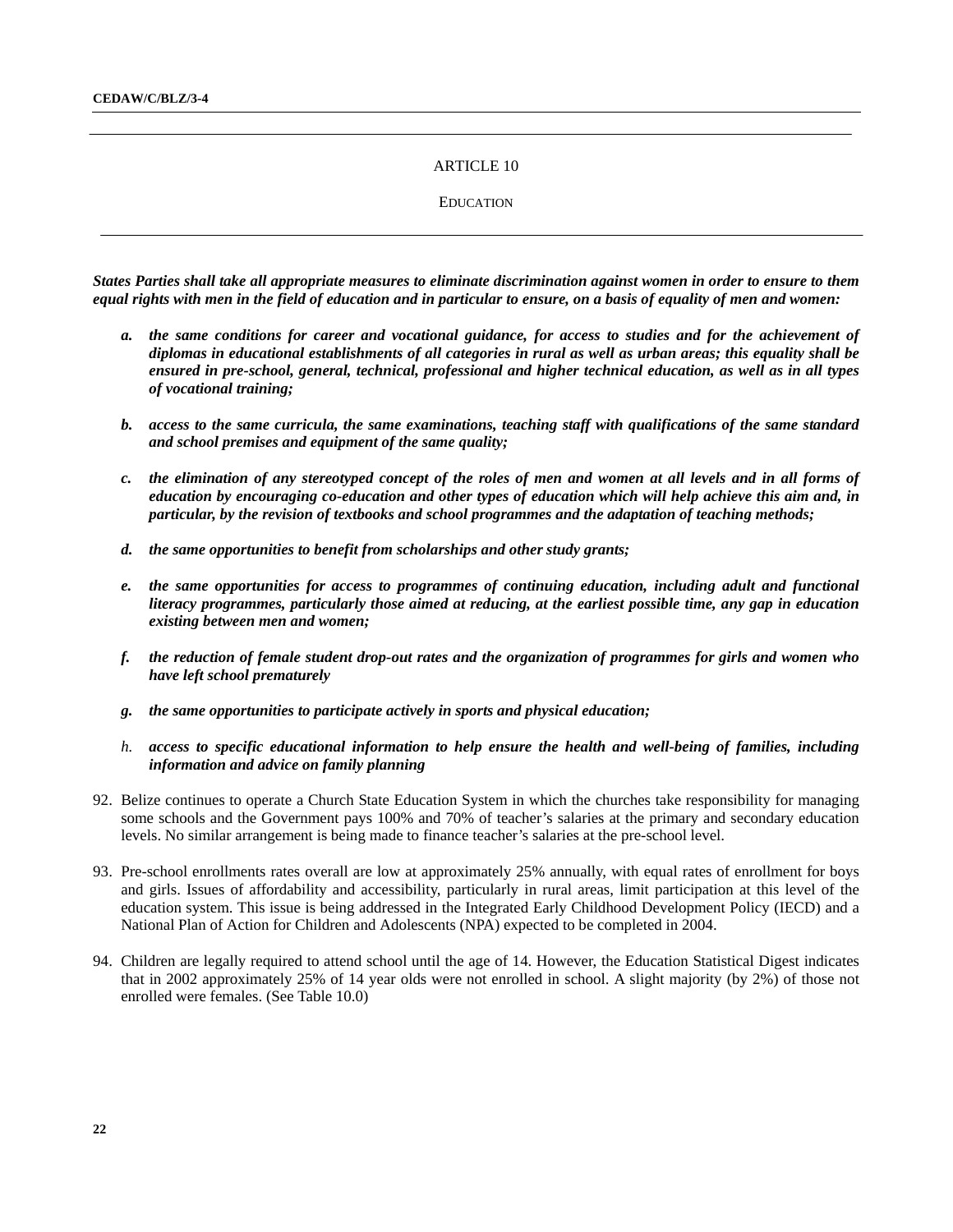| Gender | 12 years old | 14 years old |
|--------|--------------|--------------|
| Male   | 97.2%        | 75.2%        |
| Female | 94.6%        | 73.3%        |
| Total  | 95.9%        | 74.2%        |

#### **Table 10.0 Percent of Children by Age Enrolled in the Education System (2001-02)**

95. More girls than boys were enrolled in secondary school although enrollment rates were less than 50% for both sexes. (See Table 10.1). A factor contributing to different secondary school enrollment rates between girls and boys was that dropout rates for boys was high, especially in the first and second years of high school. In the past, the major cause of the low level of participation in secondary school for both sexes was cited as being a lack of available spaces in secondary school, however recent studies point to the high private cost of secondary education as another major contributing factor.<sup>27</sup>

| <b>Gender</b>  | % Enrolled |
|----------------|------------|
| <b>Males</b>   | 42.5%      |
| <b>Females</b> | 47.6%      |
| Total          | 45%        |

#### **Table 10.1 Secondary School Net Enrollment Rates (2001-2002)**

- 96. In the past, Mayan girls were withdrawn from school at the age of puberty. However, this practice is gradually changing and an increasing number of Mayan girls are now attending secondary school.
- 97. While women and men are found in equal numbers at the Junior College level, women still tend to concentrate in traditional careers. For example, males continue to far outnumber females at the vocational, technical and agricultural schools while females dominate in the nursing and teacher education programs.
- 98. Furthermore, a study reported that:

**\_\_\_\_\_\_\_\_\_\_\_\_\_\_\_\_\_\_**

*"It appears that although men and women were attending [the University of Belize] in roughly the same numbers, the men tend to be younger than the females. This means that older women who have very likely been in the labor force for a number of years are now returning to school. These women would have completed high school some time back, received work experience and in the process become more assertive and developed clearer career objectives. It also implied that men have the opportunity to complete a higher level of education at a younger age and to continue to rise to the coveted decision-making positions more quickly than women."28*

- 99. Of all the scholarships granted by the Ministry of Education, 59% are to women.
- 100. The figures for 1998, based on a 1996 Study<sup>29</sup>, indicated that literacy rates remained relatively unchanged at  $75.5\%$ <sup>30</sup> for the whole country but were below 50% for the Maya population. (See Tables 10.2 and 10.3)

<sup>27</sup> Ministry of Education: *Education statistical digest; 2000-2002*

<sup>28</sup> Parades, Sandra, "Situation Analysis of Gender and Development: Belize, March, 2002

<sup>29</sup> In 1996, the Literacy Council of Belize conducted a nationwide literacy survey in collaboration with the Central Statistics Office of Belize.

<sup>30</sup> Government of Belize – National Human Development Committee & UNDP, *Human Development Report*. 1999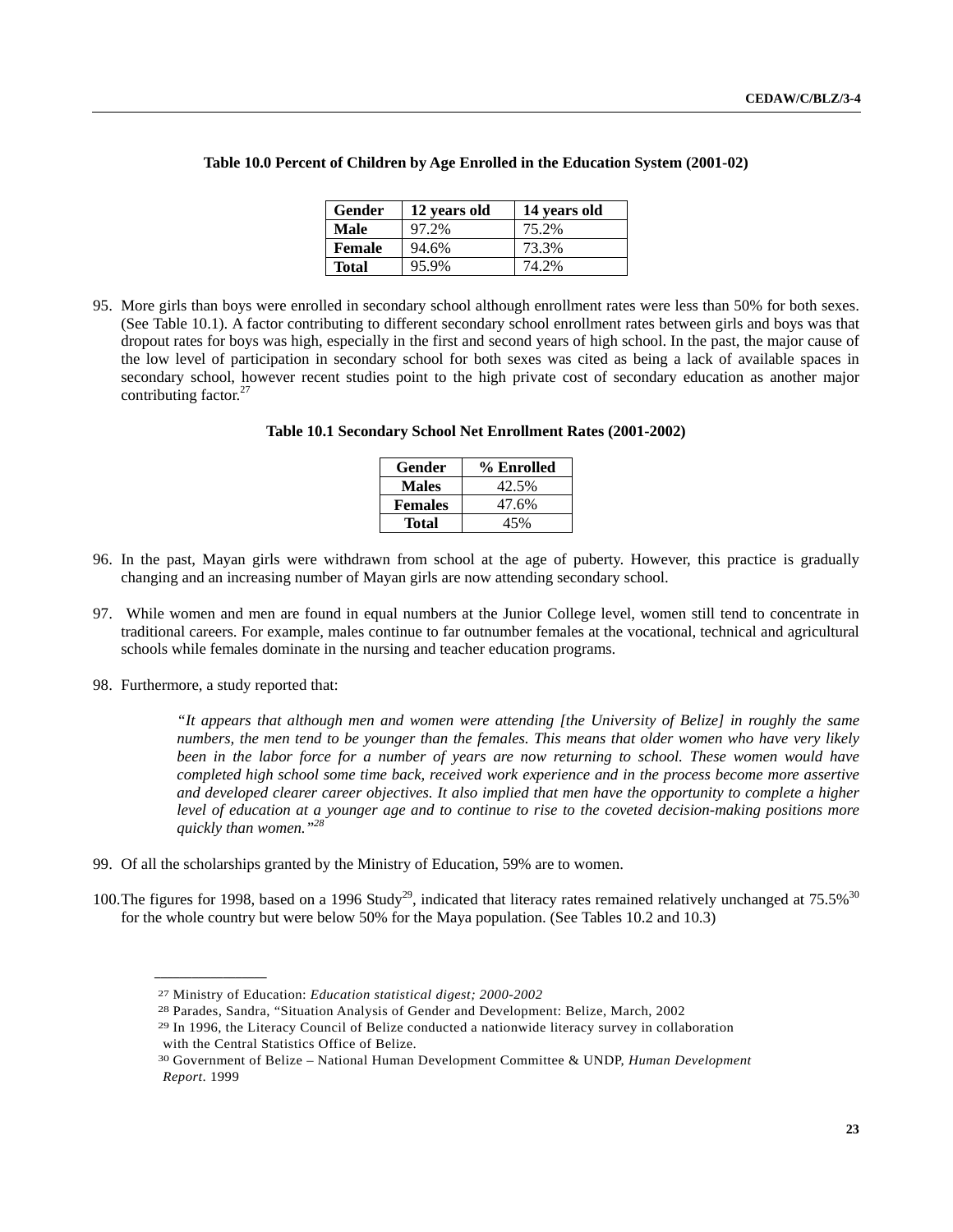| <b>Sex</b> | <b>Absolute</b>   | Semi-literate | Literate |
|------------|-------------------|---------------|----------|
|            | <b>Illiterate</b> |               |          |
| Total      | 7.6%              | 17.3%         | 75.1%    |
| Male       | 7.4%              | 17.6%         | 74.9%    |
| Female     | 7.8%              | 16.9%         | 75.3%    |

#### **Table 10.2 Literacy Rates 1996**

#### **Table 10.3 Literacy Rates by Ethnicity 1996**

| <b>Ethnicity</b> | <b>Total</b> | Male  | <b>Female</b> |
|------------------|--------------|-------|---------------|
| Creole           | 91.3%        | 90.6% | 92%           |
| Garifuna         | 89.6%        | 89.5% | 89.8%         |
| Maya             | 47.7%        | 52.1% | 63.7%         |
| Mestizo          | 64%          | 64.4% | 63.7%         |

#### **Discrimination against Girls and Women**

**\_\_\_\_\_\_\_\_\_\_\_\_\_\_\_\_\_\_**

- 101.Belize has responded to the CEDAW Committee's comments in respect of discriminatory practices against girls and women in the Education System by doing the following: The Ministry of Education included in its Education Rules, provisions to deal with gender biases. The Women's Department conducted a study on discriminatory practices in the education system regarding the firing on unwed pregnant teachers and the expulsion of pregnant students. Also, the National Women's Commission addressed these issues in their National Gender Policy which was approved by Cabinet in 2003. The provisions of the Education Rules and the National Gender Policy will be tested in a legal case of discrimination against an unwed pregnant teacher. This case is expected to be heard in court early in 2004.<sup>3</sup>
- 102.Section 112 of the Education Rules is entitled, "Gender and special needs sensitivity". This section states that the "the education system shall ensure equitable access to education at all levels for both genders".
- 103.Section 114 entitled, "Gender and other biases" states that:
	- *1.) Co educational schools shall be free of gender and other biases which contravene the Act or these Rules and are contradictory to the goals of education and they are prohibited from engaging in activities and adopting structures which reflect such biases.*
	- *2.) Teachers are prohibited from the conscious display of such biases and shall seek to avoid implied biases in what and how they teach and in textbooks and other resource materials.*

104.Section 115 entitled, "Protection from Harassment, Abuse and Harmful Influences" states that:

- *1.) Schools shall maintain a culture free of intimidation in which students are free to participate in school activities, pursue individual interests, express opinions and are encouraged to be truthful.*
- *2.) The Ministry of Education shall develop and Managing Authorities, and Principals and Vice Principals shall enforce regulations to prevent sexual harassment and physical or psychological abuse of students.*

<sup>&</sup>lt;sup>31</sup> Although not included in the time period under review, it is noteworthy to mention that the case was heard in court in 2004. The court ruled in favor of the teacher who was dismissed. This ruling was based on the provisions of the Education Rules, the National Gender Policy as well as CEDAW. A formal appeal was made by the Catholic Management but the Court of Appeal upheld the ruling of the lower court. This case has set precedent for future similar cases in Belize.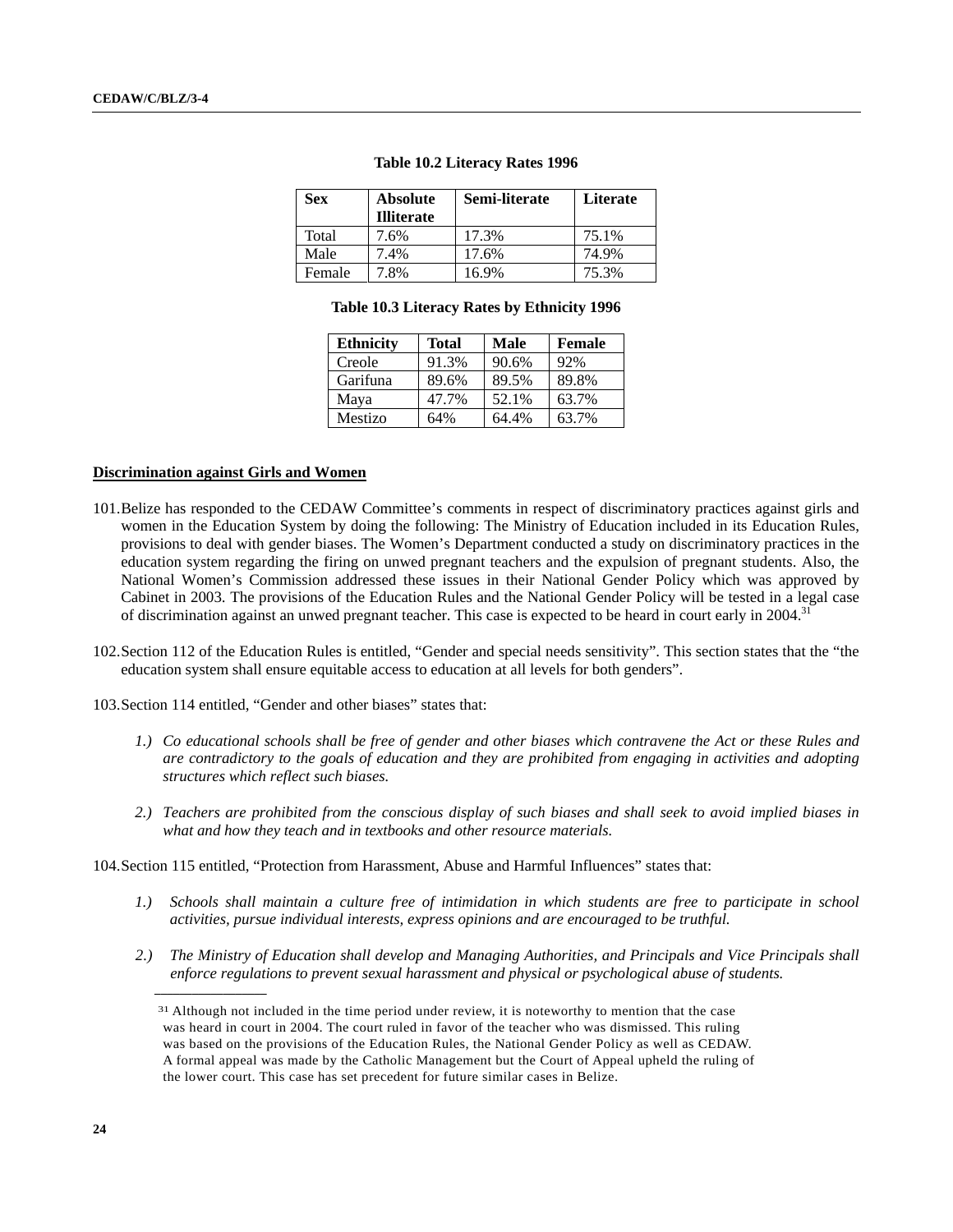105.Section 92 entitled, "Code of Conduct and Work Rules" states:

*1.) Managing Authorities shall have the authority to prescribe and to enforce regulations and standards governing the dress and conduct of staff, provided that such regulations, [among other things]*

*c.) are clearly stated and made explicitly known to staff in writing and*

*d.) are not prejudicial to the fundamental rights of the person.*

- 106.However, discrimination against unwed pregnant teachers and young girls who become pregnant continues to be a common practice of school management authorities. In an effort to better document this practice the Women's Department commissioned a study on Discriminatory Practices in the Education System.
- 107.The study found that:

"*several high schools have modified their policies in order to accommodate young mothers so that they may complete their high school education. Most, but not all high schools will allow 3rd and 4th form students to continue their education after giving birth. Many schools will ask the young girl to withdraw from school either as soon as she reports the pregnancy, or when the pregnancy becomes visible. The young mothers are then asked to stay out of school and apply for readmission after one year, although re-admission is not automatic, and depends on whether the parents/guardian of the student agree to assume full responsibility for the newborn so the new mother can complete her education. It is also expected that no more pregnancies will occur as a second pregnancy will result in immediate expulsion."32*

- 108.Only two schools stated that their policy allowed for all girls who become pregnant to return to school, including those who become pregnant in the  $1<sup>st</sup>$  and  $2<sup>nd</sup>$  years of high school, although all are required to leave school once the pregnancy shows. One school provides parenting classes for young mothers. Schools in the districts have also made changes to their policies on this issue. They have developed policies which allow for continuing education of young mothers wishing to complete their high school education, and now allow for the attendance of married women wishing to complete their education.<sup>33</sup>
- 109.The same study found that most cases of teenage pregnancy occur within the high school system although Primary school principals have indicated that there have been instances where young girls within the primary school system (as low as standard four) have become pregnant and were asked to leave school. In almost all of such cases, which are less common than those in secondary school, older men have impregnated the young girls. It is widely believed that in some instances the men, who are sometimes twice the girls' age, carryon the relationship with the girls with the complicity of the parents for financial gains.<sup>34</sup>

110.In relation to the expulsion of pregnant students, the National Gender Policy commits the Government to:

*1.) develop, adopt and enforce a uniform national prohibition – if necessary, involving an amendment to the Education Act – on the expulsion, suspension or coerced withdrawal of a female student due to pregnancy or her procurement of an abortion (the latter being a matter for the provisions of the Criminal Code Act).*

*2.) Students who choose to withdraw from school due to pregnancy shall be guaranteed a right of return if, and when, they so determine as being appropriate to their circumstances;*

<sup>32</sup> Women's Department. *Discriminatory Practices in the Education System;* 2001

<sup>33</sup> Ibid

<sup>34</sup> Ibid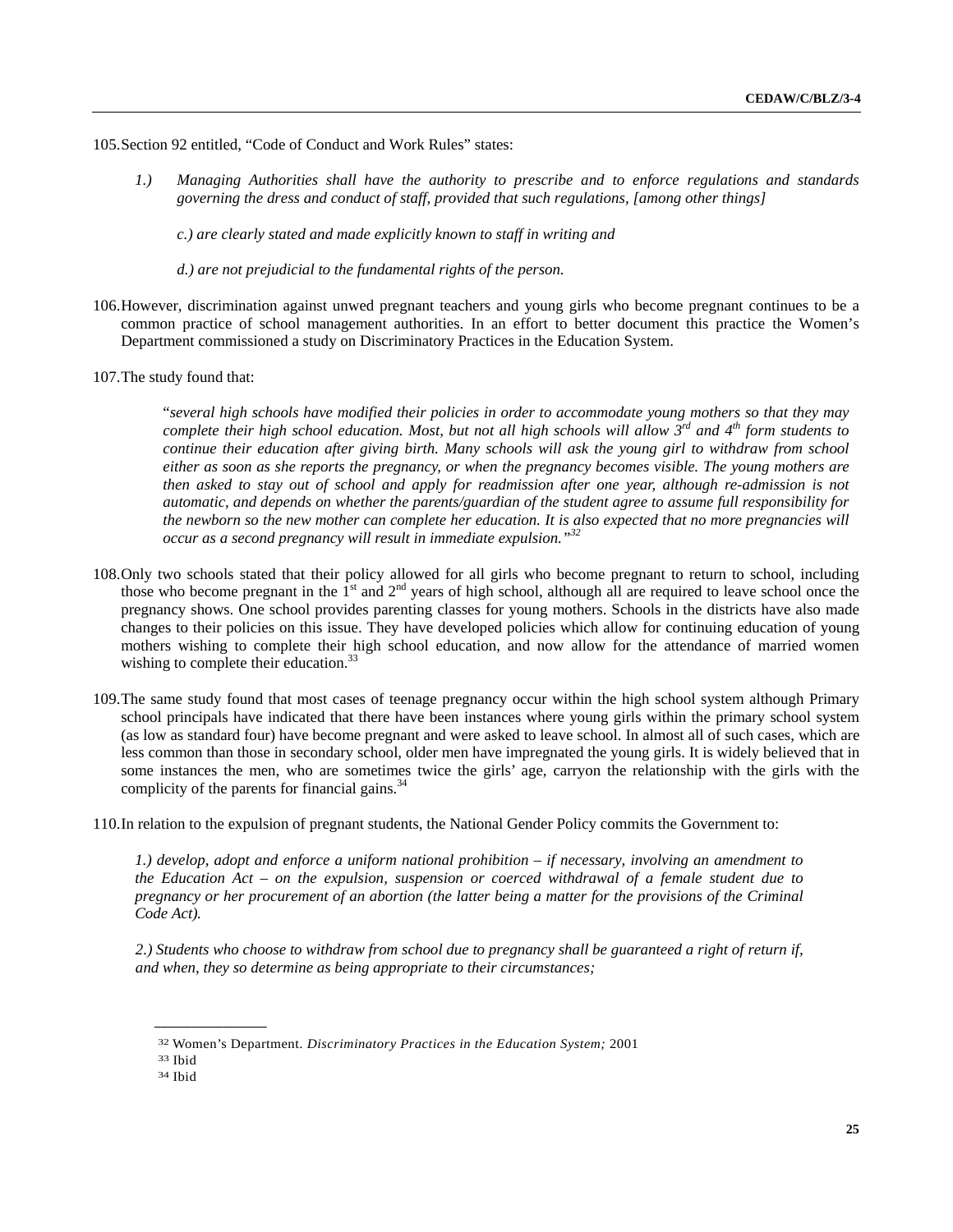*3.) the MEYS and Women's Department shall collaborate to identify appropriate measures to support pregnant students and teenage mothers – in particular those of compulsory school age – to continue in, or resume their schooling;*

*4.) the MEYS and Women's Department shall review current GOB support for, and formulate and appropriate policy for recurrent GOB assistance to NGO (such as YES and the YWCA) which explicitly accommodate pregnant teenage and teenage mothers otherwise seeking to return to formal education which is cognizant of the socio-economic "investment" benefits of such interventions.*

- 111.To complement the work of the Government, the Women's Issues Network of Belize (whose membership includes the Women's Department and the National Women's Commission) conducted a Policy Conference to develop a Campaign to advocate for the elimination of discrimination against pregnant students and unwed teachers in the education system. One of the activities of that campaign was to provide support to a teacher or student to legally challenge the act of discrimination in court.
- 112.Subsequent to the development of the Advocacy Campaign, a teacher who had recently been discriminated against due to being pregnant and unwed, volunteered to have her case reviewed before the courts. The National Women's Commission assumed leadership for the initiative and provided assistance to the teacher by ensuring Government's compliance with the provisions for financial support for a test case as stated in the National Gender Policy. The court hearing is expected to take place early in  $2004$ .<sup>35</sup> No such case has presented itself on the issue of the expulsion of pregnant students.

## **Gender, Sexuality and Family Life Education**

- 113.In response to high teenage pregnancy rates and the growing HIV/AIDS epidemic in Belize, the Government, through the Ministries of Education and Health, has developed policies and mechanisms to ensure that gender issues, sexuality and family life education are incorporated into the curriculum at the primary and secondary school levels. However, the challenges of operating within a Church-State Education System remain.
- 114.The Sexual and Reproductive Health Policy commits the government to:

"*Strengthen and reorient wholesome health education including sexual and reproductive health to be provided in schools and health services, including our primary healthcare programs, by qualified personnel so as to meet the physical and mental health needs of men, women, girls and boys*."

- 115.The Education Act gives to the Chief Education Officer, the authority to:
	- *a.) prescribe areas of study,*

**\_\_\_\_\_\_\_\_\_\_\_\_\_\_\_\_\_\_**

*b.) issue curriculum guidelines and require that courses of study be developed there from, and*

*c.) approve or permit the managing authorities of such schools to approve alternative areas of study in lieu of, or in addition to, prescribed areas of study.36*

<sup>35</sup> Although not included in the period under review, it is noteworthy to mention that as outlined in the National Gender Policy, the Government made a financial contribution to facilitate the legal costs of taking this case to court in 2004. As mentioned elsewhere, the court ruled in favor of the teacher. 36 Ministry of Education. Revised Education Act, 1996 as presented in the *Handbook of Policies and*

*Procedure for school services in accordance with education rules.* August, 2000.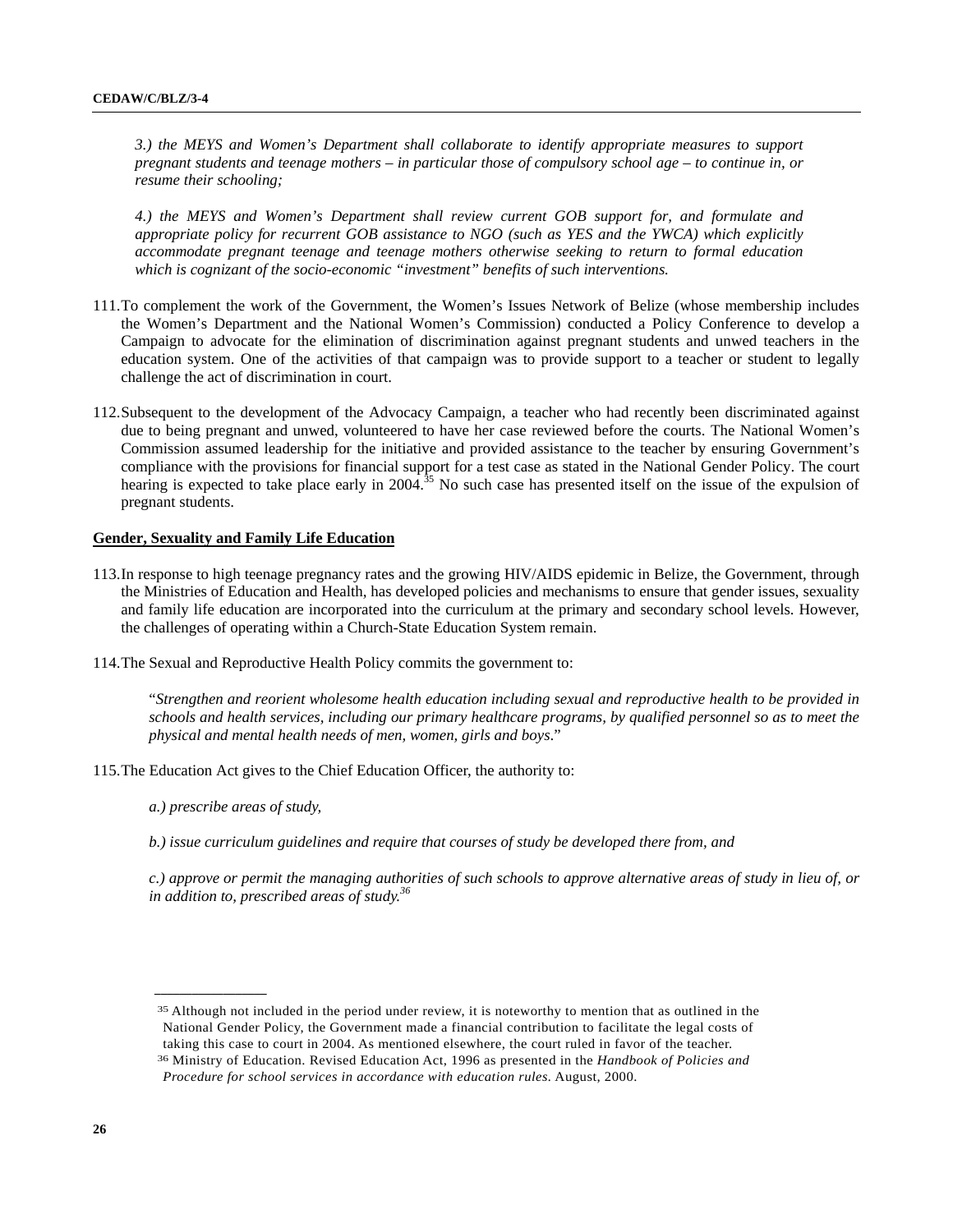116.In 2000, Educations Rules were developed to give effect to the provisions of the Education Act. Section 116 of the Education Rules calls on the Ministry of Education to:

*"establish and promulgate the national goals for education and the corresponding national curriculum for preschool centers, primary schools and secondary schools or institutions, specifying their learning outcomes and the organization and structure of the curriculum."*

- 117.The corresponding national curriculum calls for gender equity and equality issues to be mainstreamed and respected in the process and content used to achieve the national goals and learning outcomes.
- 118.More specifically, one of the goals of the national curriculum is to promote the knowledge and practice of healthy lifestyles. A School Health and Physical Education Program (SHAPES) was established to ensure the implementation of this component of the national curriculum. This component includes modules on sexuality education, family planning, gender awareness and STD/HIV/AIDS issues.<sup>37</sup> It also includes modules of physical education and sports for both girls and boys.
- 119.Managers from all church-state managed schools have participated in meetings and discussions aimed at promoting awareness of HIV/AIDS as a step toward the formulation of a faith-based response to the epidemic. One of the major issues to be addressed in this context is some denominations' reluctance to teach about condom use and other family planning methods alongside their teachings on abstinence. While there is widespread recognition of the important value of promoting abstinence as a form of family planning and HIV prevention, there is concern that not providing students with all their options would be depriving them of their right to information.
- 120.Because of some denominations' position on these issues, some teachers report not feeling comfortable teaching sexuality education, family planning and HIV/AIDS information to their students. In some cases, teachers invite the Belize Family Life Association (BFLA) or the Health Education and Community Participation Bureau (HECOPAB) to conduct these sessions. In other cases, these topics are skipped or not adequately covered.
- 121.Furthermore, in the more rural Mayan communities, parents have expressed their opposition to a.) involving the girl child in physical activities, and b.) the teaching of sexual reproduction and HIV/AIDS awareness. This has caused teachers to tone down the content of their lessons despite the requirements in the Education Act and the Sexual and Reproductive Health Policy.
- 122.A general lack of resources for education monitoring, as well as the recent downsizing of the SHAPES program, make it difficult to assess school's rate of compliance with provisions of the Education Act and the Sexual and Reproductive Health Policy.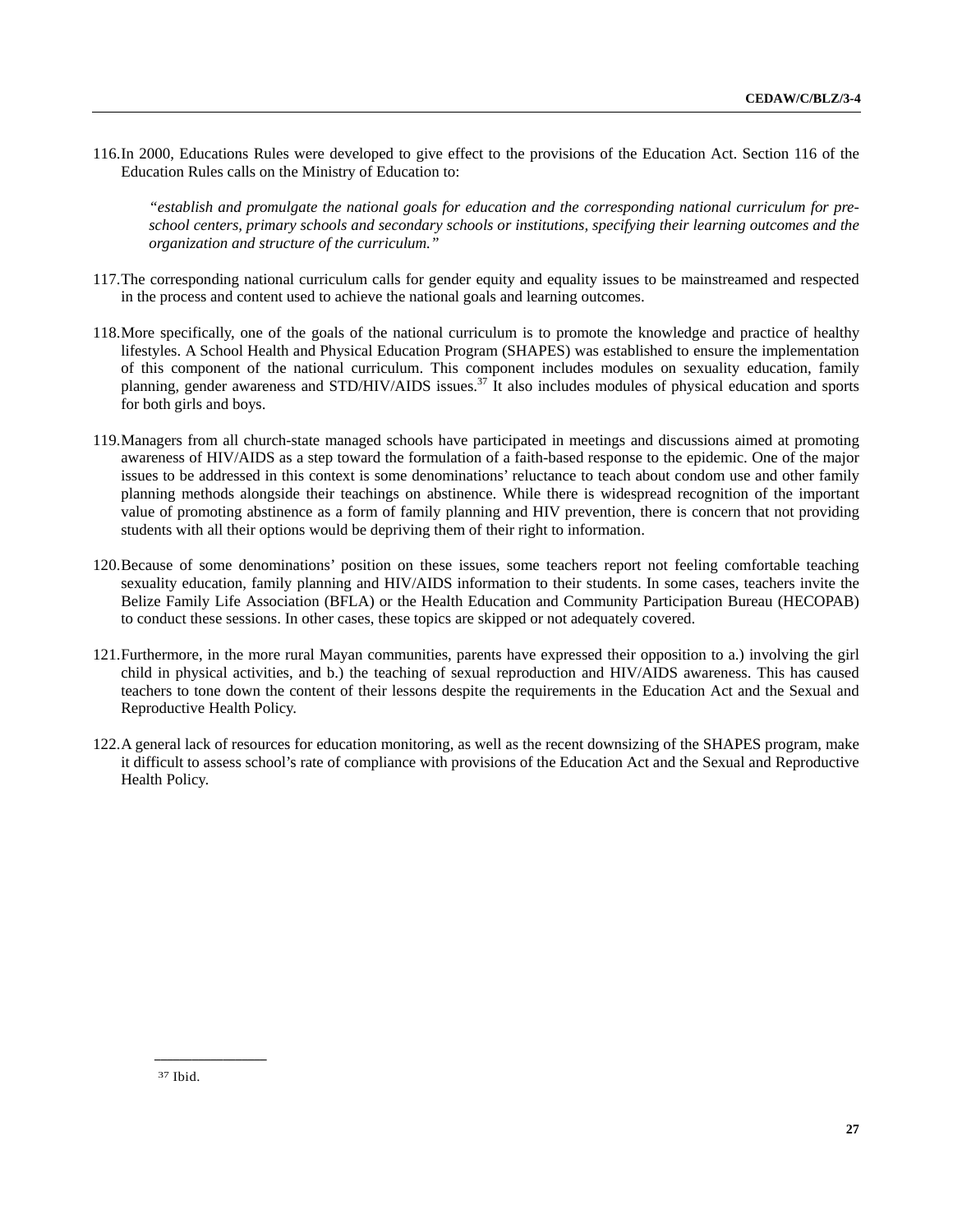## EMPLOYMENT

*States Parties shall take all appropriate measure to eliminate discrimination against women in the field of employment in order to ensure, on a basis of equality of men and women, the same rights, in particular:*

- *a) the right to work as an inalienable right of all human beings;*
- *b) the right to the same employment opportunities, including the application of the same criteria for selection in matters of employment;*
- *c) the right to free choice of profession and employment, the right to promotion, job security and all benefits and conditions of service and the right to receive vocational training and retraining, including apprenticeships, advanced vocational training and recurrent training;*
- *d) the right to equal remuneration, including benefits, and to equal treatment in respect of work of equal value, as well as equality of treatment in the evaluation of the quality of work;*
- *e) the right to social security, particularly in the cases of retirement, unemployment, sickness, invalidity and old age and other incapacity to work, as well as the right to paid leave;*
- *f) the right to protection of health and to safety in working conditions, including the safeguarding of the function of reproduction.*

*In order to prevent discrimination against women on the grounds of marriage or maternity and to ensure their effective right to work, States Parties shall take appropriate measures:*

- *a) to prohibit, subject to the imposition of sanctions, dismissal on the grounds of pregnancy or of maternity leave and discrimination in dismissals on the basis of marital status;*
- *b) to introduce maternity leave with pay or with comparable social benefits without loss of former employment, seniority or social allowances;*
- *c) to encourage the provision of the necessary supporting social services to enable parents to combine family obligations with work responsibilities and participation in public life, in particular through promoting the establishment and development of a network of childcare facilities; and*
- *d) to provide special protection to women during pregnancy in types of work proved to be harmful to them*

*Protective legislation relating to matters covered in this article shall be reviewed periodically in the light of scientific and technological knowledge and shall be revised, repealed or extended as necessary.*

#### **Labor Force Participation**

**\_\_\_\_\_\_\_\_\_\_\_\_\_\_\_\_\_\_**

123. Women's labor force participation rate increased to 43.2%, a slight increase since 1999.<sup>38</sup> Adequate employment opportunities are lacking for women in Belize. Levels of unemployment were in the double digits in all districts,

<sup>38</sup> CSO. 2001 Labour Force Survey. 2002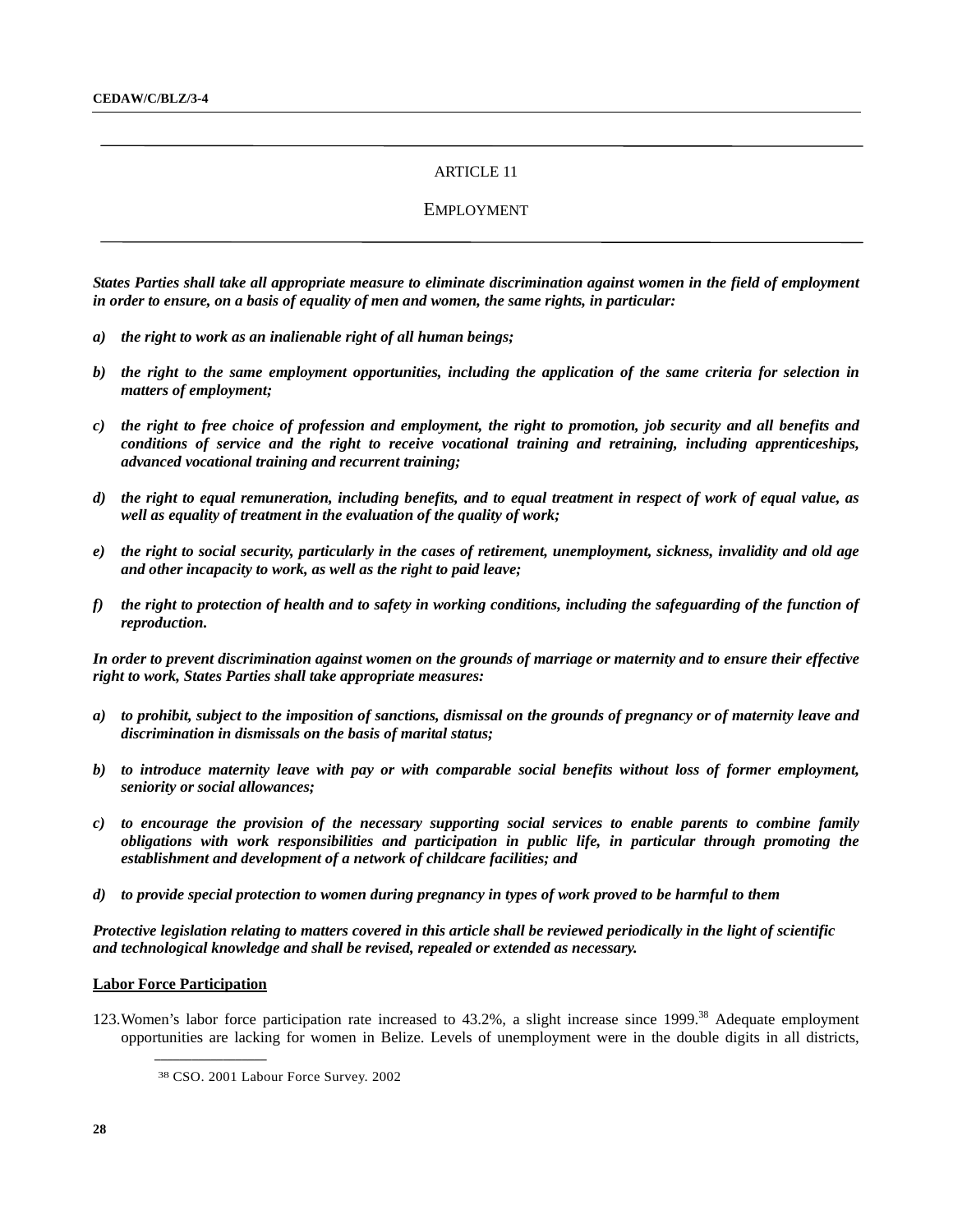although in Toledo, closer to half of females in the labor force were unemployed, and the unemployment rate in Corozal and Orange Walk had reached above 40%.<sup>39</sup>

- 124.Statistics show that employers may impose stricter qualification requirements for women. Although more women are obtaining secondary education or higher, this is not translating into lower unemployment or higher positions for women in the labor force. Preliminary figures for the 2000 Labor Force survey indicated that one quarter of unemployed females had at least a secondary education, whereas this was true for only 16% of unemployed males.
- 125.Furthermore, 40.5% of women not in the labor force were supported by family members or guardians, and 53.8% were supported by their spouse indicating a high level of female economic dependence.
- 126.Belize's National Human Development Report of 1999 states that the mean monthly incomes for men and women were  $$804.00$  and  $$750.00$  respectively.<sup>40</sup>
- 127.A Consultancy Report on Integrating Gender into the Budgetary Process found a high degree of feminization in the public service. However, the majority of positions held by women in the public service were clerical and low paying positions:

"*In sixteen Ministries more males than females received money allocated under personnel emoluments as salaries, wages, allowances, social security and travel and subsistence…A large amount of employment had been created for females, in the middle and lower ranks of the public service, as service delivery personnel. Such employment was largely in the secretarial and clerical and office assistant occupations and in the professional occupations of teaching (primary education) and nursing."*

- 128.Preliminary numbers for the 2000 Labor Force Survey found that women represented 70.5% of those with a clerical job, 52% of service workers, 32% of managers and 13% of craft workers. Women were also largely underrepresented as agriculturalists and plant operators.<sup>41</sup>
- 129.A project aimed at helping women overcome barriers to their economic development identified four main obstacles to women's economic success: $42$ 
	- *lack of alternatives to traditional employment and business opportunities*
	- *lack of organizational development and leadership skills*
	- *difficulties in addressing issues relating to personal and interpersonal development*
	- *problems in the development of effective marketing strategies for micro enterprises*

## **Non-traditional Training Programs**

**\_\_\_\_\_\_\_\_\_\_\_\_\_\_\_\_\_\_**

130.Between 1998 and 2002, the Center for Employment Training (CET) implemented a program which offered training for non-traditional occupations for women, funded by the Inter-American Development Bank with counterpart funding from the Ministry of Education. The program targeted low-income women with limited educational backgrounds, with non-employable skills and offered training in construction, automotive maintenance, cabinet/furniture making, computer repairs and industrial skills.

<sup>39</sup> Masinghe. *Consultancy Report On Integrating Gender into the Budgetary Process*. 2002

<sup>40</sup> Government of Belize, National Human Development Report 1999 – Preparing for the New

Millennium, National Human Development Advisory Committee, 1999

<sup>41</sup> CSO. 2001 Labour Force Survey. 2002, Table 7

<sup>42</sup> WIN Belize. *Challenging Barriers to Women's Economic Development, Phase IV: Project Summary and Recommendations*. November 2002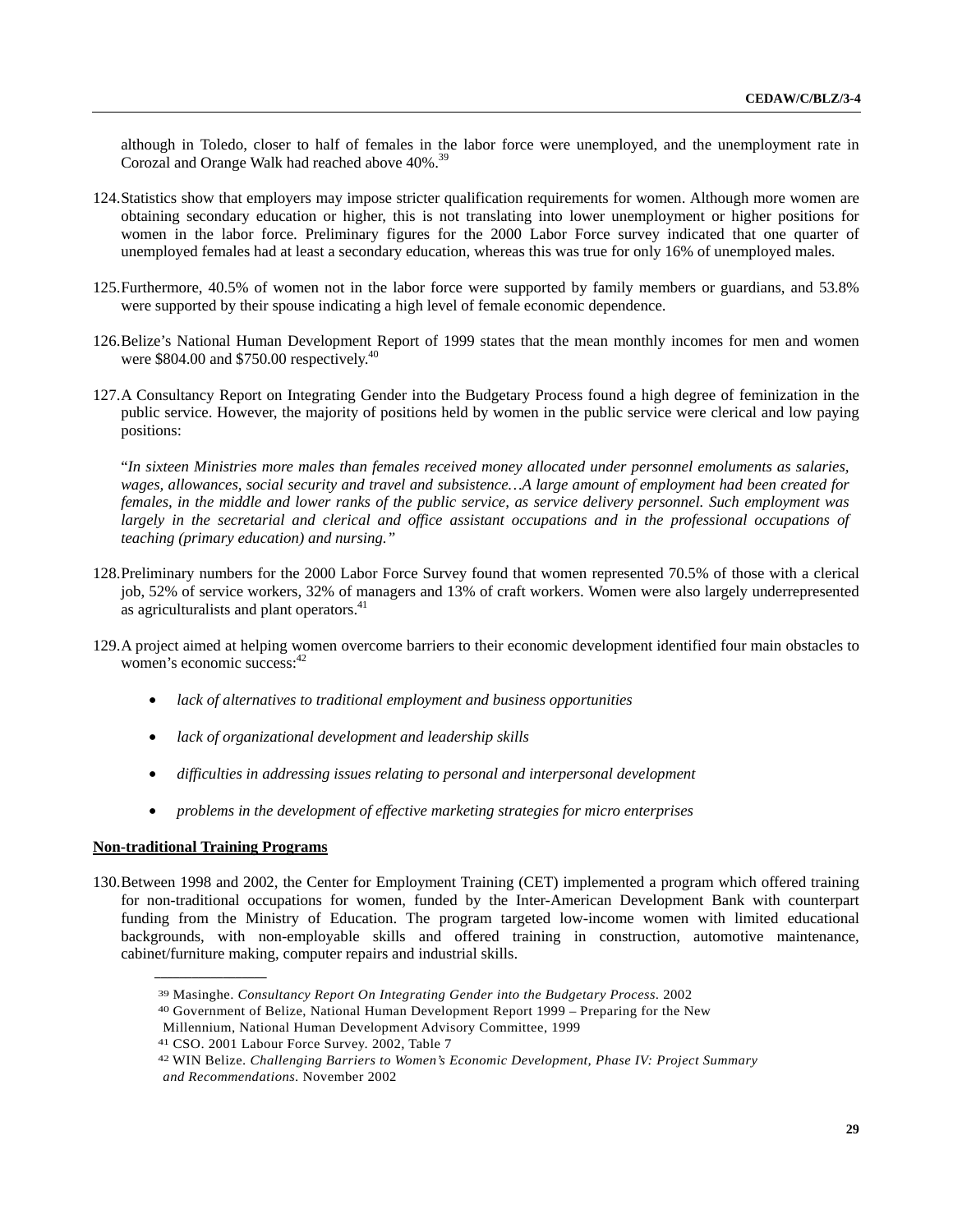- 131.Even with attempts to train women in non-traditional fields (as indicated above), this training has not translated into equity and equality in employment. For example, although a commitment was made by the private sector to hire graduates of the IDB funded program, many did not hold up to their commitments. Rates of hire after the program remained a low 6%, and the overall employment rate was 23%.<sup>43</sup>
- 132.During the program, barriers to women participating in the program included low self-esteem, lack of motivation, cultural beliefs and stereotypes from the target group, the belief that the training would not make any difference in their quality of life, and lack of support from spouses, although the latter proved to be less of a problem than anticipated.<sup>44</sup> An additional barrier was noted in the Labor Act which limits women's participation in night-time activities for the purposes of apprenticeship and vocational training.
- 133.In addition, the National Gender Policy reported that in non-traditional training programs, males exceed female students due to factors of traditional gender roles, lack of support services, such as child care, and the financial cost of study.
- 134.The 2003–2008 Women's Agenda of the People's United Party states that the Party will, "promote entrepreneurship for women through:
	- *Technical assistance to ensure the development and growth of micro and small businesses*
	- *The continuation of non-traditional and skills training in computer technology, and business management through CET and other educational institutions, and*
	- *More non-traditional vocational training countrywide45*

135.The National Gender Policy also states that:

- *The extent to which various factors (such as location, access to child care, administrative or recruitment practices) may act as barriers to improved gender equity in non-traditional courses will be ascertained, in order that GOB may develop strategies and resource agreements to overcome such impediments.*
- *The Provision in the Labor Act (S162, 2) to accommodate males in night-time employment for the purposes of apprenticeship or vocational training will be reviewed to the extent that it is discriminatory against females and a barrier to their entry into non-traditional training.*

#### **Minimum Wage**

- 136.As recommended by the CEDAW Committee in response to Belize's  $1<sup>st</sup>$  and  $2<sup>nd</sup>$  Periodic Reports, Belize has passed legislation to establish one minimum wage across the board, and so eliminate inequality in minimum wages for male and female-dominated jobs. Yet, male-dominated jobs continue to attract higher wages than female-dominated jobs.
- 137.Although the Labor Department acts as a monitoring mechanism to ensure the enforcement of the minimum wage requirements, limited human and financial resources inhibit the adequate execution of this task, especially with regard to industries in which women are known to be vulnerable. This includes the large-scale agricultural production industries, as well as manufacturing industries.

<sup>43</sup> SHAPES. 4Th Programming & Evaluation Committee Meeting Non Traditional Skills Training for

Low Income Women. 2002

<sup>44</sup> Ibid 45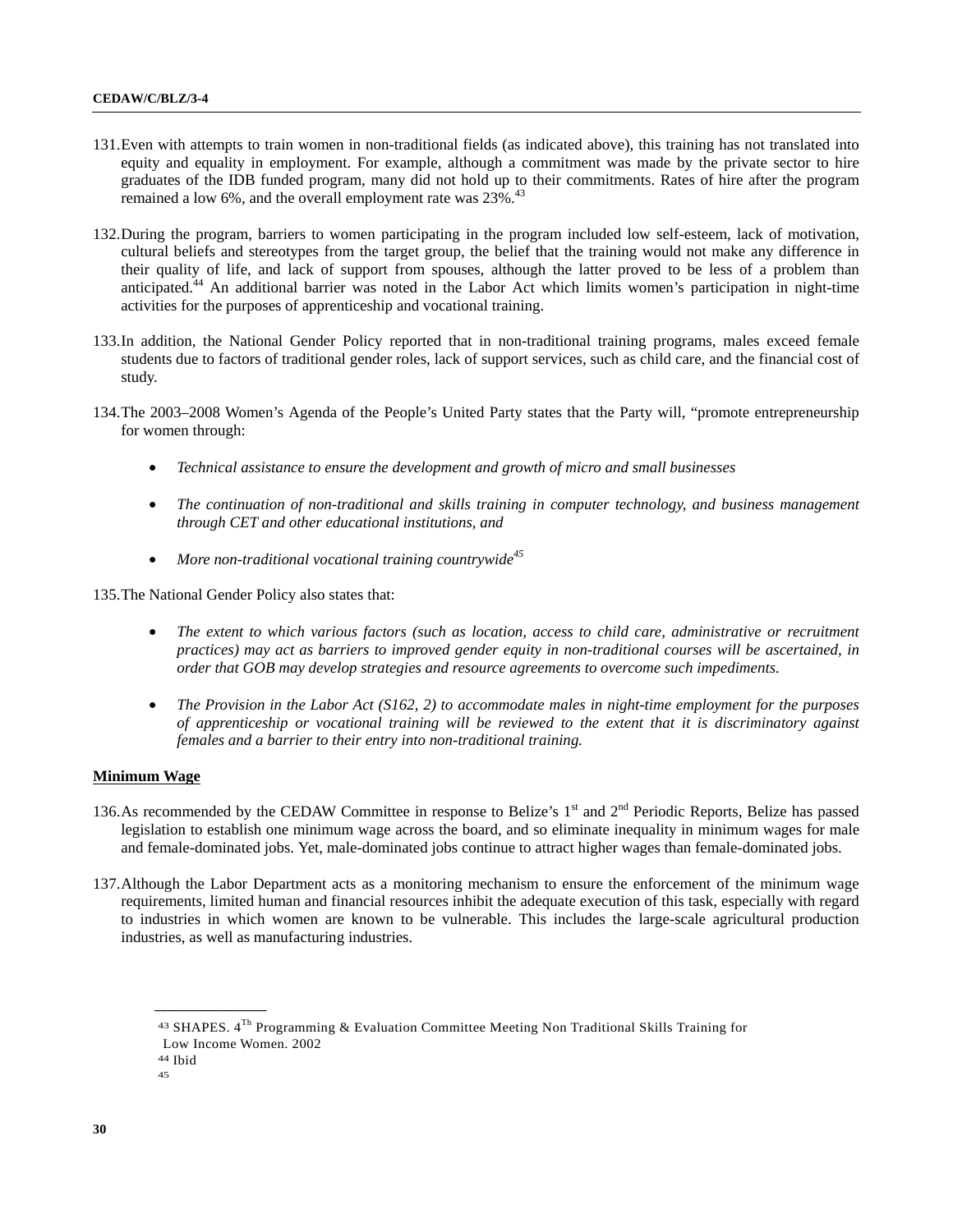# **Maternity Protection**

- 138.Maternity leave is mandatory. Women are legally required to take a total of 12 weeks as maternity leave, at least six of which must be taken after delivery.
- 139.However, while employers are legally required to provide women with maternity leave, they are not legally obligated to cover their salaries during that period. The only finances legally available to women during maternity leave come from the Social Security Board. In most cases, the finances to which the woman is entitled (through social security) are much less than her regular salary. For this reason, most women choose to continue to work during much of the period on which they should be on maternity leave.
- 140.Entitlement from the Social Security Board only apply to women who have worked at least one year prior to becoming pregnant, regardless of that woman's previous contributions to the social security fund.
- 141.For those who qualify for maternity cash benefits, there has been an increase in required contribution payments, as well as, cash benefits.

# **Discriminatory Practices by Employers**

**\_\_\_\_\_\_\_\_\_\_\_\_\_\_\_\_\_\_**

- 142.A Situational Analysis on Gender and Development in Belize found that women employed by organizations, particularly small enterprises are vulnerable to forced leave without pay, limited upward mobility and dismissal from work due to pregnancy. Such organizations wish to 'protect' themselves from costs associated with employing a pregnant woman by dismissing her as soon as the pregnancy becomes evident, or even earlier, if they learn of it. Other more established organizations, including Government, do not cover leave due to complications related to pregnancy. They do, however, give the mandatory maternity leave to pregnant women<sup>46</sup>.
- 143.The Education System continues to be noted as being highly discriminatory against women on the basis of pregnancy. A study on Discriminatory Behavior and Practices in the Education system found that policies depended on whether the teacher was employed at the primary or secondary level. The following is a description of the unofficial policy for primary school teachers<sup>47</sup>:

"*With the exception of the Anglican management, the unofficial policy of schools regarding pregnancy of unwed teachers by management is non-tolerance. An unwed teacher who becomes pregnant is put on 'disciplinary action' which can include (1) releasing the teacher from her duties and (2) taking a leave of absence ranging from three months to six months without pay. Prior to 'disciplinary action', teachers are counseled into marriage. If marriage does not take place, management will settle for the second option. Most teachers are asked to leave before the pregnancy is visible and are told that they will return to the classroom after giving birth. Most teachers, however, who have been put on 'disciplinary action' found out that returning to their jobs after leave is difficult …Management claims that if a male teacher fathers a child outside the institution of marriage, similar action would be taken. No such cases have been identified."*

144.Policies affecting teachers at the secondary level vary by school. Some high schools have accommodated single mothers but these teachers are pressured to get married, and are not allowed another pregnancy, should they remain unmarried. Schools under the management of the Evangelical denominations retain the discriminatory policy of zerotolerance, where there is immediate termination of the teacher's employment.

<sup>46</sup> Paredes, Sandra - *Situational Analysis of Gender and Development:* Belize, National Women's Commission, March 2002

<sup>47</sup> Women's Department. *An Examination of Discriminatory Behavior and Practices in the Education System*. September 2001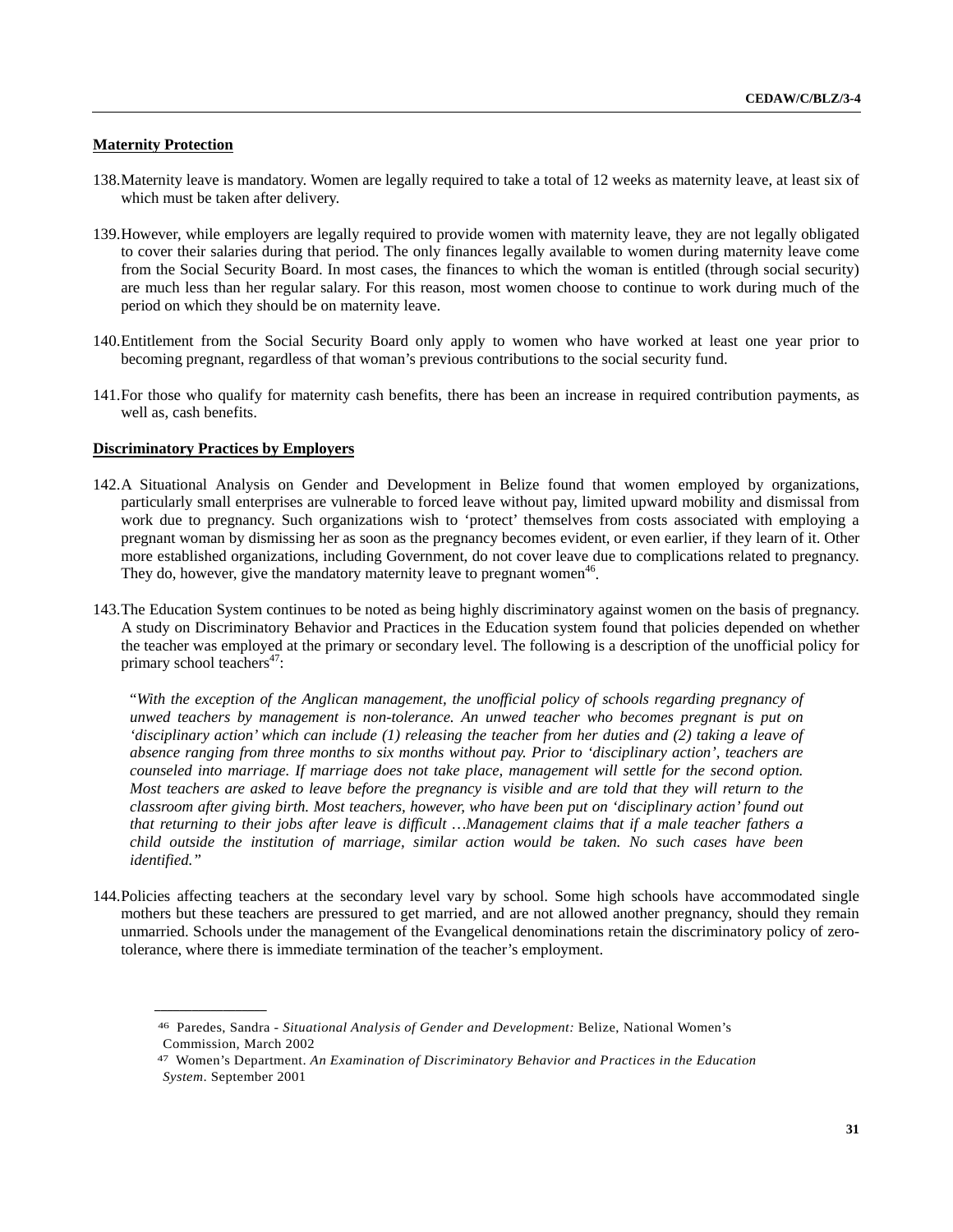- 145.Some teachers who have been fired under such circumstances have turned to the National Teachers Union for help, however little has been done by the union to address the issue in a meaningful and collective manner. The National Teachers Union, however, has recently joined the National Women's Commission in providing support to an unwed teacher who has decided to take legal action against her employer (the Catholic School Management) who fired her due to pregnancy.
- 146.In relation to the firing of unwed pregnant teachers, the National Gender Policy commits the Government to ensure that:
- *"The chief education officer shall formulate and promulgate, across the national education system, conditions and terms of teacher employment which provide that suspension or termination or disciplinary action in instances of pregnancy (regardless of marital status) shall not be automatic responses and which ensure retention of entitlements to maternity leave provisions;*
- *provisions in the Education Rules (ss.92. 1g and 139 f) for disciplinary action on the basis of moral turpitude need to be clarified to the extent that they appear in their application to subjectively penalize the personal actions of female staff and to reflect the moral judgments of school authorities rather than the employment rights of teachers;*
- *the triennial inspection of schools, Educations Rules s 51 shall include specific reference to the school's practice in the handling of staff - and student – pregnancies in preparing its reports and an annual compilation of the gender issues within school-based reports subsection g, will be forwarded to the Women's Department for its information;*
- *in instances in which a school authority penalizes a teacher either during her pregnancy or following delivery, and her desire to teaching duties, GOB shall levy such school the equivalent of a full year's contribution to her salary in recognition of the economic cost to GOB of its investment in that teacher and need to reinvest in additional teacher training;*
- *in the event that a teacher penalized by a school authority, due to pregnancy, decides to pursue judicial review, GOB shall offer to meet 50% of her costs in that legal process in order to try to establish a precedent applicable across the education sector".*
- 147.The National Gender Policy, in recognition that women in other employment sectors continue to suffer discrimination due to maternity, also states that:
- *GOB will support women's groups in better informing women of their labor rights especially when they become pregnant – and of their right to pursue a formal complaint for discriminatory or unjust treatment.*
- *"The Ministry of Labor will rigorously pursue complaints of women's employment being terminated due to them becoming pregnant".*

148.The Sexual and Reproductive Health Policy commits the Government to:

*"Eliminate discrimination against women on the grounds of motherhood and their role in procreation, including practices by employers that require proof of contraceptive use or denial of employment or dismissal based on pregnancy, maternity leave, or breastfeeding".*

# **Child Care Support<sup>48</sup>**

- 149.Belizeans continue to rely mostly on unofficial daycare providers such as baby-sitters, neighbors, or extended family to care for their children while they are at work.
- 150.There are currently 11 official child care centres in the country. Ten of these are in the Belize District, 9 of which are located in Belize City. Orange Walk, Corozal, Toledo and Cayo Districts have no official child care centers.

<sup>48</sup> Consultation With National Committee for Families and Children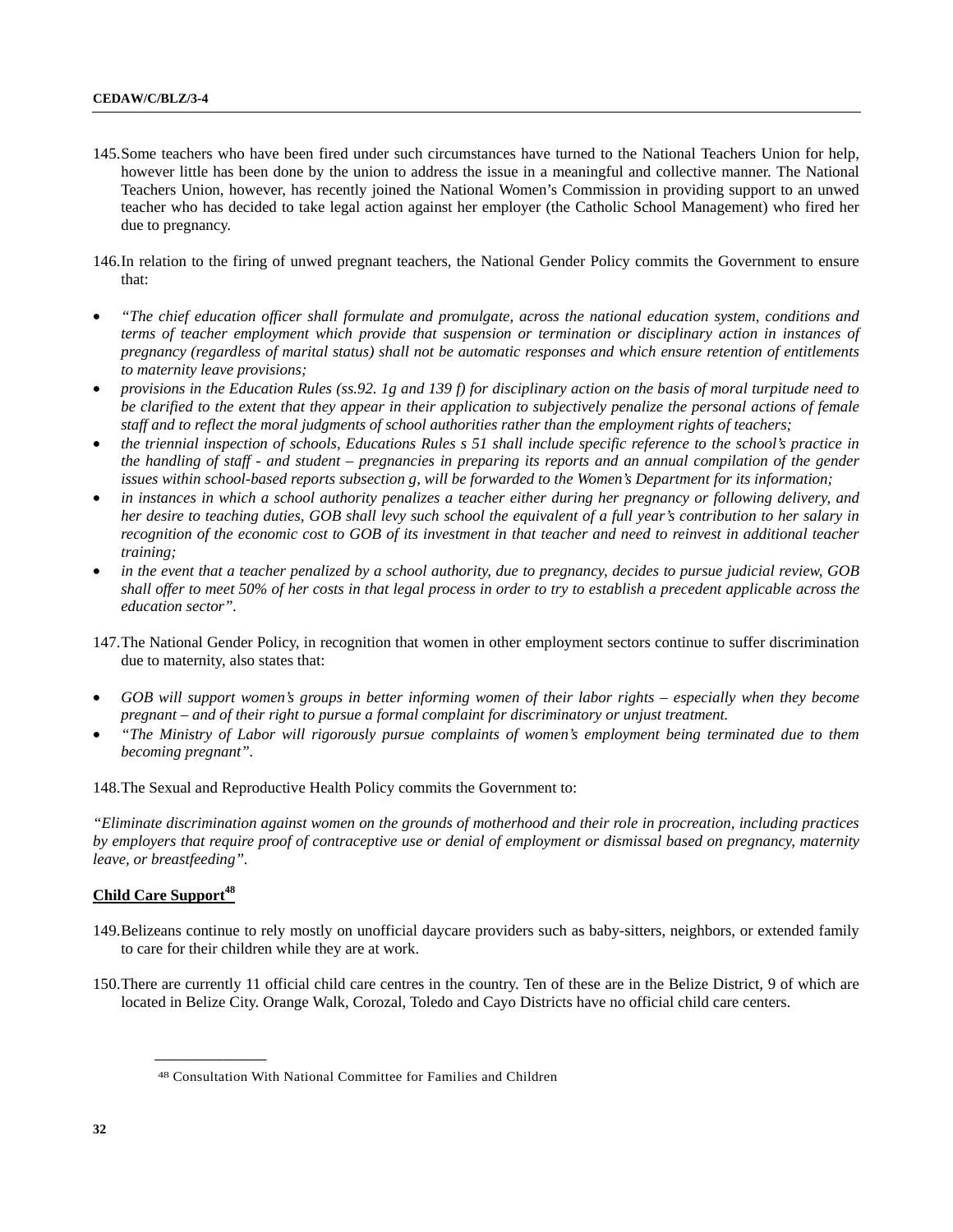- 151.Child care centers are a growing necessity as children are born to increasingly younger mothers, so that the extended family, such as the grandmother, cannot take care of the children because they are still in the workforce.
- 152.At present, community child care centers are subsidized by area representatives (elected politicians), and most also require a weekly fee, averaging BZ \$20.00 -25.00 (US\$10.00-12.50) per week. Daycares where people are unable to pay the weekly fee tend to be substandard.
- 153.Monitoring of child care centres has recently begun although legislation establishing minimal requirements for the running of centers was passed in 1998. In 2002, a system was established to monitor compliance with the regulations which include minimum requirements for staff-child ratios, programming, physical environment, and public and individual health issues. These regulations do not make provisions for ensuring that staff members are qualified and/or experienced in child development issues.
- 154.In contributing to a national response to addressing issues of human resource capacity in day care centres, the Young Women's Christian Association (YWCA) has offered short training workshops for child care providers across the country. The YWCA's effort is done on an ad hoc basis since it is dependent on their ability to attract grant funding.
- 155.The National Gender Policy passed in 2002 calls for the Government to:

*"develop a proposal to establish work-based child care services for public officers, on a cost-recovery basis which is subsidized for low-income employees for initial trialing in Belmopan and Belize City." It further commits child development organizations to "develop a Plan of Action to expand available child-care places, in appropriately regulated centres, with attention to demand, access and affordability."*

156.No action has been taken on the recommendation for child care support within the public service, but the primary child development organizations (the National Committee for Families and Children and its members) has included specific provisions for child care support services in a draft Integrated Early Childhood Development Policy (IECD) and draft National Plan of Action for Children and Adolescents (NPA). But not until this Policy and Plan are approved, can these provisions translate into concrete actions to advance women's equality and equity in employment.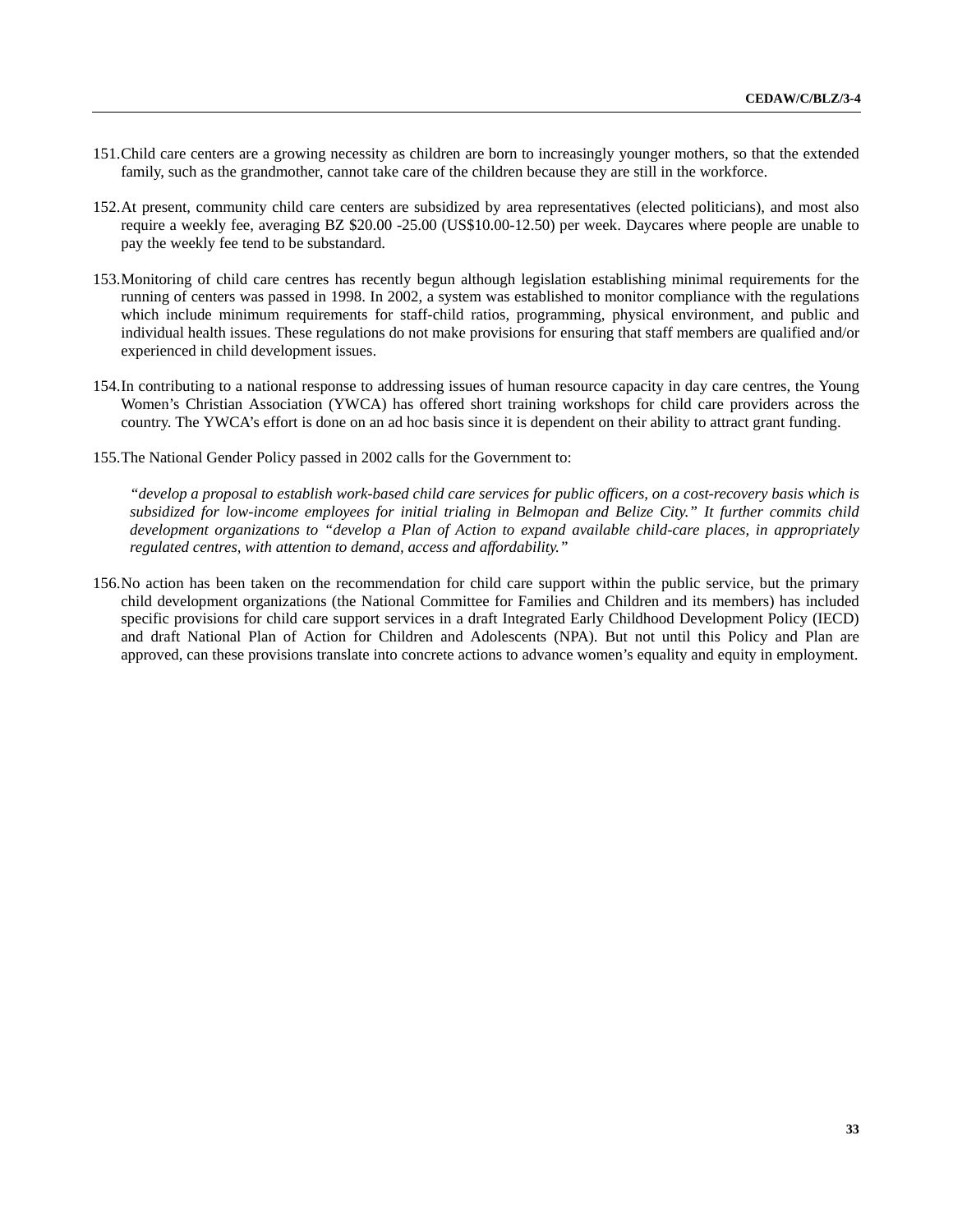### EQUALITY IN ACCESS TO HEALTH CARE

*States Parties shall take all appropriate measure to eliminate discrimination against women in the field of health care in order to ensure, on a basis of equality of men and women, access to health services, including those relating to family planning.*

*Notwithstanding the provisions of paragraph 1 of this article, States Parties shall ensure to women appropriate services in connection with pregnancy, confinement and the post-natal period, granting free services where necessary, as well as adequate nutrition during pregnancy and lactation.*

#### **Health Services and Facilities**

- 157.In recent years the government has undertaken reforms in the Health Sector and has promoted a mix of private and public health care providers. Although the government remains the main provider of services, increased decentralization has enabled rapid growth of the private sectors. The private health sector is mostly limited to ambulatory services but is rapidly expanding. Some secondary care is provided for maternity cases and surgeries. Measures to regulate private for-profit and not-for-profit health service providers have not yet been established. Private sector physicians have access to public facilities; however the public sector does not call on the private sector to help with emergencies for public sector patients.<sup>49</sup>
- 158.Table 12.0 refers to the number of hospitals in Belize. Out of 8 public hospitals, 3 are regional hospitals which provide a wide range of secondary care as well as routine primary care. Three others are community hospitals or primary level facilities which provide a minimum amount of secondary care at district levels.
- 159.One hospital (Karl Heusner Memorial Hospital) functions as the National Referral Hospital and general hospital for the Belize District and there is one National Psychiatric Hospital. There are no standardized referral mechanisms in place with neighbouring countries, with the exception of the Hospital at the University of the West Indies, Mona Campus, Jamaica.

| Belize             | 2 private, 1 public psychiatric, 1 public referral |
|--------------------|----------------------------------------------------|
| Cayo               | private, 1 public                                  |
| Belmopan           | public                                             |
| Corozal            | public                                             |
| Orange Walk        | public                                             |
| <b>Stann Creek</b> | public                                             |
| Toledo             | public                                             |
| Total              | 11 Hospitals                                       |

#### **Table 12.0 Hospitals Countrywide**

Source: Ministry of Health

**\_\_\_\_\_\_\_\_\_\_\_\_\_\_\_\_\_\_**

160.Other health infrastructure includes forty-two (42) health centers and fifty-six (56) rural health posts countrywide. Such health centers provide pre and post-natal care, immunization services, and growth monitoring and nutrition for

<sup>49</sup> PAHO; *Safe Motherhood: A Matter of Life and Death for Women in Belize*; 2002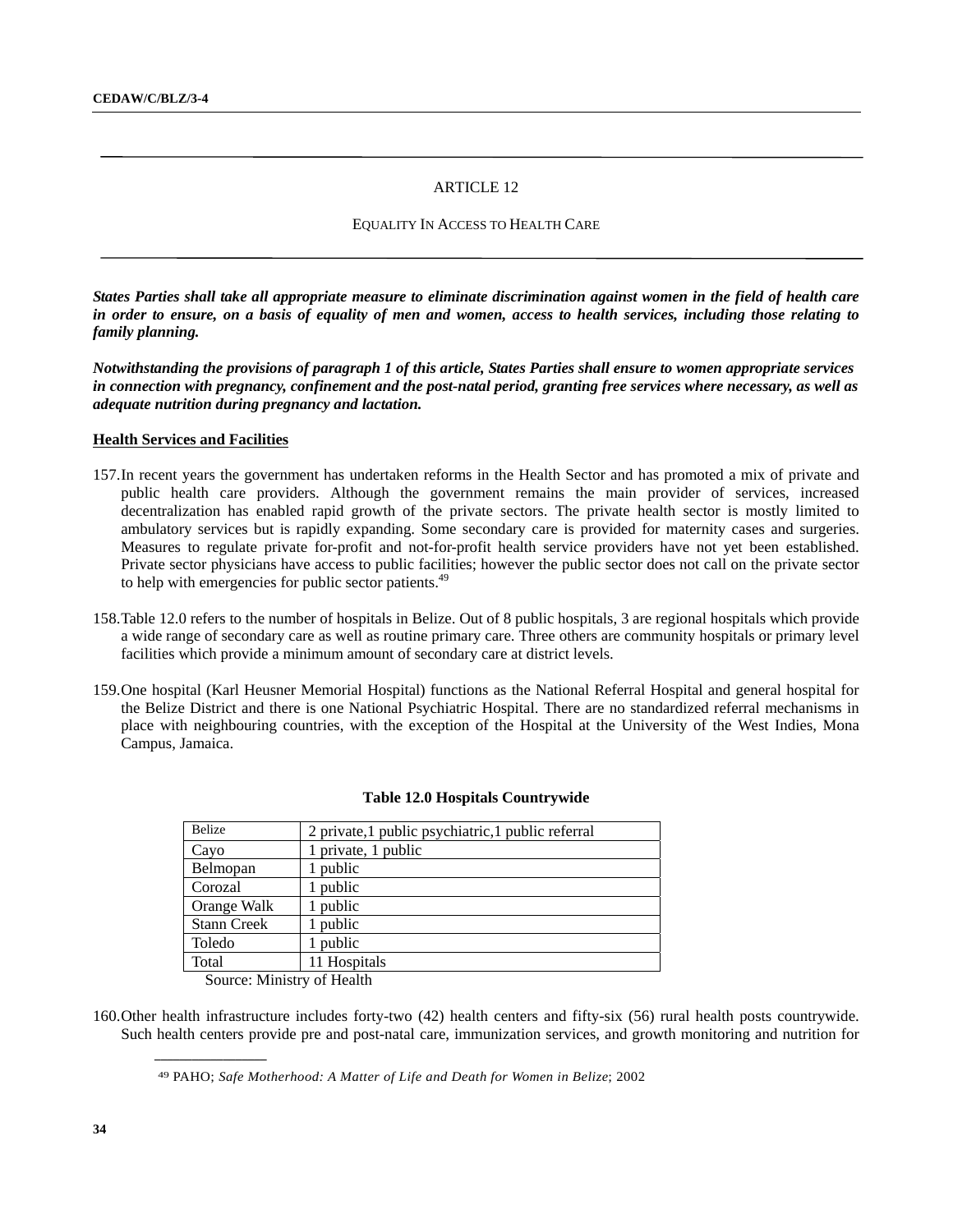children under five. Specialist clinics offer services for hypertension, diabetes and tuberculosis, STI's and AIDS, referrals and follow-ups. Each center services 2000-4000 people. The centers also provide outreach services through mobile clinics that visit smaller and more remote villages every six weeks<sup>50</sup>. Nurse Aides work out of the centers, some as Trained Traditional Birth Attendants (TTBA's) others as assistants to TTBA's at the village level. Nurse Aides and TTBA's are often left without basic supplies. Most of the work of the mobile clinics is maternal and child health care.

- 161.Non-profit organizations are involved in the provision of ambulatory health care. Belize Emergency Response Team (BERT) is a non-profit organization that provides Emergency Transportation throughout the country.
- 162.There is significant inequity in the rural to urban distribution of health professionals, as more than half of the health staff is employed in Metropolitan Belize District.<sup>51</sup> The introduction of the private sector has done little to balance out the discrepancy as most for-profit private clinics are also located in urban areas. The technical cooperation agreements made with the Cuban and Nigerian governments in 1999 has offset the disparity by providing the deployment of health personnel, mostly General Practitioners to rural areas. This has also increased the per capita doctor ratio, indicated in Table 12.1, and may be a factor in the drop of maternal and infant mortality rates. The number of nurses and community health aides has also increased in the last four years.

| <b>Occupation</b>                     | 1998 | 1999 | 2000r | 2001p |
|---------------------------------------|------|------|-------|-------|
| Physician per 10,000 pop              | 8.2  | 10.3 | 10.0  | 9.8   |
| Dentists per 10,000 pop               | 1.1  | 1.2  | 1.3   | 1.3   |
| Nurses per 10,000 pop                 | 15.0 | 15.8 | 16.6  | 16.2  |
| Community Health Aides per 10,000 pop | 7.5  | 8.3  | 8.1   | 8.0   |
| Pharmacists per 10,000 pop            | 2.9  | 2.8  | 2.8   | 2.8   |
| Social Workers per 10,000 pop         | 1.0  | 1.0  | 1.0   | 1.4   |

| Table 12.1 Registered Medical Personnel 1998 - 2001 |  |  |
|-----------------------------------------------------|--|--|
|                                                     |  |  |

Source: National Health Information and Surveillance Unit, MOH

- 163.A National Health Information & Surveillance System (NHIS) has been initiated by the Ministry of Health with the assistance of the Pan American Health Organization. The NHIS aims to facilitate access of key health staff and community members to up-to-date information, and will be used to implement a decentralized health information system to facilitate long-distance continuing education opportunities for health personnel at the periphery level. The primary function of the NHIS is to support the various health units (Hospitals, health centers and other allied health programs) in an evidence-based decision-making process whose objective is to provide quality care to the Belizean population. The services provided include collecting, collating, analysis, and dissemination of information on health and vital statistics previously unavailable or inaccurate. It also serves as a resource center for students, health personnel and other allied health programs. Weekly, monthly and yearly reports on HIV/AIDS, Domestic Violence and Admissions/Discharges Reports are available at this unit for references.<sup>5</sup>
- 164.The Social Security Act was recently amended to allow the introduction of National Health Insurance (NHI) with the aim of making the NHI the sole health purchaser for government. However during an NHI pilot project conducted in the Southside Belize District, an evaluation of service providers found that the number of Caesarian-Sections had increased to 40% of deliveries in that area, indicating a need for further improvements before wider implementation.<sup>53</sup>

<sup>50</sup> Government of Belize. Ministry of Health Annual Report, 2002

<sup>51</sup> PAHO. *Health Systems and Services Profile.* 2002

<sup>52</sup> Government of Belize. Ministry of Health Annual Report, 2002

<sup>53</sup> PAHO; *Safe Motherhood: A Matter of Life and Death in Belize;* 2002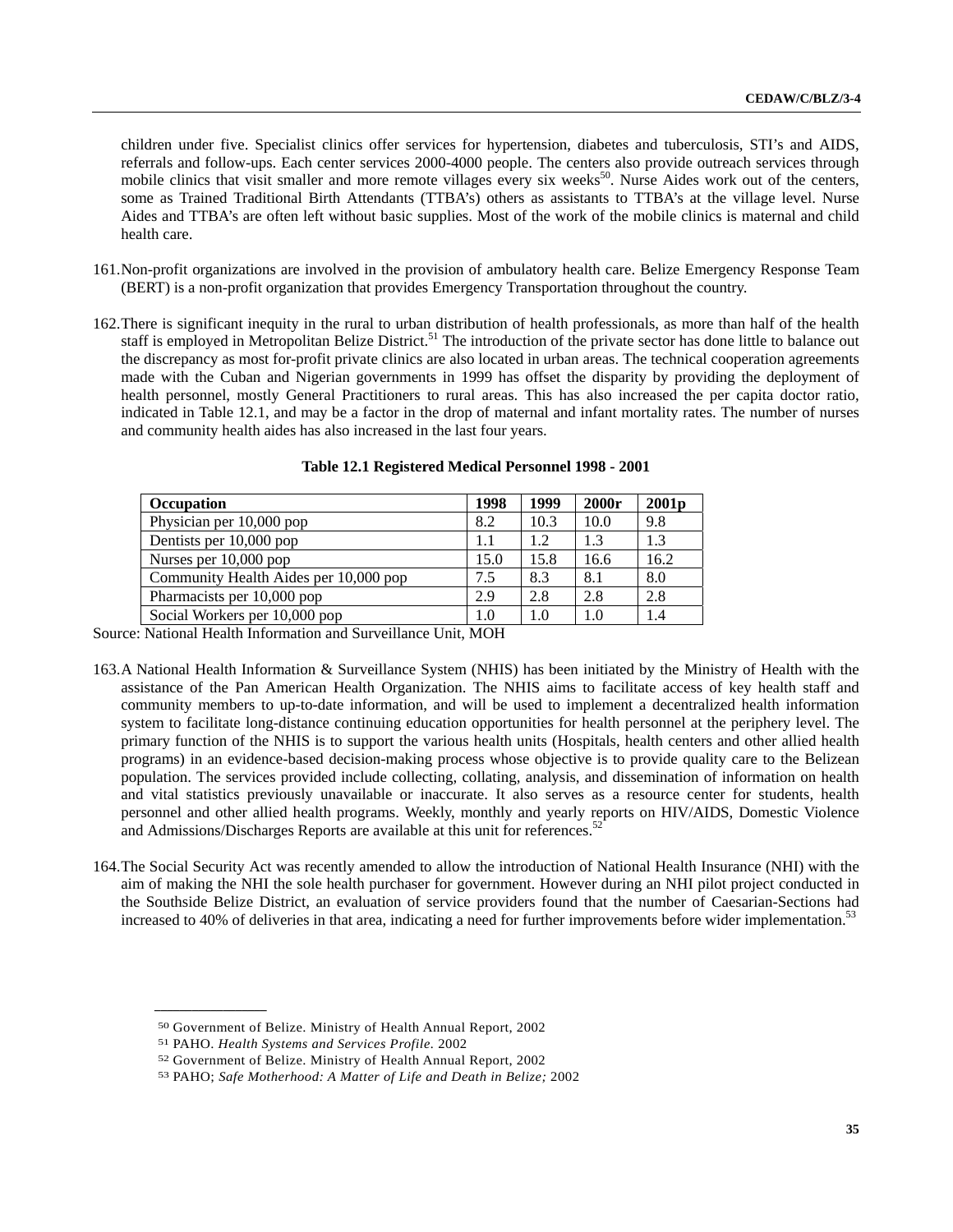## **Family Planning Services**

- 165.The Belize Family Life Association (BFLA) has been the main distributor of Family Planning services. The Ministry of Health family planning services in rural areas has been limited to counseling to have women seek such services through other organizations.
- 166.Although the Belize Family Life Association initially offered family planning services which focused on child spacing, it has since broadened its services to now include gender relations, negotiation skills for family decisionmaking, use of condoms for STI prevention (including HIV/AIDS), family violence counseling, parenting skills and cancer screening.<sup>54</sup>
- 167.The Family Health Survey found that overall knowledge of contraception in Belize is fairly high. Amongst women interviewed, oral contraceptives were the most known (92%) form of contraception, followed by injection (88%) and condoms (85%). Knowledge of contraceptive methods was lowest amongst the Mayan population, where 69.9% knew of oral contraceptives, 42.8% knew of condoms and 69.1% knew about the injection method<sup>55</sup>. 8% did not know about even one method of contraception. Public sector clinics offered tubal ligations and injections until August of 2002, but the program offering this has since ended with no immediate possibility of its reintroduction. Women must now go to BFLA or the private sector for contraception. Family planning services are part of the NHI package and Ministry of Health has prepared protocols that have yet to be distributed.<sup>56</sup>
- 168.The Family Health Survey also found that 15% of women needed, and knew about, family planning services but were not receiving them. This proportion is likely to have increased since the Ministry of Health no longer provides contraception. In 1999 25% of all pregnancies were reported as unplanned and 56% of women in formal marriage and common-law union were using contraception. The sources for family life and sex education most frequently cited were BFLA (47%) and Government facilities (20%). 56.9% of respondents had not received a class or course on family life or sex education, and 30.3% of the women did not know where to go for information on sex and contraception; 30.8% did not know where to go for information on STI's and 32.4% did not know where to obtain information on HIV/AIDS.
- 169.There is anecdotal evidence that physicians try to persuade women not to have tubal ligations and refuse to prescribe contraceptives for younger women. Rural women are more likely than urban women to encounter these and other access problems. An unknown number of those who use contraceptives use them incorrectly. Pharmacies provide oral contraceptives without oral instructions<sup>57</sup>.

| <b>Causes</b>                                                       | Rank | <b>Total</b> | Rate |
|---------------------------------------------------------------------|------|--------------|------|
| Diabetes Mellitus                                                   |      | 44           | 8.8% |
| Diseases of Pulmonary Circulation and other forms of heart disease  |      | 37           | 7.4% |
| Hypertensive disease                                                | 3    | 35           | 7.0% |
| Cerebrovascular Disease                                             | 4    | 35           | 7.0% |
| Ischaemic Heart Disease                                             | 5    | 30           | 6.0% |
| <b>Acute Respiratory Disease</b>                                    | 6    | 30           | 6.0% |
| Malignant Neoplasm of Cervix Uteri and Uterus, body and unspecified |      | 20           | 4.0% |
| <b>Transport</b> accidents                                          | 8    | 16           | 3.2% |
| Other malignant neoplasms                                           | 9    | 14           | 2.8% |
| Diseases of the Urinary System                                      | 10   | 13           | 2.6% |

## **Table 12.2 Ten leading Causes of Death for Females 2001**

**Source: National Health Information & Surveillance Unit**

54 BFLA*: 1999-2000 Annual Report*: 2000

<sup>55</sup> Ibid

<sup>56</sup> PAHO. *Safe Motherhood: A Matter of Life and Death for Women in Belize*. 2002

<sup>57</sup> ibid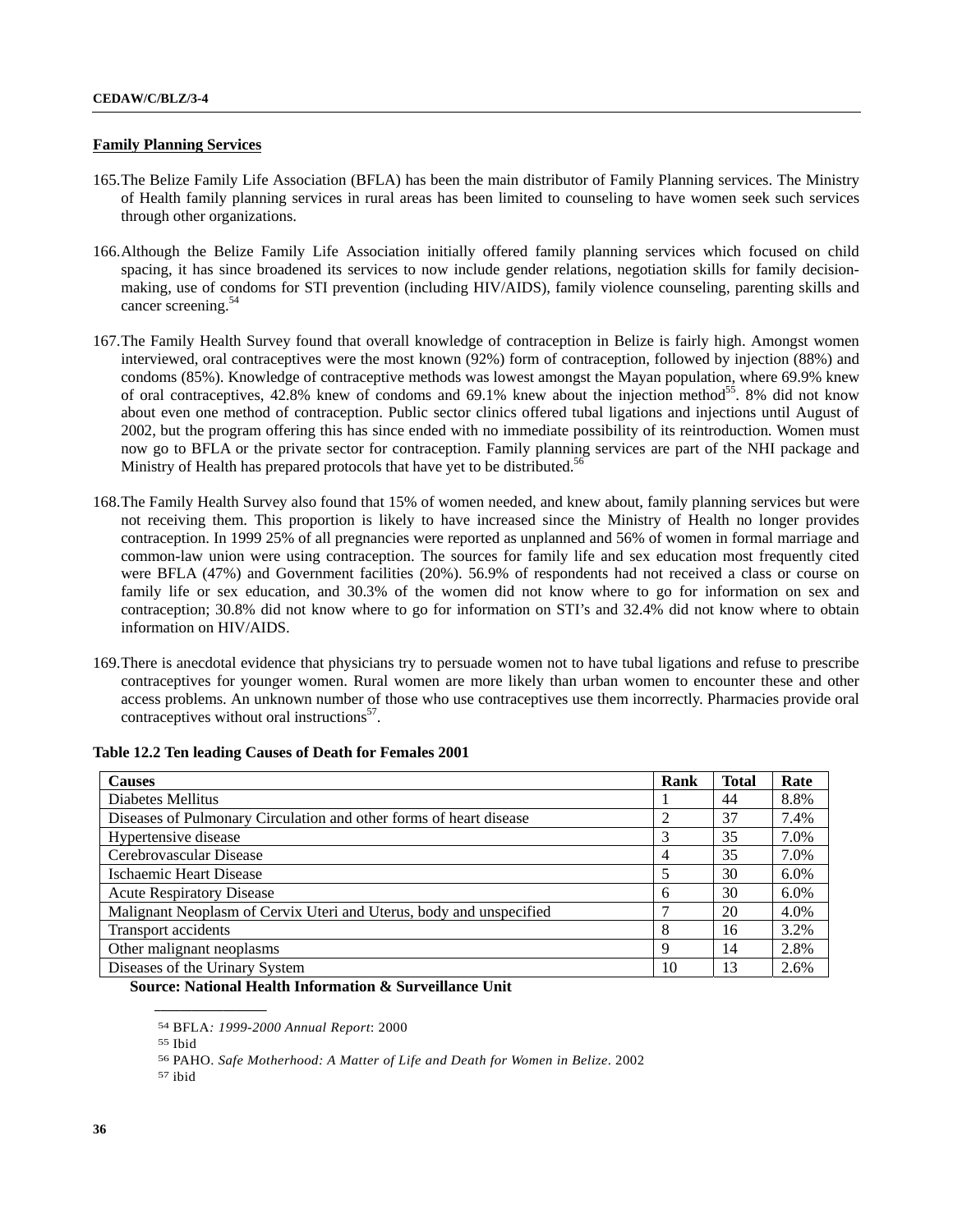# **Table 12.3 Ten leading Causes of Hospitalization for Females 1997-2001**

| <b>Causes</b>                                                       | 1997 | 1998 | 1999 | 2000 | 2001 |
|---------------------------------------------------------------------|------|------|------|------|------|
| Complications of Pregnancy, Childbirth and the Puerperium           | 6038 | 6097 | 6331 | 6444 | 5860 |
| Injury, Poisoning and Certain other Consequences of External Causes | 1127 | 1183 | 1101 | 618  | 1133 |
| <b>Acute Respiratory Infections</b>                                 | 782  | 819  | 800  | 923  | 895  |
| <b>Intestinal infectious Disease</b>                                | 751  | 802  | 523  | 454  | 508  |
| Bronchitis, Chronic and Unspecified, Emphysema and Asthma           | 632  | 493  | 384  | 228  | 320  |
| Diseases of the Urinary System                                      | 462  | 392  | 396  | 378  | 386  |
| Diseases of other parts of Digestive System                         | 466  | 473  | 489  | 488  | 522  |
| Appendicitis, Hernia of Abdominal Cavity and Intestinal Obstruction | 380  | 336  | 347  | 462  | 412  |
| Other Conditions Originating in the Perinatal Period                | 282  | 366  | 409  | 350  | N/A  |
| Diabetes Mellitus                                                   | 267  | 306  | 319  | 360  | 366  |
| Nutritional Deficiencies and Anaemias                               | 247  | 255  | N/A  | N/A  | N/A  |

**Source: National Health Information Survey, MoH**

## **Teenage Pregnancies**

- 170. Although teenage pregnancy rates in Belize have declined by 31% between 1991 and 1999<sup>58</sup>, adolescents continue to be responsible for 1 out of every five, or 20% of all deliveries<sup>59</sup>.
- 171.While this decrease in pregnancies among the 15-19 age group may have resulted from family planning education and the use of contraceptives, there is a worrying trend of the early initiation of sexual activity. The average age for first sexual intercourse for women aged 15-19 was 15.6, whereas it was 18 for women aged 40-44.<sup>60</sup>
- 172.It is reported by public health nurses, that in addition to increasing their use of contraceptives, young women are also engaging in anal sex as a way to prevent pregnancies. This raises concerns regarding women's increased vulnerability to STI (including HIV) infections.
- 173.The Belize Family Life Association (BFLA) continues to be the leading agency in providing family life education (including HIV prevention) to adolescents. BFLA targets adolescents, mostly through informal training and educational activities, and works with this population in both urban and rural areas. Alongside BFLA, the Health Education and Community Participation Bureau (HECOPAB) provides education sessions for adolescents in the classroom setting, especially in schools whose religious orientation prevent them from promoting contraception as a family planning method.
- 174.The Sexual and Reproductive Health Policy recognizes the need for special attention to issues of adolescent health. The Policy includes eleven commitments aimed at: protecting the rights of adolescents regarding sexual and reproductive health information and services, eliminating discrimination against young pregnant women, ensuring pregnant women's right to return to school, providing counseling and mental health services to adolescents and building the capacity of those who provide them with these services.
- 175.While this Policy explicitly aims to ensure comprehensive healthcare for adolescents, including sexual and reproductive health information "in and out of school", the church's high level of influence over education at the primary and secondary levels, presents a hindrance to the implementation of this provision.

<sup>58</sup> Ibid

<sup>59</sup> Government of Belize, Ministry of Health, *Sexual and Reproductive Health Policy*, Belize 2002

<sup>60</sup> CSO. *1999 Family Health Survey,* 2001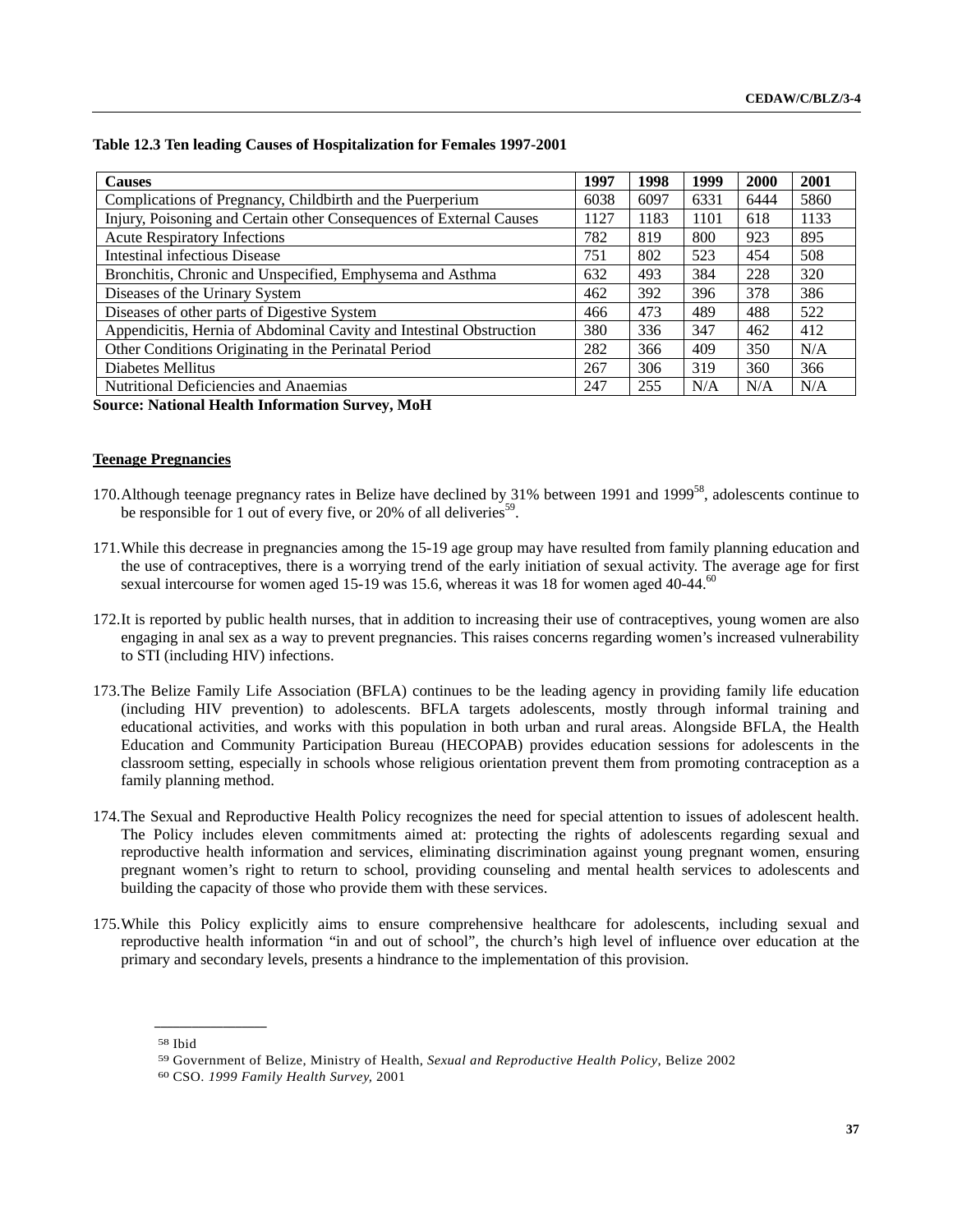176.A specific "Health and Family Life Education" Policy and Curriculum will be developed in 2004 to give greater effect to the Sexual and Reproductive Health Policy. Again, working within a church-state education system, is expected to present challenges for the implementation of the family planning aspects of this curriculum.

### **Maternal Health**

- 177.A recent study by PAHO found that despite the recent restructuring of the Health Sector "*there is no explicit model of care for pregnant women included, nor is any particular attention given to these needs in any health reform documents"*61. Although improvements have been made on the reporting of maternal deaths in Belize*,* underreporting remains a problem. Underreporting of all deaths and births can be as high as  $30\%$ <sup>62</sup>. Inconsistencies in reports of maternal deaths are illustrated by the different ratios given by different information sources in Table 12.4.
- 178.The study found that the recent reforms have promoted a model of health care organization that may be inadequate for women and more expensive than necessary for the country. It expressed concern with a growing private sector which could potentially place lucrative goals ahead of women's health. It found that:

"*Despite … efforts of the Women's Department and the National Women's Commission over the past decade to draw attention to women's broader health issues, the Ministry of Health is primarily focused on child-centered Maternal and Child Health approaches….The number of women who receive prenatal care at least once is quite high, as is hospitalization for delivery. Some women do not get prenatal care early enough, or make enough prenatal visits. Postnatal care levels are poor... Quality of pre and postnatal care is compromised by lack of protocols, poor record-keeping and poor follow-up. The consequences are particularly serious for high risk patients. Despite health services regionalisation, there is not yet much evidence of creativity in developing special initiatives to assure that services reach special groups. There are no Maternity Waiting Homes. Safe Motherhood education at the community level and in health care facilities is poor. Access to contraception in rural areas is limited, as are contraceptive alternatives"63*

179.Causes of death related to pregnancy included: lack of information on risks during pregnancy, inadequate access to contraception, lack of continual care due to poor record systems, lack of referrals to high-risk clinics for treatment of a chronic condition, termination of pregnancies under unsafe conditions and the fear to seek hospital care for complications, delays in seeking help with delivery, unavailability of transport and lack of maternity waiting homes, a poor emergency referral system, delays in admission-to-treatment, poor quality of emergency obstetric care, poor postnatal follow-ups and finally persisting attitudes that maternal death is just the lot of women, particularly of poor rural women $64$ .

| Date | <b>MCH</b>     | <b>Health System</b>         | <b>Belize Chap. Health</b> | <b>Basic Indicators</b> |
|------|----------------|------------------------------|----------------------------|-------------------------|
|      | <b>Reports</b> | <b>Services Profile PAHO</b> | in the Americas            | <b>Health</b> in        |
|      | and tables     | Belize $(CSO)$               | <b>Report</b>              | the Americas            |
| 1990 | 194            |                              |                            |                         |
| 1991 | 147            |                              |                            |                         |
| 1992 | 100.9          |                              |                            |                         |
| 1993 | 161            | 154.8                        |                            |                         |
| 1994 | 113            | 118.9                        |                            |                         |
| 1995 | 82             |                              |                            |                         |
| 1996 | 139            | 59.9                         | 111                        |                         |

## **12.4 Maternal Mortality Rate per 100,000 1990-2000: Different Sources**

64 Ibid

<sup>61</sup> PAHO. *Safe Motherhood: A Matter of Life and Death for Women in Belize;*2002

<sup>62</sup> Interview with Ms Elaine Clarke, Records Manager, Karl Heusner Memorial Hospital, Belize

<sup>63</sup> PAHO. *Safe Motherhood: A Matter of Life and Death for Women in Belize;* 2002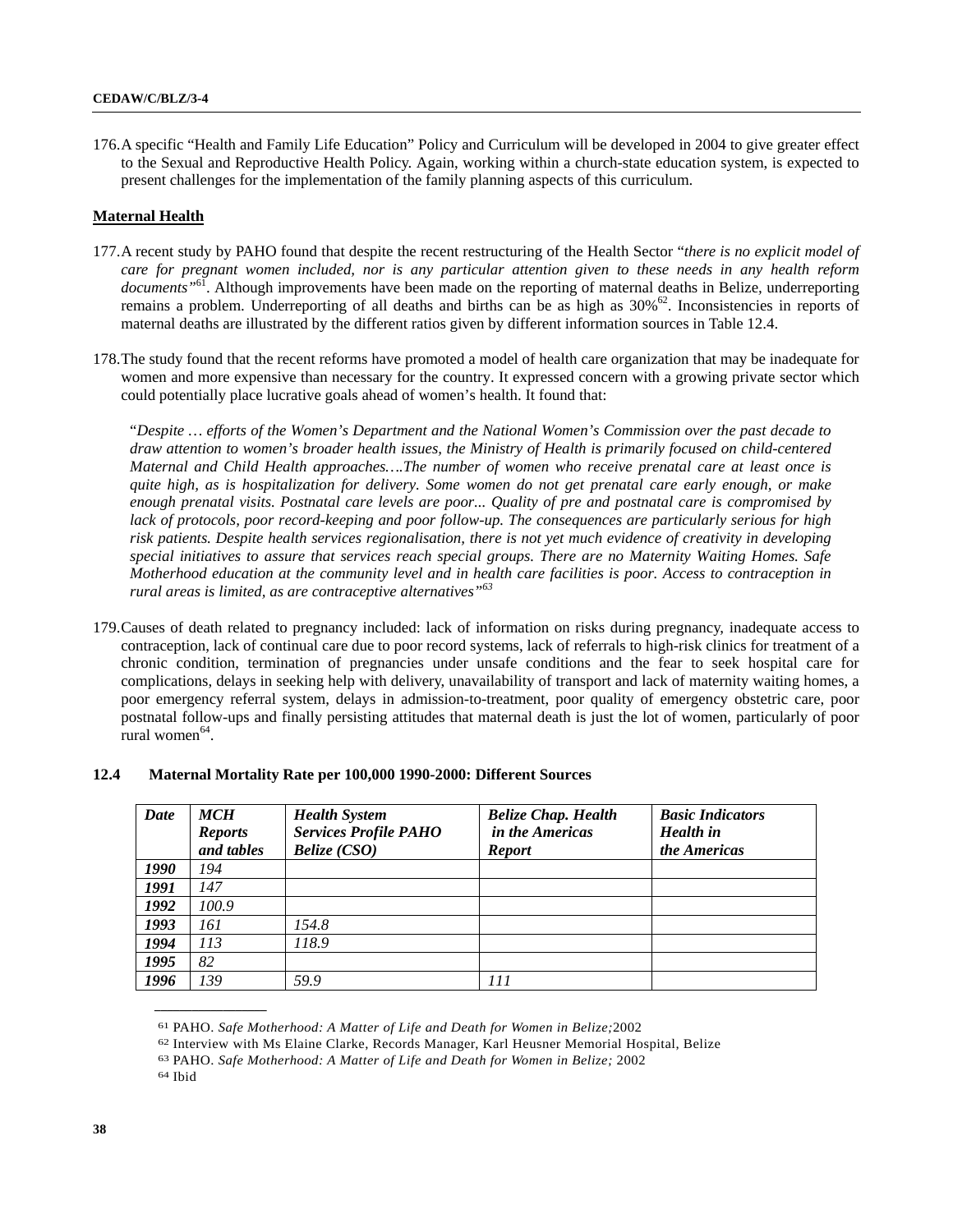| 1997 | 100  | 40.8  | 100 | 142.8 (1999 report) |
|------|------|-------|-----|---------------------|
| 1998 | 134  | 167.1 | 150 | 150                 |
| 1999 | 42.2 | 42.2  | 42  |                     |
| 2000 | 68   | 54.8  | 82  | 82.3                |

Source: Safe Motherhood: A matter of life or death for women in Belize

180.Through the Sexual and Reproductive Health Policy the Government of Belize is committed to:

- *Reduce maternal mortality and morbidity by strengthening integrated safe motherhood programs, increasing investments in human resources, infrastructure and transportation.*
- *Provide access to safe motherhood services as part of integrated reproductive health in the context of primary and secondary health care to all population, and especially to disadvantaged groups. Family planning programs should be included.*
- *Give highest priority to mothers with difficult pregnancies through improved access to enhanced family planning information and services.*
- *Develop monitoring mechanisms to assess progress in reducing maternal and neonatal mortality and morbidity to ensure and improve programs directed to the enhancement of quality of life.*
- 181. Since the passing of this Policy, the Ministry of Health has taken steps toward the full implementation of the Safe Motherhood Initiative in Belize. Only selected components of this initiative were being implemented at this time.

#### **Breastfeeding Practices**

- 182.A National Breastfeeding Policy was adopted in 1998 and a National Plan of Action was developed to implement the provisions of the Policy. The National Plan has not yet been implemented.
- 183.The Family Health Survey conducted in 1999 reported that breastfeeding is slightly lower in urban areas than in rural areas, even though information on breastfeeding is more accessible in urban settings. The level of breastfeeding also declines in households with more amenities. Issues associated with cultural practices, the working mother and maternity leave provisions are believed to account for this pattern.
- 184.The National Gender Policy calls for the Breastfeeding Policy to be implemented at the District-level and for public awareness and education programs to be developed to dispel myths and provide nutritional facts about breastfeeding. The Policy also affirms that:

*"The Ministries of Health and Labor will jointly promote the merit of expressing breast milk (including within workplaces) in order to enable working women to continue breastfeeding, and will complement this effort with the joint development of measures to improve workplace opportunities for employees to express and store breast milk as well as to breastfeed their babies."*

## **Abortion**

**\_\_\_\_\_\_\_\_\_\_\_\_\_\_\_\_\_\_**

185.Abortion continues to be a criminal offence, although no doctor or woman having undergone the surgery have been charged in connection to abortion. Due to the illegal status of the procedure, women will turn to the "back alley" or go abroad for an abortion, to Guatemala, Mexico or the US. Almost 70% of admissions to Karl Heusner Memorial Hospital's Gynecology/Obstetric ward in 2001 were for pregnancy with abortive outcomes, and although the definition of abortion does not differentiate induced from spontaneous abortion, the opinion of nursing staff is that these admissions are largely for complications of induced abortion.<sup>65</sup> (See Table 12.5)

<sup>65</sup> as cited in PAHO; *Safe Motherhood: A Matter of Life and Death for Women in Belize*: 2002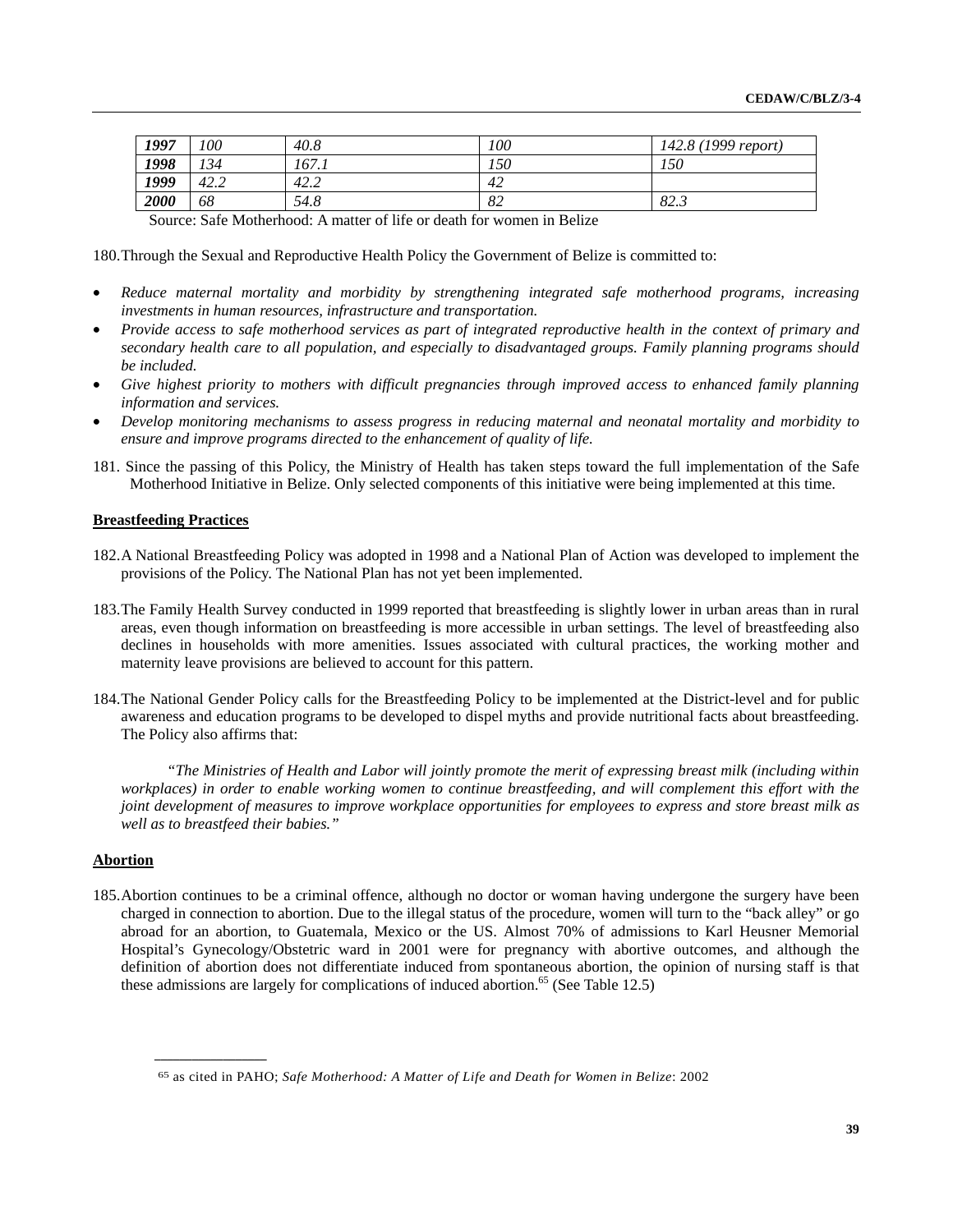186.The National Gender Policy includes the following commitments:

- *Women who have an unwanted pregnancy shall be afforded access to confidential and compassionate counseling and reliable information on all options which they have available to them, as a means of enabling a woman to make a fully-informed decision free of imposed options.*
- *Counseling, information and services shall be provided for women who encounter complications during pregnancy, and which result in the loss of the fetus, including services in the event of post-operatives complications.*
- *In consultation with relevant stakeholders, GOB will begin the process of reviewing all laws containing punitive measures against women who have procured illegal abortions.*
- *Statistics collated through the National Health Information System will seek to make a distinction between miscarriages and induced abortions.*

187.The Sexual and Reproductive Health Policy also commits the Government of Belize to:

- *Remove laws containing punitive measure which inhibit women and couples seeking counseling to continue their pregnancy and remove laws containing punitive measures prohibiting the accessing of counseling and mental health for those who have undergone illegal abortion. In no case should abortions be promoted as a family planning method.*
- *Provide compassionate counseling and reliable information for women who have unwanted pregnancies."*



### **Table 12.5 Number of Patients Admitted to all Belize Hospitals for Complication of Abortion 1987-2001**

Source: Abstract of Statistics 1999 and National Health Information System, MoH

# **HIV/AIDS**

**\_\_\_\_\_\_\_\_\_\_\_\_\_\_\_\_\_\_**

188.Belize has the highest per capita rate of infection of HIV/AIDS in Central America, ranks 4<sup>th</sup> in Latin America and  $34<sup>th</sup>$  in the world. Data for the end of 2001 indicates that for every 1000 people, 1.3 persons were infected. This ratio increased for the 15-44 age group, where infection was 2.3 per thousand inhabitants.<sup>66</sup> Seventy-one percent (71%) of transmission is through heterosexual contact, 15% through male bisexual contact and 7% through homosexual contact. Six percent (6%) of new cases were through mother to child transmission. (See below for Mother to Child Transmission program).

<sup>66</sup> Ministry of Economic Development; *Socio-Economic Impact Study of HIV/AIDS;* 2002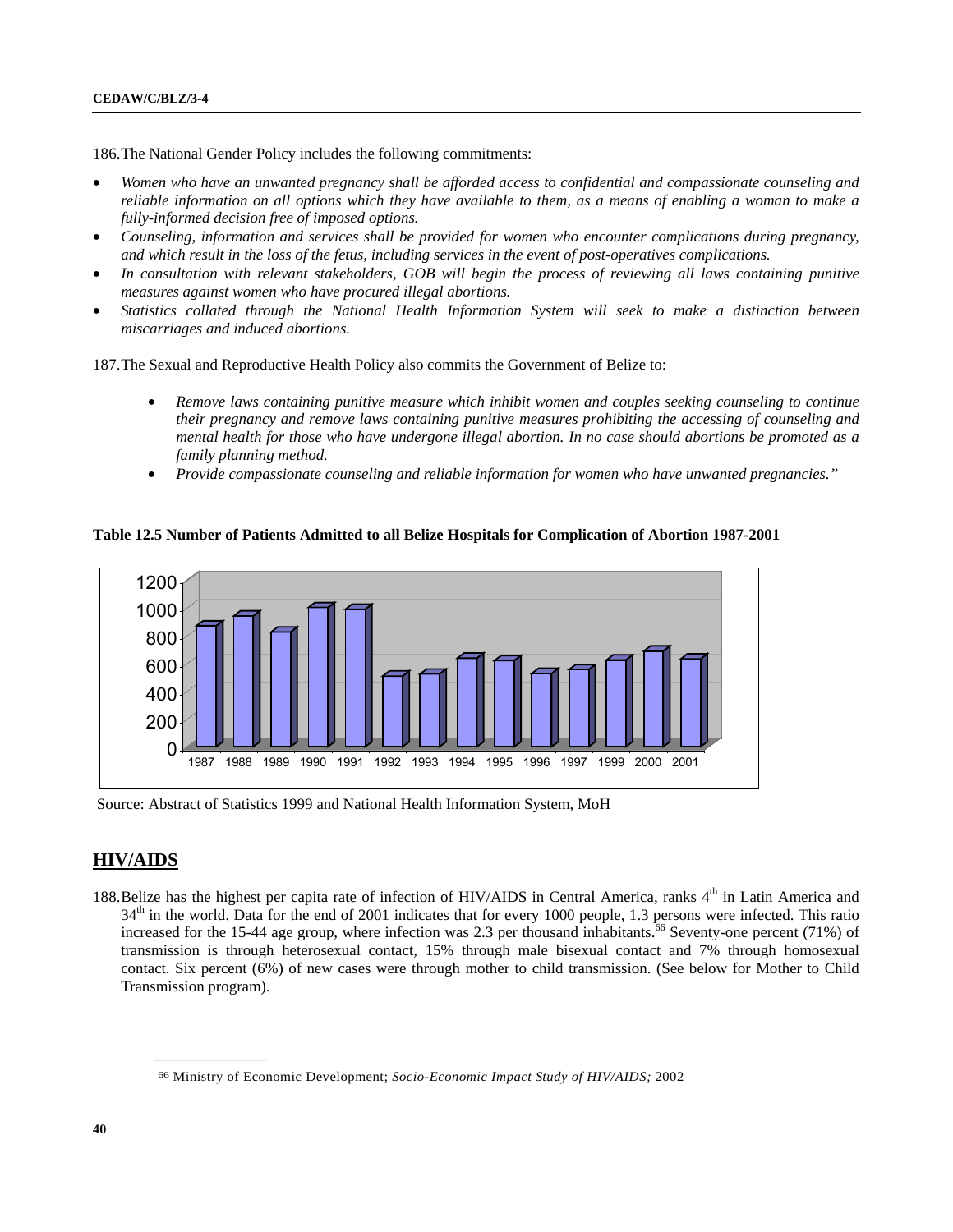- 189. One of the greatest challenges in HIV prevention efforts is the need to change attitudes and behaviors. As the 1999 Family Health Survey indicates, 61.9% of women felt there was no risk of them contracting HIV/AIDS and only 45% had ever used a condom. It further reports that 67.6% of women had never suggested to their male partner to use a condom, and 56.8% did not allow the male partner to use a condom. Those who did use condoms did so primarily to prevent unwanted pregnancies (84.3%), while only 37.9% of condom users cited prevention of HIV/AIDS as reason for use. $67$
- 190. In 2000, a multi-sectoral National AIDS Commission (NAC) was appointed by Cabinet. In 2003, this Commission became a statutory body operating under the office of the Prime Minister. The National AIDS Commission is composed of representatives from Government and Non-Government Bodies, as well as faith-based organizations, community-based district-level committees and the international development community.
- 191.This Commission, which has a legal mandate to engage in multi-sectoral coordination, policy development, advocacy and monitoring, is in the process of receiving a grant from the Global Fund for HIV, Malaria and Tuberculosis. One of the priority areas of focus in this Global Fund project is the reduction of HIV vulnerability among women and youth, especially girls. Specifically, this aspect of the project aims to "empower marginalized women to develop skills for sexual negotiation and the use of methods of protection as a means of reducing their vulnerability to HIV infection."<sup>68</sup>
- 192.The project will also focus on strengthening initiatives to prevent HIV infection among young women through the training of peer counselors and the provision of education and support systems to the most marginalized young women. In the meantime, the Dangriga AIDS Society, one of Belize's HIV/AIDS community-based committees, has, with other resources, already begun to implement their women's empowerment program.
- 193.The Global Fund Project is expected to complement other existing programs targeting women, such as the Prevention of Mother to Child Transmission Program (PMTCT) and the United Nations Population Fund's (UNFPA), HIV/AIDS adolescent education program.
- 194.Another vulnerable group whose needs are yet to be openly addressed is commercial sex workers. A recent study found that there was a serious lack of outreach to provide information on STD prevention to this population. It noted that "*during an STD workshop the two muchachas who volunteered to place a condom on a dildo were unable to do* so correctly, despite each having performed sexual labor for over a year<sup>,,69</sup> Public health nurses are making serious efforts to fill this gap by going into bars and brothels to provide STI and HIV/AIDS education activities. The National Gender Policy provides for a National Screening Program to be implemented among commercial sex workers.
- 195.In addition to programs aimed at prevention, the Alliance Against AIDS (AAA) established a support group of people, including women, living with HIV/AIDS (PLWHA's). The efforts of the AAA have stimulated the establishment of another support group of PLWHA who are incarcerated, also with participation from women. A third such group is being organized by one of Belize's District-Based HIV/AIDS Committees.
- 196.Advocacy efforts conducted by the AAA, the Ministry of Health and other members of the National AIDS Commission have resulted in women getting access to anti-retroviral therapy and opportunistic infections medication.
- 197.As yet, there are no comprehensive mental health or safety-net programs targeting the needs of PLWHA's.
- 198.Gender-related issues will be addressed in the National AIDS Commissions Policy and Legislation Project expected to be completed by the end of 2004.

<sup>67</sup> CSO: *Belize family Health Survey, Females*; 2001

<sup>68</sup> Government of Belize, Global Fund Project Proposal, "Strengthening of Belize's Multi-sectoral Response to HIV/AIDS", 2003.

<sup>69</sup> Kempadoo. *The Muchachas of Orange Walk and Sex work in Belize.* 1998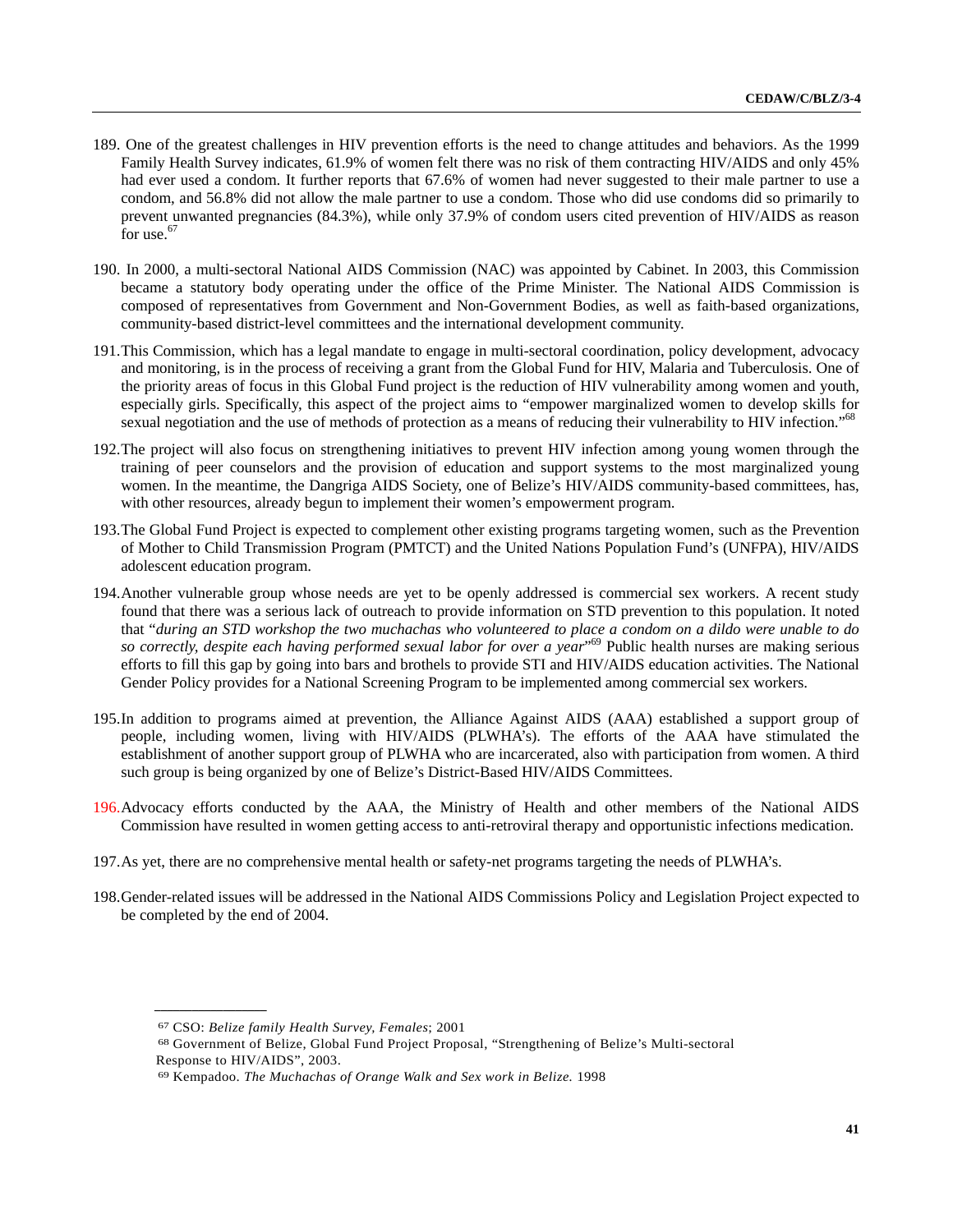# **Mental Health**

- 199.Statistics indicate an increasingly high proportion of women being hospitalized for Mental and Behavioral Disorders. (See Table 12.6) More complete information on the mental health of women is still unavailable.
- 200. Even without this data, the National Gender Policy recognizes the need to build Belize's capacity to provide mental health services. The Policy states that:
- *Specific research is required of the nature and prevalence of mental health problems in Belize, with particular regard to gender and aging issues.*
- *A review will be undertaken of existing and preferred psychiatric services, for both inpatients and outpatients, with particular regard to issues of gender and access.*

#### **Table 12.6 Hospitalized Cases of Mental and Behavioral Disorders:**

| 199. | Year   | 200.    | 1997 | 201.  | 1998 | 202. | 1999 | 203.        | <b>2000</b> | 204.    | 2001 |
|------|--------|---------|------|-------|------|------|------|-------------|-------------|---------|------|
| 205. | Male   | 206. 35 |      | 207.  |      | 208. |      | <b>209.</b> | 14          | 210.    | -16  |
| 211. | Female | 212. 38 |      | 1213. | - 36 | 214. | 29   | 215.        | 26          | 216. 45 |      |

Source: National Health Information Unit

### **Domestic Violence**

- 201.The Annual Domestic Violence Report based on an information sheet filled out at hospitals, police stations and the Women's Department, found a pattern of increases (by approximately 10% per annum) in reports since 2000. Of all these cases, women were affected an average of eight times more than males. Persons, a majority women, in their most productive and reproductive years (15 to 44) accounted for close to ninety percent of all cases.
- 202. A majority of those affected had a primary school education and are economically active, mostly in the field of domestic work. This indicates that more persons who were employed were either more likely to report domestic violence, or were more affected by it than those who were unemployed.
- 203.There is a shift in the ethnic group most reporting domestic violence. In 2000 and 2001, the Creole ethnic group had the highest reported cases of domestic violence reports but in 2002, this position shifted to the Mestizo ethnic group. No analysis has been made to assess what has accounted for this change.
- 204.More than half of all cases were repeated incidents. The most common abuses suffered for women were physical, followed by psychological abuse<sup>70</sup>.
- 205.Over 70% of the clients affected lived in urban areas, with the majority of reported cases occurring in the Belize District. Women living in rural areas were less likely to report Domestic Violence. The Southern Districts of Belize, comprised of a majority rural population continue to account for less than 3% of all cases, even though community workers know that this type of violence is common place in southern communities. Cultural practices and beliefs are believed to contribute to this low number of reported cases.
- 206.Much of the work of the Women's Department is focused on addressing violence against women. A Domestic Violence Task Force was established, and efforts were made to involve and sensitize all sectors of the community. Police stations were provided with basic furniture to operate special units to deal with family violence cases, training was provided to police officers countrywide, and to paraprofessionals. Family violence committees were established

<sup>70</sup> Govt. of Belize - National Health Information & Surveillance Unit/Ministry of Health, *Domestic Violence Report January-December 2001*; June 2002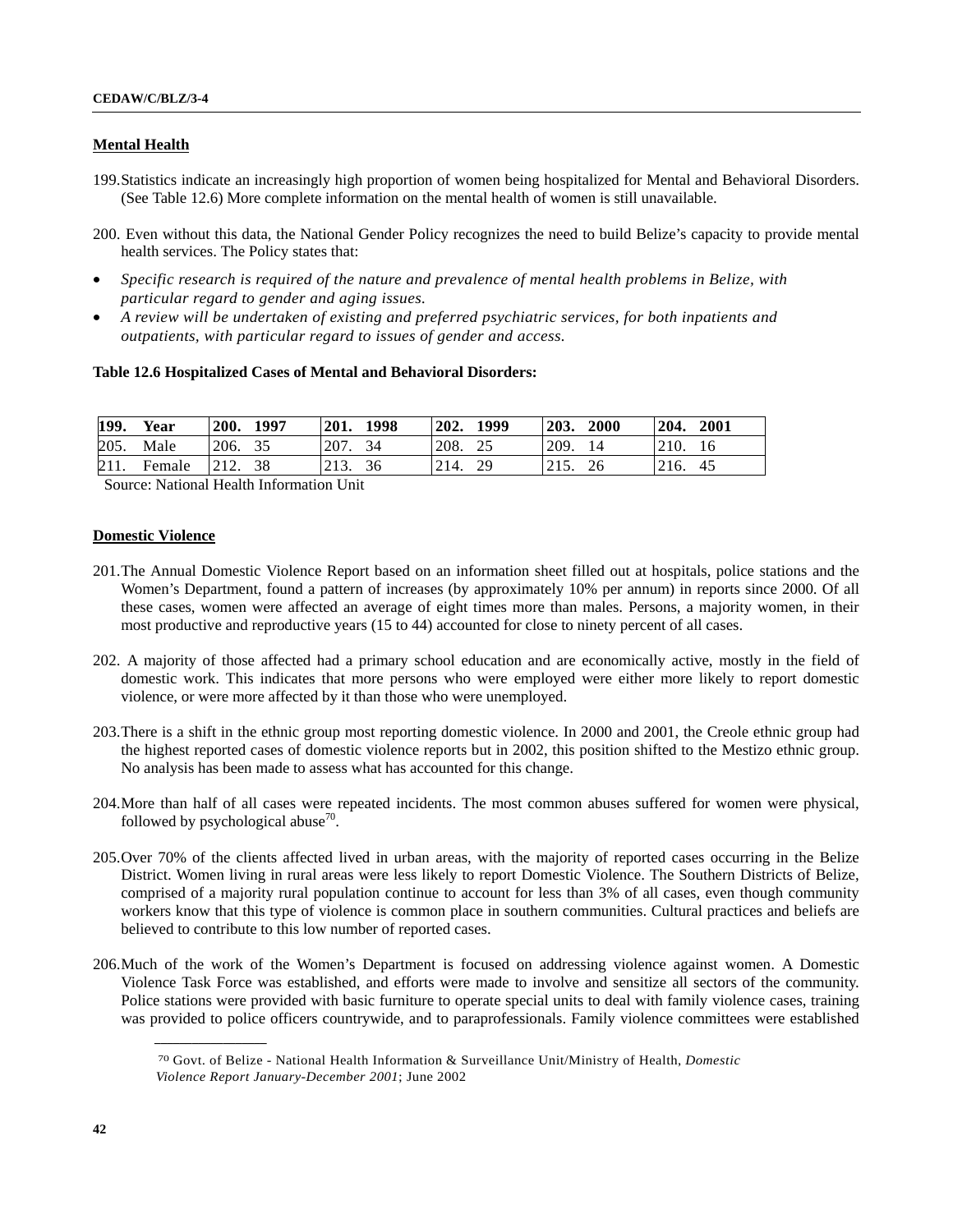in each district and a national registration form was created to keep records of reported incidents. The Department has held workshops with schools and communities, radio and TV programs, and disseminated pamphlets and brochures on Domestic Violence. A manual addressing issues of gender and masculinity was also produced and distributed as part of the ongoing effort to combat Domestic Violence.

- 207.There is a shelter on the outskirts of Belize City for women who experience domestic violence and are in need of immediate assistance. However, the shelter is limited in its provision of services due to understaffing. In addition, lack of transportation to facilitate accessibility has affected women's use of the facilities which, has served an average of 25 women per annum<sup>71</sup>. The shelter caters to women for a 21 day period. After this period, there are no follow-up counseling and support programs available to these women.
- 208.As an alternative to using the shelter, some women will stay with family members but a majority remain with their abusive spouse. Marla's House of Hope is a privately run institution which also caters to victims of domestic violence and is located in Belmopan. In other districts the only assistance available to women in abusive situations comes from the Women's Development Officer (WDO) who offers information and makes referrals to other agencies, as necessary. However, the demise of two key women's organizations (which had prioritized violence against women), severely constrains the network of resources available to survivors of abuse.
- 209.Despite the extensive education and training programs implemented by the Women's Department and other organizations, the effect of the national response to domestic violence is limited by an inadequate level of sensitivity to this phenomenon in the judicial and social protection systems. Women who have utilized these system report that in many instances, the prevailing attitude within these institutions is of encouraging women to go back to their abusive spouses.

210.The National Gender Policy, because of the issues outlined above, prescribes that:

- *There shall be stronger efforts in promoting community awareness of domestic violence provisions, rights and services within rural areas of Belize*
- *The procedures for receiving, handling and pursuing complaints will be evaluated in order to identify measures to strengthen such practice, including an assessment of the adequacy of existing services and of access to those services.*
- *Measures will be adopted to ensure comprehensive participation in the domestic violence and child abuse registration system.*
- *The Women's Department will prepare advice for GOB on the nature of post-abuse counseling and monitoring service and family rehabilitation services required to more effectively assist the victims and survivors of abuse and suitable retention of the family unit.*
- *The level of unmet demand for shelter accommodation for victims of abuse and violence shall be ascertained with attention to the necessary level of capacity and location and associated resource requirement.*
- *As far as is possible in the circumstances, the authorities shall endeavor to assure that it is the alleged perpetrator and not the victim, whether adult or child, who is removed from the normal place of residence.*
- *All instances of the alleged victim's withdrawal of a charge of domestic violence will be investigated by the Police Family Violence Unit in collaboration with the Women's Department.*
- *There will be appropriate intervention, including counseling and measures to promote awareness of actions and genuine remorse for alleged perpetrators of abuse in instances in which the victim seeks to withdraw charges.*
- *Those found guilt of a charge of violence or abuse, including sexual abuse, will be required to undertake education and counseling, within and outside of prison, concerning the nature of their behavior and assistance in behavior modification.*
- *To allow for the successful rehabilitative intervention with sentenced perpetrators, the merit of some flexibility in parole provisions will be examined.*

<sup>71</sup> Interview with Ms. Carmen Barrow, Chairperson of Haven House 2002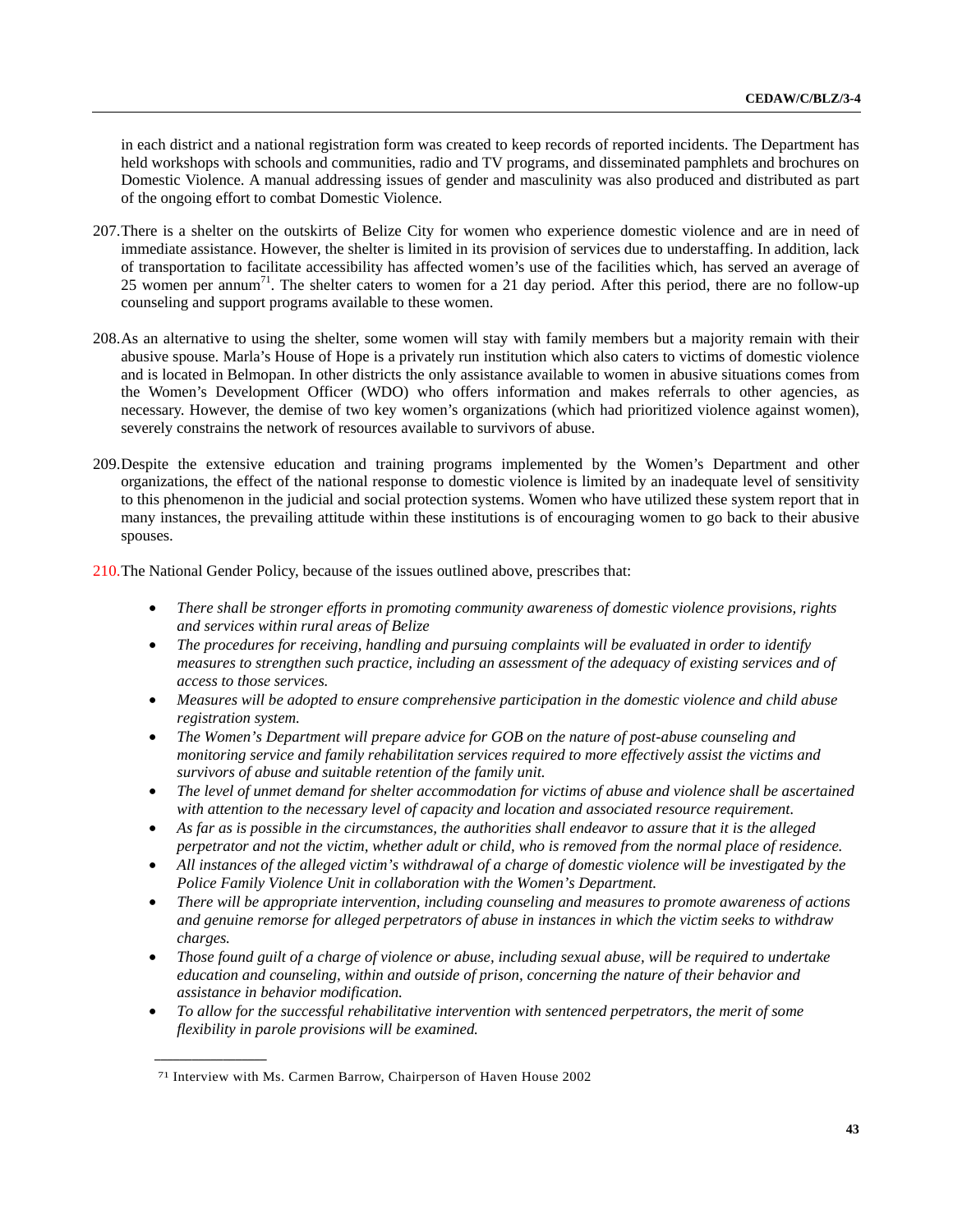## **Other gender-based violence**

- 211.In addition to domestic violence, Belize continues to witness growing numbers of cases of violence against women. The media has become riddled with reports of rape, incest, sexual assault and murders of women of all ages, but particularly young women.
- 212.Mandatory reporting regulation for cases of child abuse developed in 1999, has led to a six-fold increase in referrals for child sexual abuse. A majority of these reports are for sexual abuse of the girl child.
- 213.Yet, except for child abuse intervention programs, there are no organizations working specifically and consistently to comprehensively address violence against women. The weaknesses of the women's movement and women's organizations in Belize are evident in the country's silence on these issues. To fill this gap, a recent planning process conducted by Haven House (Shelter for Battered Women) has resulted in the organization widening its focus to respond to the broader spectrum of gender-based violence.
- 214.One particular area of concern relates to access to justice. Despite legislative changes to extend rape to within marriages and to protect child victims of sexual abuse, issues of affordability, and appropriate and timely provision of legal services limit the guarantee of legal protection. The National Gender Policy points to concerns about delays in hearing sexual abuse and rape cases. It further states that "besides the compounding of distress for the victim, there are reports of the death or memory loss of older women rape victims and the consequential acquittal of the alleged perpetrator."72
- 215.Related provision in the National Gender Policy are:
	- *Measures will be examined to enable more timely prosecution of sexual abuse and rape cases, especially where the victim is an older person.*
	- *The adequacy of current access to legal assistance by victims of violence and abuse will be ascertained, in order that measures may be taken to strengthen such assistance, and to ensure that no incident of violence or abuse goes unprosecuted for that reason.*
	- *GOB will examine the merit of introducing a national legal insurance scheme, funded from a tax levy similar to that for health insurance, to ensure means-tested access to legal representation.*
	- *Child victims of abuse or violence shall be visually screened from the alleged perpetrator when called upon to give evidence in court proceedings on that offence*
	- *Measures will be examined to enable child victims of abuse or violence to give evidence in such proceedings separate from the formal court hearing.*

<sup>72</sup> National Womens Commission*, National Gender Policy*, 2003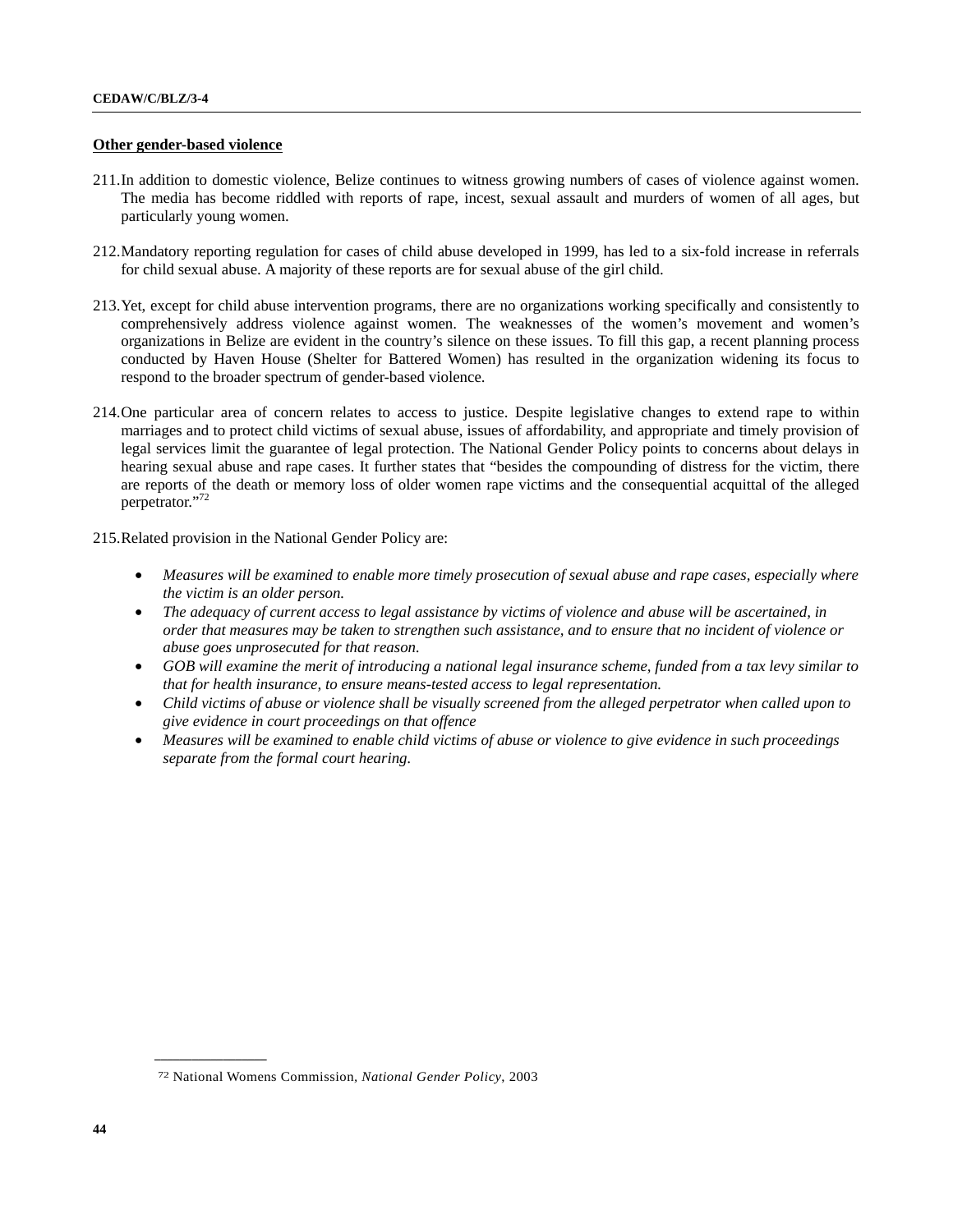# SOCIAL AND ECONOMIC BENEFITS

*States Parties shall take all appropriate measures to eliminate discrimination against women in other areas of economic and social life in order to ensure, on a basis of equality of men and women, the same rights, in particular: a.) the right to family benefit; b.) the right to bank loans, mortgages and other forms of financial credit, c.) the right to participate in recreational activities, sports and in all aspects of cultural life.*

#### **Access to Credit**

- 216.The National Gender Policy recognizes that access to credit is of critical importance to achieving economic independence and for many, provides the only opportunity for them to establish adequate incomes.
- 217.Women in Belize access loans from both commercial and non-commercial institutions. Women are known to have a better payment record but they still have difficulty accessing credit in the commercial banking institutions which require traditional collateral. Women also have difficulty getting loans independent of their male partners. Women's chances of obtaining loans are therefore far better through non-commercial loan facilities than through the commercial banks.
- 218.There has been noteworthy efforts within and outside government in the non-commercial financial sector to facilitate women's access to loans. In 2002, though major improvements are observed in this regard, women have still not achieved parity with men with regard to accessing loans from non-commercial institutions.
- 219.Of three non-commercial lending facilities, one, the Belize Enterprise for Sustainable Technology, reported that women received the majority of loans (56.2%). To its acclaim, this organization actively advertises its interest in increasing women's access to credit. It also provides technical assistance to enable women to access loans.
- 220.The Development Finance Corporation has a special mortgage program which gives priority to single women. In 2002, 44 % of these loans went to women. The Ministry of Housing, however, does not have a similar policy to enable women to access low-cost housing.
- 221.Generally, men are reported to get more loans than women because they make more applications and apply for larger loans. Women borrow for small-scale, retailing and food preparation while men borrow for agricultural trading or building purposes. Major work has to be done in the commercial banking sector to sensitize them on the importance of prioritizing women's access to money.
- 222.The National Gender Policy aims to improve women's access to credit:
	- *GOB will examine the possible merit of amending banking legislation to establish the right of a woman to apply as femme sole for a loan.*
	- *GOB will examine possible measures to ease the burden for women in meeting collateral requirements for bank loans, including the adoption of appropriate alternatives.*
	- *The Women's Department will liaise and consult with BEST, DFC and SFBB to develop local strategies for facilitating access to finance by women in southern districts.*
	- *Measures will be examined to facilitate women's access to affordable credit for home purchase, and Ministry of Housing policies will make special provision for single-headed households, via reduced interest rates.*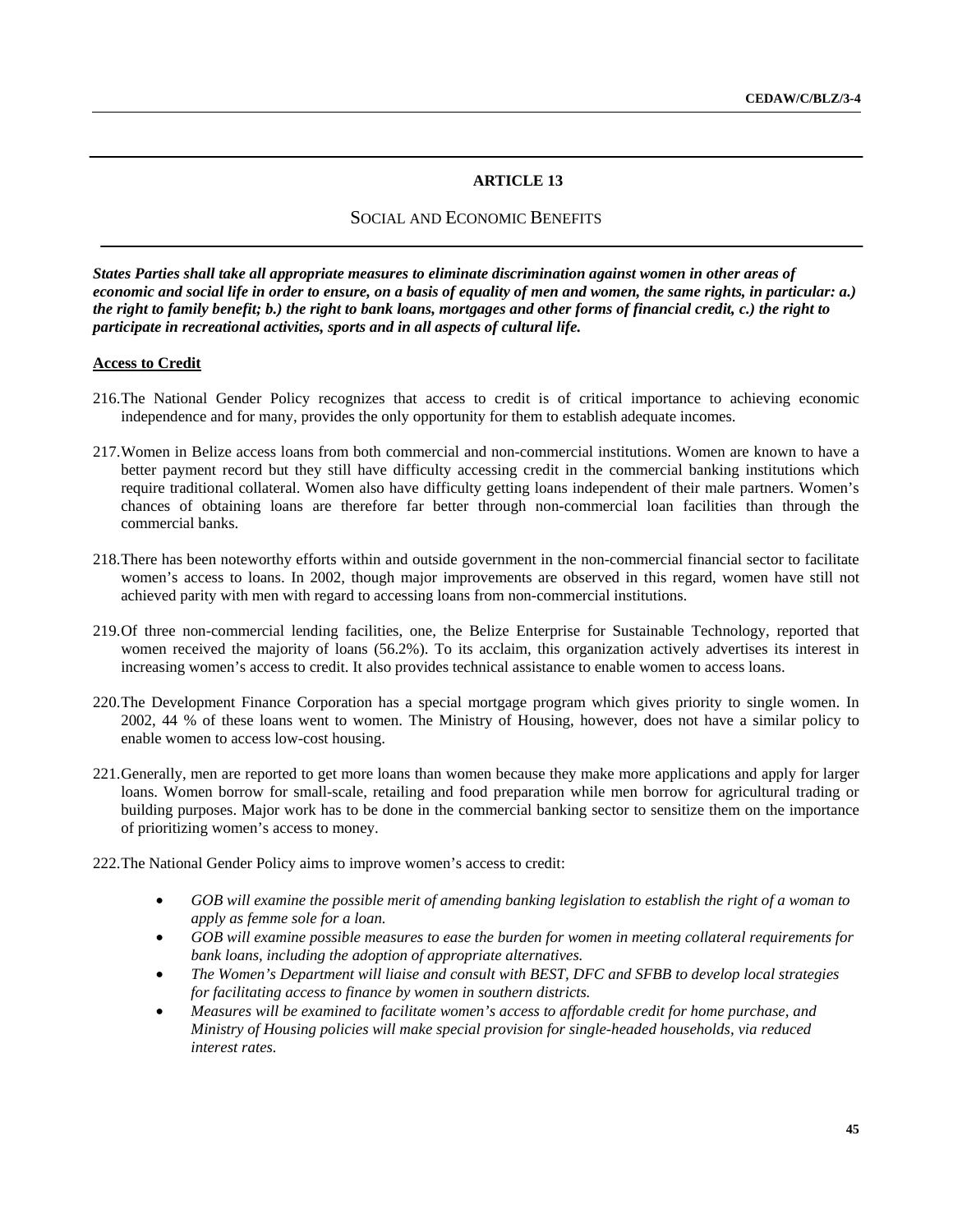- *The Women's Department will collaborate with credit providers in the development and implementation of in-service training of credit officers on gender issues in accessing credit.*
- *Barriers to women accessing credit due to the small amounts sought compared to the administrative requirements will be examined.*
- *Gender-disaggregated data on lending by banks, credit unions and non-commercial financial institutions will be collected and collated, and forwarded annually to the SIC and Women's Department.*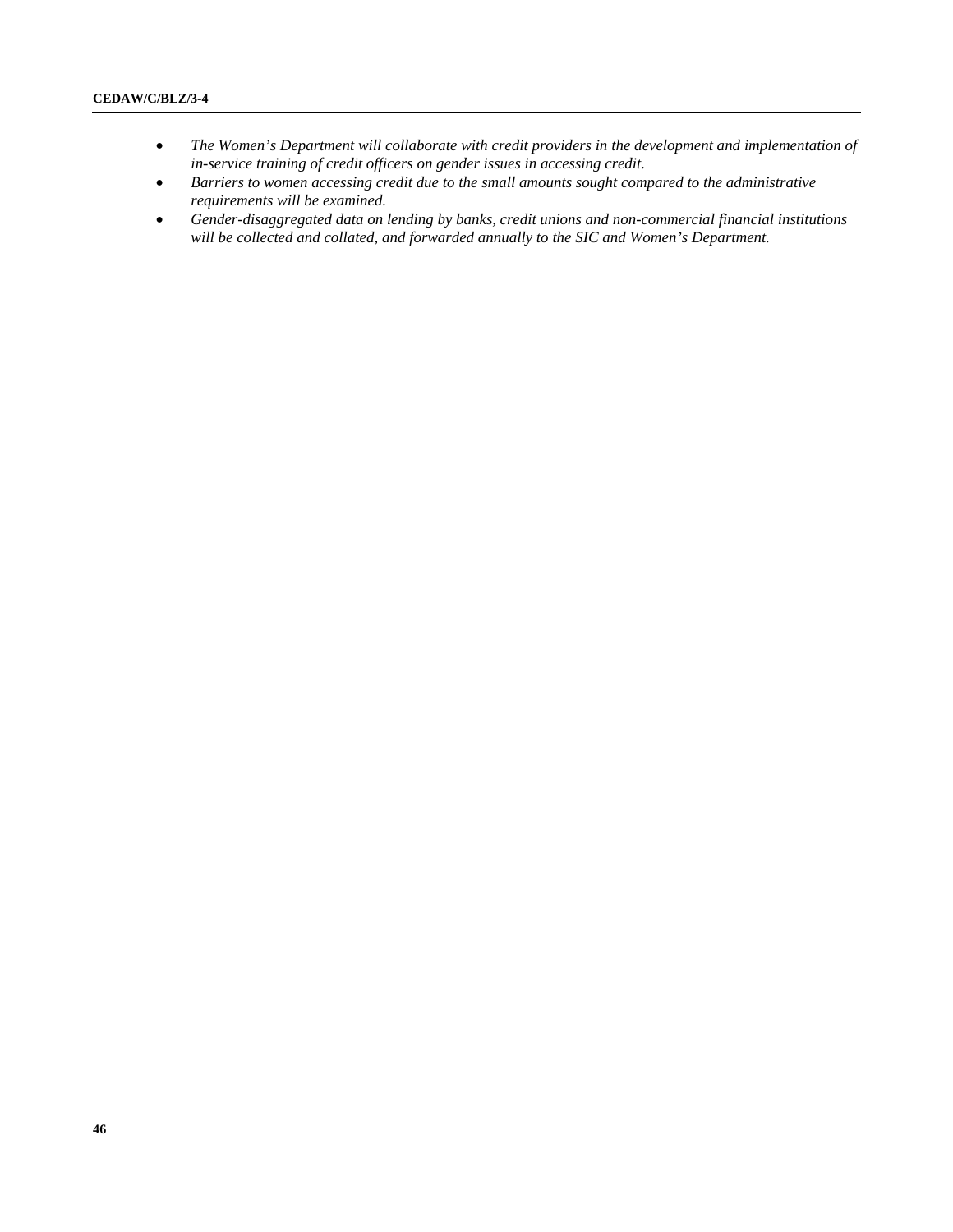#### RURAL WOMEN

*States Parties shall take into account the particular problems faced by rural women and the significant roles which they play in the economic survival of their families, including their work in the non-monetized sectors of the economy and shall take all appropriate measures to ensure the application of the provisions of this Convention to women in rural areas.*

*States Parties shall take all appropriate measure to eliminate discrimination against women in rural areas in order to ensure, on the basis of equality of men and women, that they participate in and benefit from rural development and, in particular, shall ensure such women the right:*

- *a. To participate in the elaboration and implementation of development planning at all levels;*
- *b. To have access to adequate health care facilities, including information, counseling and services in family planning;*
- *c. To benefit directly from social security programmes;*
- *d. To obtain all types of training and education, formal and non formal, including that relating to functional literacy, as well as inter alia, the benefit of all community and extension services, in order to increase their technical proficiency;*
- *e. To organize self-help groups and co-operatives in order to obtain equal access to economic opportunities through employment or self-employment;*
- *f. To participate in all community activities;*
- *g. To have access to agricultural credit and loans, marketing facilities, appropriate technology and equal treatment in land and agrarian reform as well as in land resettlement schemes;*
- *h. To enjoy adequate living conditions, particularly in relation to housing, sanitation, electricity and water supply, transport and communications.*
- 223.Belize's population in 2001 stood at 257,310, 51.1% of which lived in rural areas. Women accounted for 48.5% of the rural population.<sup>73</sup>
- 224. While there has been general improvements in national data disaggregation, collection and analysis of the information from a gender perspective continues to be a major hindrance in determining the overall position and condition of women in the country. This is especially so for rural women. Notwithstanding the absence of comprehensive data on women, indications are that rural women remain the worse off in respect of benefits from national efforts to eliminate all forms of discrimination against women.
- 225. The 2002 Poverty Assessment Report<sup>74</sup> for Belize reported the national poverty level at  $33.5\%$ . The rate of poverty in rural areas was highest at 44.2%. The Toledo District, where the majority of indigenous Maya live, experienced the highest level of poverty at 79%. Among the ethnic groups of Belize, poverty was highest among the Maya population at 77%. Causes of poverty given by respondents in the study included landlessness, alcoholism, loss of their culture of self-sufficiency, poor markets for produce and joblessness.
- 226.In its effort to address the acute poverty situation in the Toledo District, the Government of Belize, since 1996, has implemented several multi-million dollars projects; however, the persistent poverty levels in the region suggest little

<sup>73</sup> CSO, Abstract of Statistics 2002

<sup>74</sup> Government of Belize, 2002 Poverty Assessment Report, National Human Development Advisory Committee, June 2004.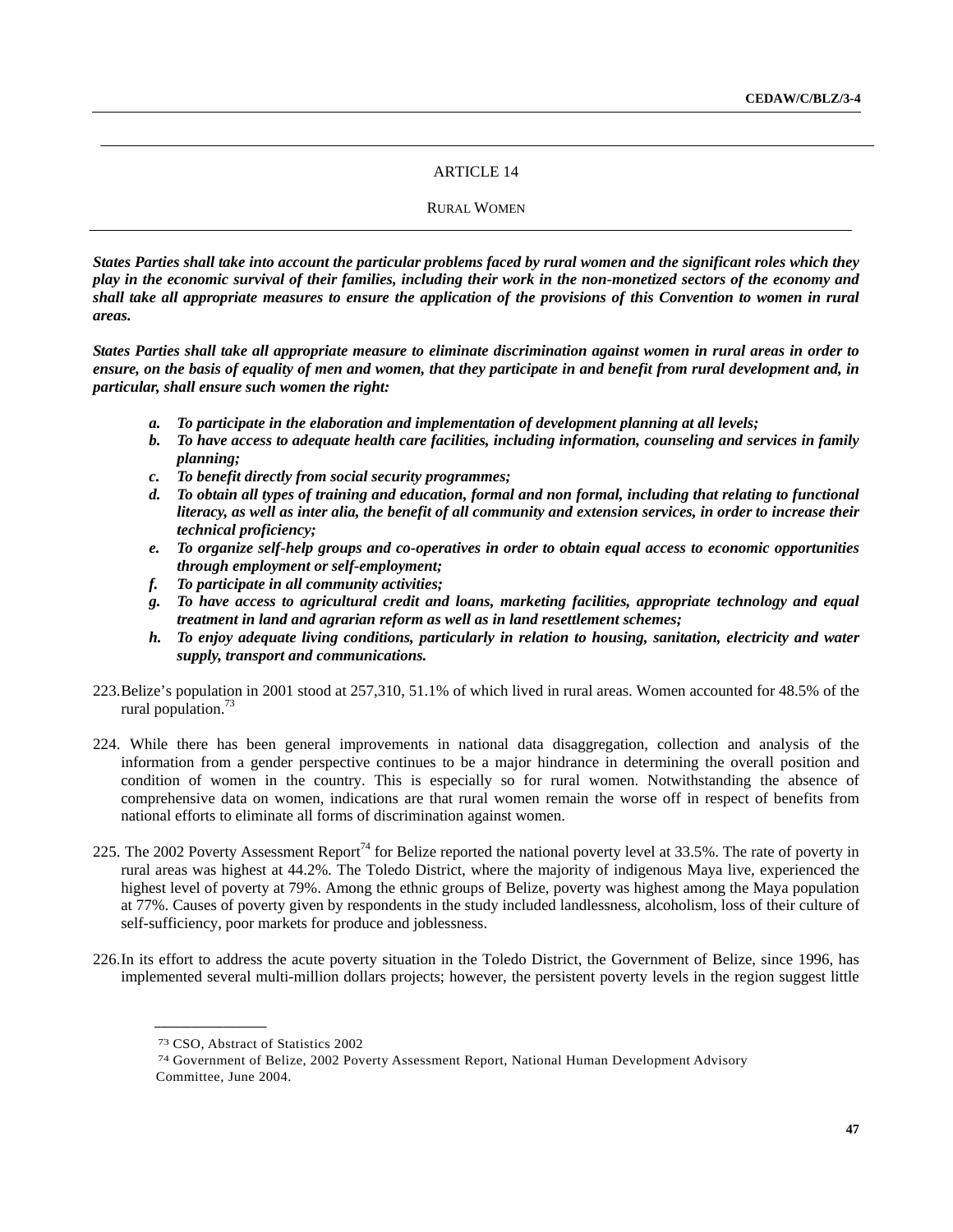or no positive impact of these projects on the lives of the people.<sup>75</sup> Since no evaluations of these projects have been done it is not possible to comment on the extent to which women have benefited. One of the major projects currently being implemented in the area, Community Agriculture and Rural Development (CARD) is working to reduce poverty through agricultural projects, developing tourism and enhancing arts and crafts capabilities. CARD's field staff has been overwhelmingly male, who by and large lacked the sensitivity to address the needs of women. A gender specialist was hired to bring a gendered approach to the work of the agency.

- 227.Women's participation in the development of their community or region is largely informed by cultural and ethnic considerations. Women in Garifuna and Creole villages, despite the continued predominance of male power and control in their ethnic groups, generally play a greater role in the public areas of community life than women in Maya communities. Whereas it is no longer unusual to find Garifuna, Creole and Mestizo women in leadership positions in their community, this is still an atypical occurrence for Mayan women in most rural communities. In effect, rural Creole, Garifuna and Mestizo women are more likely to be elected to Village Councils than their Maya counterpart. The traditional Maya Alcalde System is all male; no woman has ever challenged the male primacy of the system.
- 228.In the Mayan culture traditional gender stereotypes have restricted women to the role of 'reproducers', and men as 'producers'. The highly gendered division of labour places men in charge of 'Milpa' agriculture, community administration and decision-making while confining the overwhelming majority of women to domestic duties and other care-giving activities.
- 229.Women in rural Belize access health care either through community health centres, mobile clinics (in remote areas), or by traveling to urban areas where the available services are superior to that available at the local level. Although some information, counseling and family planning services are available through these channels, there is a serious lack of very basic knowledge of sexual and reproductive health, especially amongst the women in Toledo<sup>76</sup>. Until recently the Ministry of Health provided contraception and counseling through mobile clinics; however, government discontinued this programme in 2002, creating a severe access deficit. Counseling and contraceptives to rural women in Toledo are now only available (for a fee) through the Belize Family Life Association (BFLA) which is based in Punta Gorda, the district town. BFLA also gives talks in schools on reproductive health; however, they have been forbidden to do so in schools run by the Catholic Church.
- 230. In addition to limited availability of resources, access to family health services are also limited by prevailing cultural traditions. Some men still forbid their wives or partners from using contraception, as a means of ensuring their fidelity.
- 231. Rural women's access to credit is very low. Although legally there are no barriers to women applying for loans on their own, in reality the gender biases and prejudices of commercial financial institution personnel cause women to be denied access to loans without their husbands appearing as co-applicants. At the same time, for cultural reasons, many women will not apply for a loan without seeking their husband's approval. Although information is not readily available, it is believed that fewer rural women own land and other assets, making it more difficult for them to obtain loans.
- 232.Despite the central role that women play in the survival of rural families and communities, their economic role is not recognized and is not included in statistics and censuses. Rural women enable their families' survival by establishing arts and craft, food preserve or corn mill self-help groups and cooperatives to earn extra income. However, these initiatives have met with marginal success because the women often lack the self-esteem, leadership and organizational management abilities, technical expertise, credit and markets. The Women's Department and Non-Governmental Organizations conduct some skills training in these areas for rural women and provide them with information on other relevant issues such as HIV/AIDS and Domestic Violence. Nevertheless, these interventions are the tip of the iceberg in addressing the substantial needs of the women.

<sup>75</sup> ibid

<sup>76</sup> Interview Nurse Donna Belize Family Life Association Clinic, Punta Gorda Town, Toledo District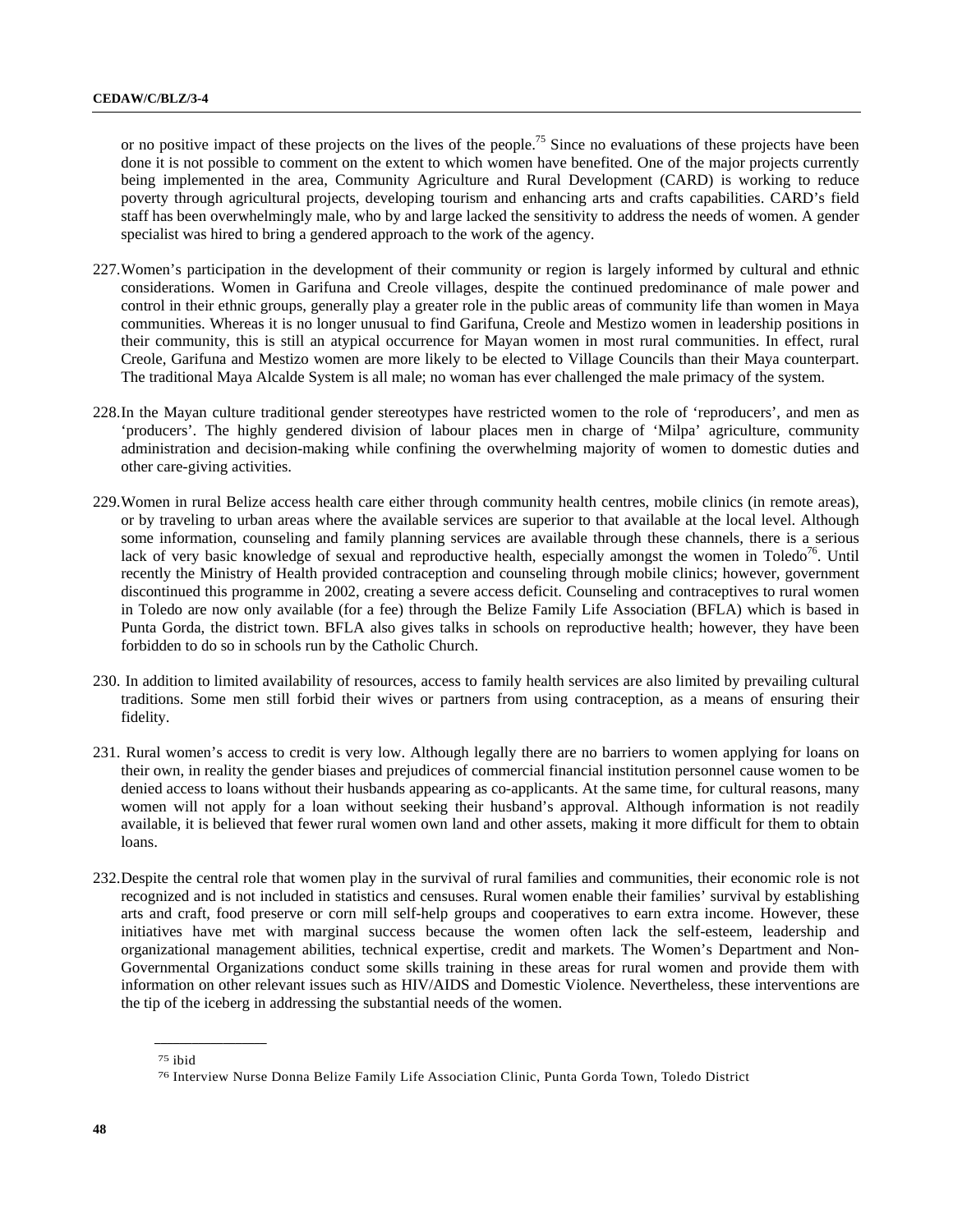233.In the main, the Women's Department is grossly under-resourced to carryout its mandate to facilitate the empowerment and advancement of women. With limited human, material and financial resources to do its work, the Department is even less able to reach women in rural areas, putting them at an even greater disadvantage. The same situation applies for the Ministry of Rural Development, established in 1998 as a coordinating body to liaise with other Ministries in order to deliver appropriate services to rural Belize. At the non-governmental level, the Toledo Maya Women's Council, an umbrella organization of community women's groups from the villages in the district, plays a lead role in lobbying for the interest of women in Toledo. TMWC's work is also affected by the dearth of available resources.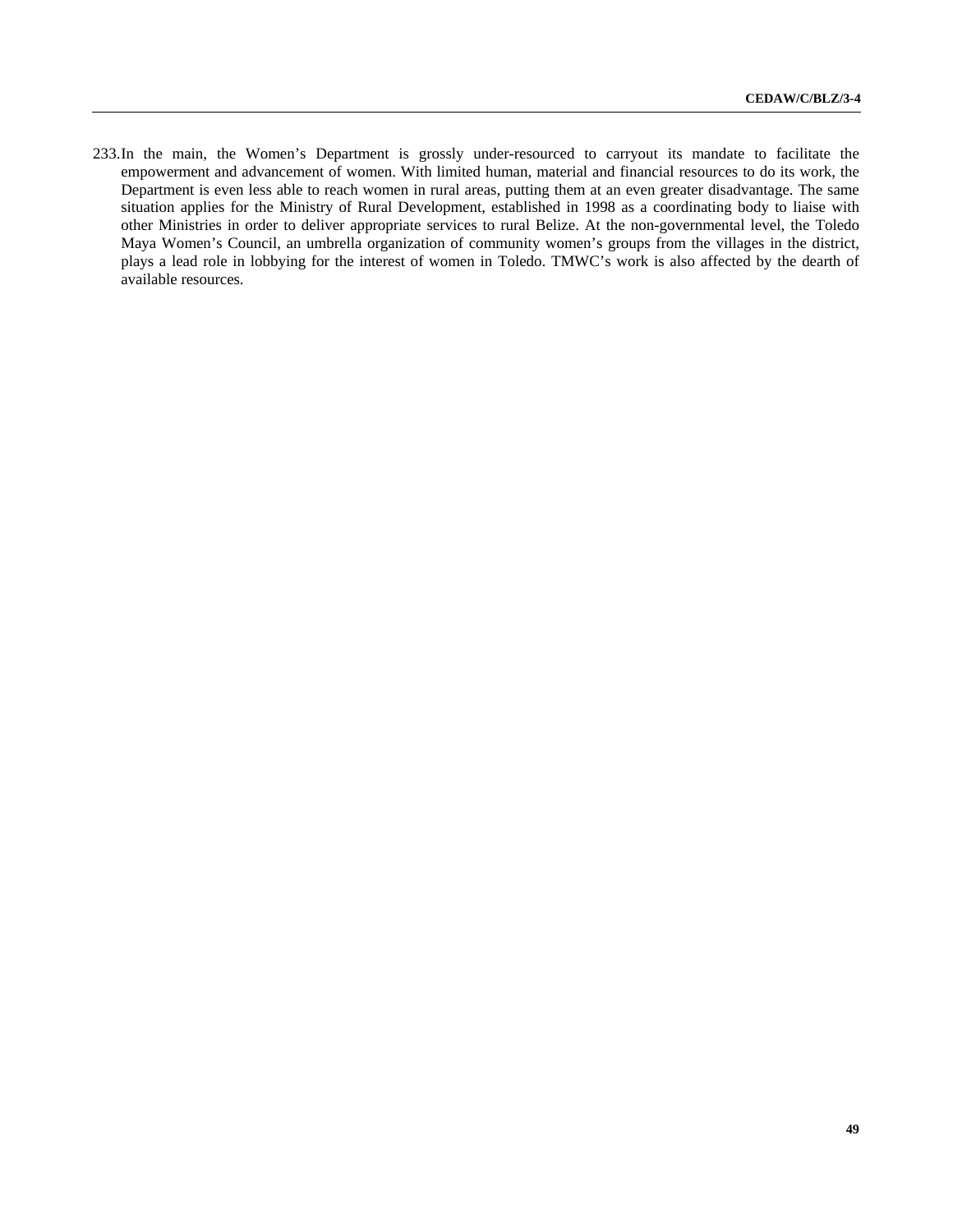#### **CEDAW/C/BLZ/3-4**



# **Table 14.0 Level of Education Reached for Rural Population 1991 & 2000**

Source: 2000 Census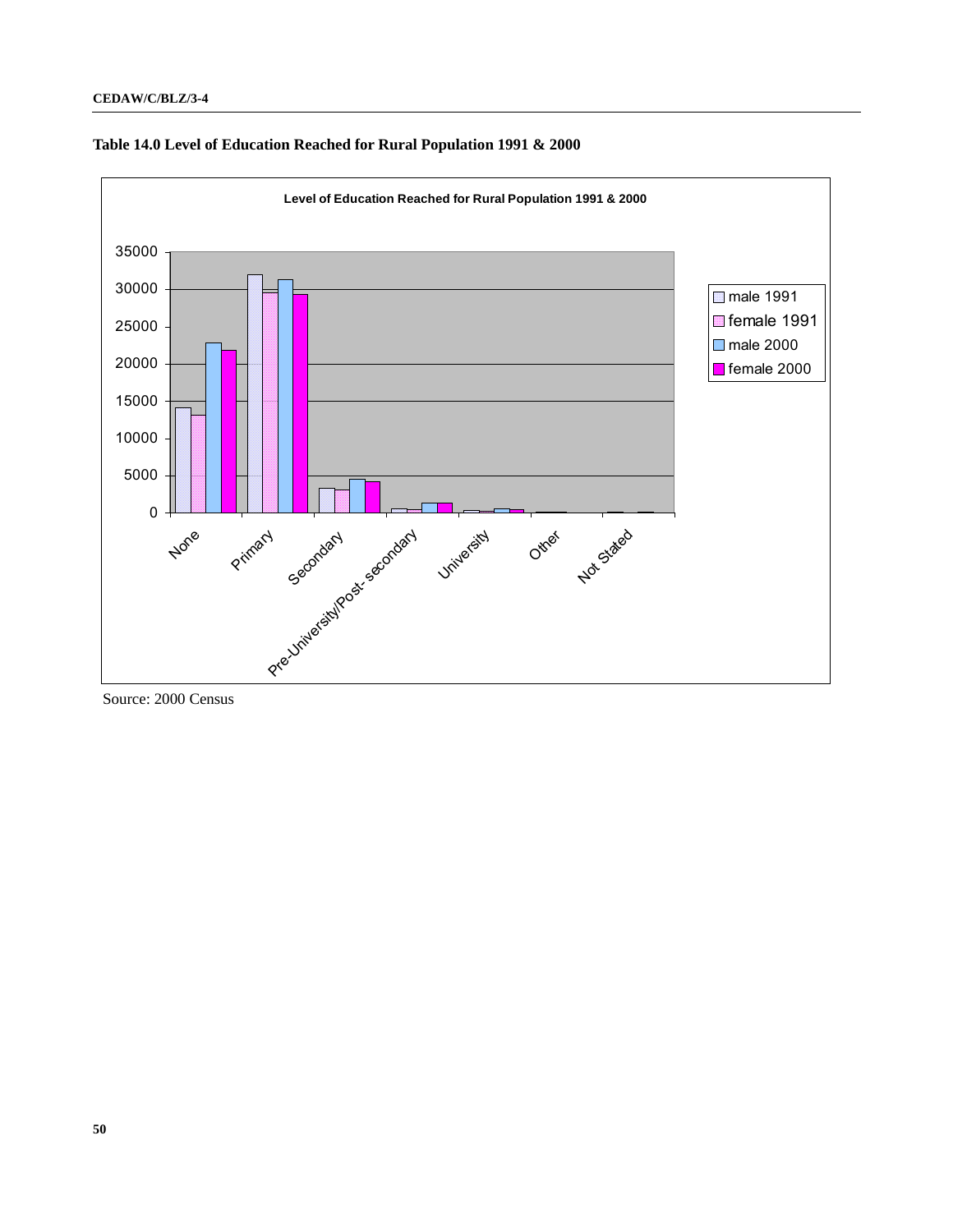#### EQUALITY BEFORE THE LAW AND IN CIVIL MATTERS

*States Parties shall accord to women equality with men before the law.*

*States Parties shall accord to women, in civil matters, a legal capacity identical to that of men and the same opportunities to exercise that capacity. They shall in particular give women equal rights to conclude contracts and to administer property and treat them equally in all stages of procedure in courts and tribunals.*

*States Parties agree that all contracts and all other private instruments of any kind with a legal effect which is directed at restricting the legal capacity of women shall be deemed null and void.*

*States Parties shall accord to men and women the same rights with regard to the law relating to the movement of persons and the freedom to choose their residence and domicile.*

- 234.The Laws of Belize do not discriminate against women in civil matters, in entering into contracts or administering property.
- 235.Both men and women are accorded the same right to movement of persons or to choosing their residence and domicile.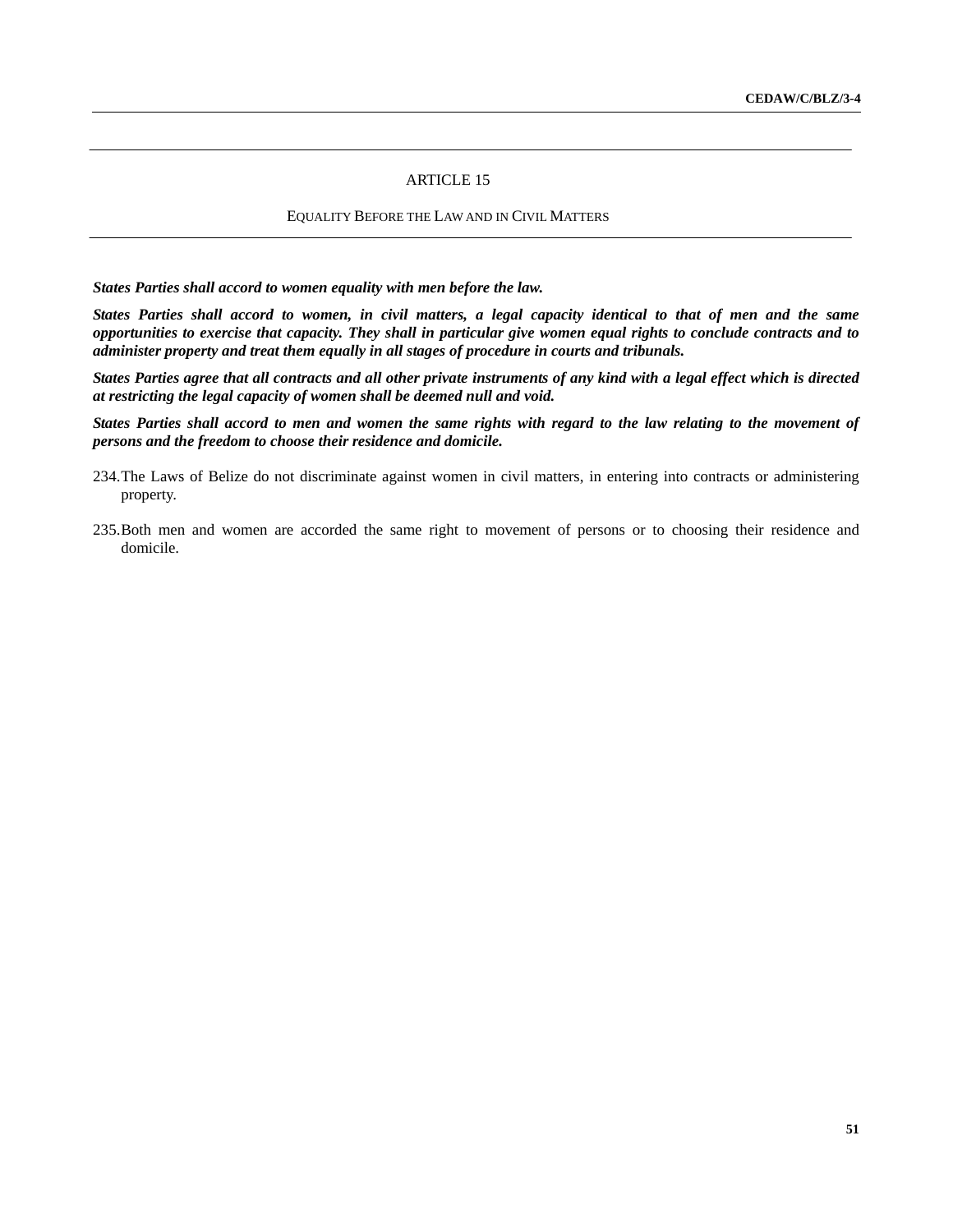#### EQUALITY IN MARRIAGE AND FAMILY LAW

*States Parties shall take all appropriate measures to eliminate discrimination against women in all matters relating to marriage and family relations and in particular shall ensure, on a basis of equality of men and women:*

- *a) The Same right to enter into marriage;*
- *b) The same right freely to choose a spouse and to enter into marriage only with their free and full consent;*
- *c) The same rights and responsibilities during marriage and at its dissolution;*
- *d) The same rights and responsibilities as parents, irrespective of their marital status, in matters relating to their children; in all cases the interests of the children shall be paramount;*
- *e) The same rights to decide freely and responsibly on the number and spacing of their children and to have access to the information, education and means to enable them to exercise these rights;*
- *f) The same rights and responsibilities with regard to guardianship, wardship, trusteeship and adoption of children or similar institutions where these concepts exist in national legislation; in all cases the interests of the children shall be paramount;*
- *g) The same personal rights as husband and wife, including the right to choose a family name, a profession and an occupation;*
- *h) The same rights for both spouses in respect of the ownership, acquisition, management, administration, enjoyment and disposition of property, whether free of charge or for a valuable consideration;*

*The betrothal and marriage of a child shall have no legal effect and all necessary action, including legislation, shall be taken to specify a minimum age for marriage and to make the registration of marriages in an official registry compulsory.*

236. The Supreme Court of Judicature (Amendment) Act, passed in 2000 is a landmark first step towards recognizing the economic value of women's work in the household. The Act provides guidelines for distributing property upon the divorce of married spouses, and upon the separation of parties to a common law union. This Act also provides for the maintenance in respect of parties to a common law union. In considering the distribution of property for a divorce the court must take into account:

*The non-financial contribution made directly or indirectly by or on behalf of either the husband or the wife in the acquisition, conservation or improvement of the property, including any contribution made in the capacity of housewife, homemaker or parent;*

*The effect of any proposed order against the earning capacity of either the husband or the wife;*

*The age and state of health of both the husband and wife and the children born from the marriage (if any);*

*The non-financial contribution made by the wife in the role of wife and/or mother and in raising any children born from the marriage (if any);*

*The eligibility of either the husband or the wife to a pension allowance, gratuity or some other benefit under any law, or under any superannuation scheme, and where applicable, the rate of such pension, allowance, gratuity or benefit as aforesaid;*

*The period when the parties were married and the extent to which such marriage has affected the education, training and development of either of them in whose favour the order will be made;*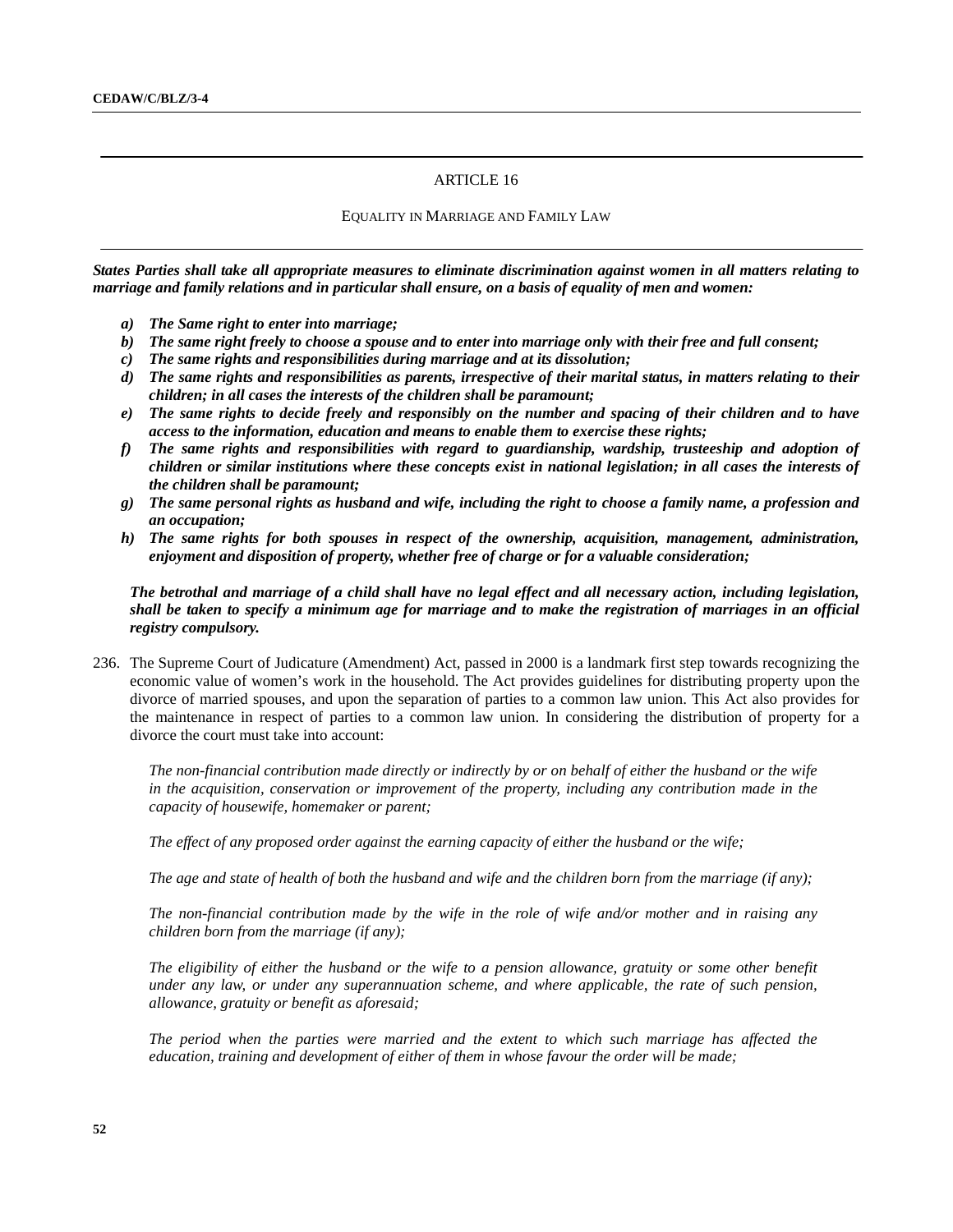*The need to protect the position of a woman, especially a woman who wishes to continue in her role as a mother;*

237. The Act also declares interest in property and alters property rights to take into account parties to a common law union:

*148E (1) Where the parties to a common law union separate, then either party to the union may thereafter make alteration application to the court for a declaration of that party's title or rights in respect of property acquired by the parties or either of them during the subsistence of the union.*

- 238. The same guidelines for distributing property to parties of a common law union are used as those for married persons.
- 239. A lack of procedural laws guiding practitioners to enforce the Supreme Court of Judicature Amendment Act has meant that all cases relating to this Act have been adjourned pending guidance of procedures. A similar lack of procedural rules has also impeded the enforcement of the Administration of Estates Act.
- 240. In 1999, the Criminal Code was amended to provide for the offence of marital rape:

*68A (1) A male spouse commits marital rape against the female spouse if the first mentioned spouse has sexual intercourse with the other spouse in any of the circumstances specified in subsection (2)77:*

- *a) Without consent of the female spouse; and*
- *b) Knowing that the female spouse does not consent to sexual intercourse, or recklessly not caring whether the female spouse consents or not.*
- 241. In traditional Mayan communities, the marriage of women under the age of 14 is still a normal practice.
- 242. Under the Families and Children Act, maintenance pay is left up to the discretion of the Magistrate. Section 81 C allows any single woman to apply for maintenance under the Families and Children's Act upon providing proof that the man is the father of the child.
- 243. Despite legal reforms, women continue to report concerns about the different treatment of marital and common-law relationships, and the timely payment of maintenance by their partner or ex-partners. More recently, with the implementation of a fully automated and centralized public sector financial management system, women no longer experience long delays in the recovery of the payments.

- a) The spouses have separated and thereafter have lived separately and apart within the meaning of the Married Persons (Protection) Act;
- b) There is in existence a separation agreement in writing between the spouses;
- c) Proceedings for the dissolution of the marriage or for a decree of nullity of marriage have been instituted
- d) There has been made or granted against one of the spouses an order or injunction, as the case may be, for non-cohabitation, non-molestation, ouster from the matrimonial home or the personal protection of the other spouse;
- e) One of the spouses has given an undertaking with regard to the matters specified in paragraph (d)
- f) The act of sexual intercourse is preceded or accompanied by or associated with, assault and battery, harm or injury to the female spouse;

<sup>77 (2)</sup> The circumstances referred to in subsection (1) are as follows: -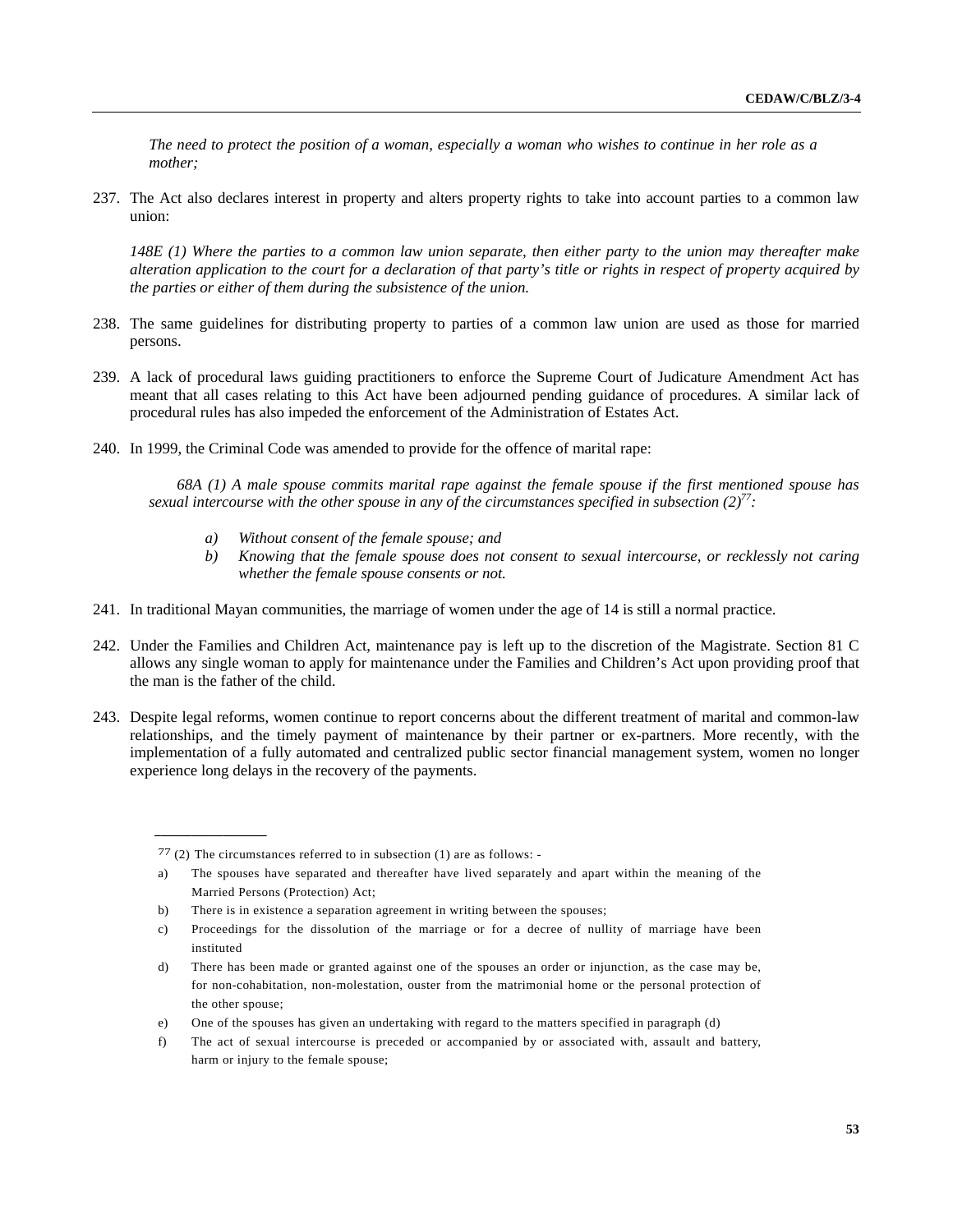- 244. The National Gender Policy reports that approximately 30% of child maintenance orders are not complied with and that this rate is higher at the District level, where enforcement is weaker than in Belize City.
- 245. Additionally, women whose partners or ex-partners reside abroad, have no legal recourse for the recovery of child maintenance payment.
- 246. The National Gender Policy proposes to address these issues thusly:
	- *The provision of the laws concerning spousal and child maintenance in marital and common-law relations (Families and Children's Act and Married Persons Protection Act) will be reviewed to ensure consistent and more equitable treatment.*
	- *Protocols must be developed, introduced and enforced for the nationally uniformed, timely and rigorous collection and payment of court ordered maintenance obligations*
	- *Any necessary efforts to better sensitize court and police officers to the importance of maintenance compliance shall be adopted and implemented*
	- *Any cost of collection of late or defaulted payments shall be levied on the defaulting payer and not on the payee (or more accurately, the child)*
	- *Reciprocal maintenance agreements and associated collection arrangements will be established with other countries and especially the United States of America*
	- *Arrangements will be established by the Family Court to permit the automatic transfer of maintenance payments from the payer to the payee's bank account, and of garnished wages by the employers to that account*
	- *Attention will be given by GOB to ensure the new Penal Reform Alternative Sentencing (Provisions) specifically accommodate maintenance defaulters without any financial penalty to the payee parent, viz. minimizing their imprisonment and maximizing their capacity to keep financially supporting their child.*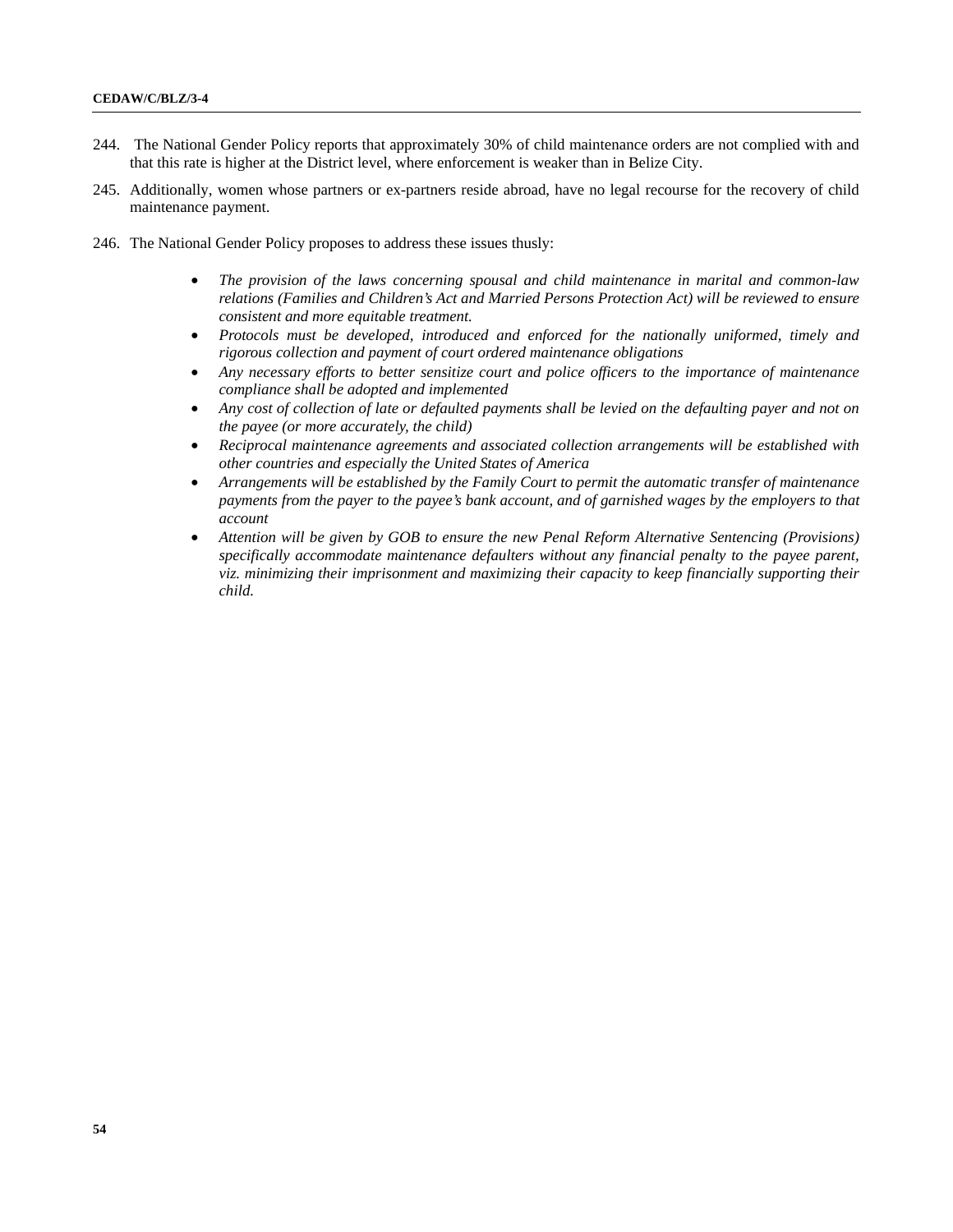## **REFERENCES**

- Belize Trade and Investment Development Service (BELTRAIDE) at www.belizeinvest.org.bz
- Belize Family Life Association (BFLA); *Annual Report* 1999-2000
- DePaul University College of Law; *In Modern Bondage: Sex Trafficking in the Americas*; October 2002
- Government of Belize*, First and Second Belize Report to CEDAW,*1999
- Government of Belize, Central Statistical Office; *Abstract of Statistics*; 2001 and preliminary findings 2002
- Government of Belize, Central Statistical Office; *Population Census 2000: Major Findings*; 2001
- Government of Belize, Central Statistical Office*; 1999 Belize Family Health Survey: Females*; 2001
- Government of Belize, Central Statistical Office; *2000 Labour Force Survey*; unpublished
- Government of Belize, Global Fund Project Proposal, "Strengthening of Belize's Multi-Sectoral Response to HIV/AIDS", 2003
- Government of Belize, Ministry of Education, *Handbook of Policies and Procedure for School Services,*2000
- Government of Belize, Elections and Boundaries Commission at www.belize-elections.org
- Government of Belize, *Ministry of Health Annual Report*, 2002
- Government of Belize, Ministry of Health, *Sexual and Reproductive Health Policy*, Belize 2002
- Government of Belize, National Health Information & Surveillance Unit/Ministry of Health, *Domestic Violence Report January-December 2001*; 2002
- Government of Belize, *National Human Development Report 1999 Preparing for the New Millennium*, National Human Development Advisory Committee, 1999
- Government of Belize, *2002 Poverty Assessment Report*, National Human Development Advisory Committee, 2004.
- Kempadoo K. and Mellon C.; *The Sex Trade in the Caribbean: The Muchachas of Orange Walk Town and Sex Work in Belize*; December 1998
- Masinghe, E.K. PhD. *Consultancy Report On Integrating Gender into the Budgetary Process 2001 -2002 Budget of Belize,* Women's Department*.* 2002
- Ministry of Economic Development; *Socio-Economic Impact of HIV/AIDS in Belize*; 2002